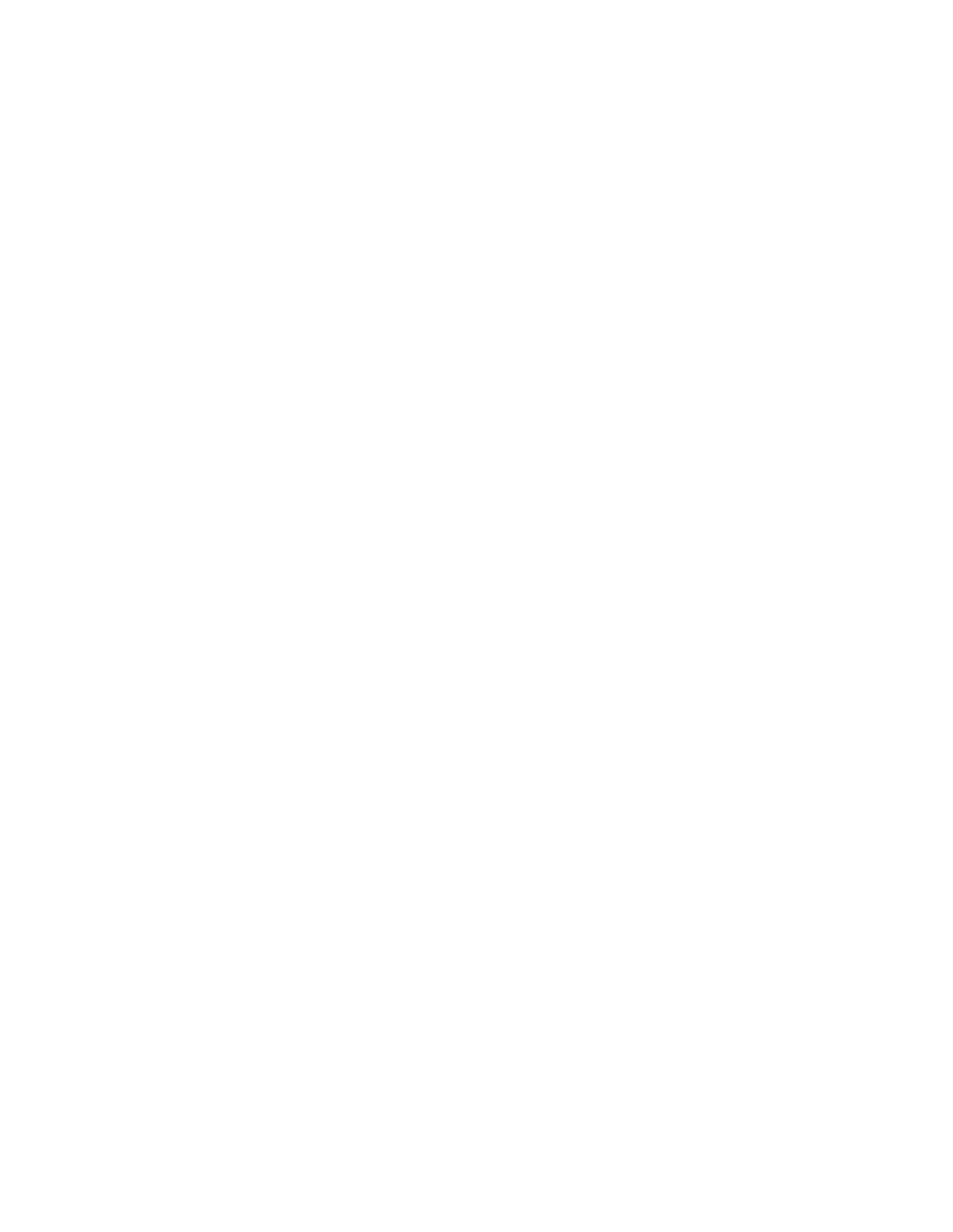

## **J. Brian Thomas**

## **Shareholder**

Brian has committed himself to a single area of practice since receiving his law license. Even while excelling in one of the most rigorous trial advocacy programs in the country, Brian

worked one-on-one with some of the state's foremost authorities on trusts, estates and fiduciary law. Brian cut his legal teeth in both Houston and Dallas, representing individuals in probate and guardianship cases where the stakes are at their highest. He understands that many people experience probate, estate or guardianship matters only once or twice in their lives, making his role as counselor and advocate even more important. Experience, confidence, and dogged determination are critical when a client wants their story presented to the court. Brian believes that every case has the chance for resolution, but that clients should be ready and professionally equipped to fight for their own success.

## **Education**

- B.B.A., Baylor University (2000)
- J.D., Baylor Law School (2005)

## **Public Speaking & Publications**

*The Probate Process from Start to Finish for Paralegals*, National Business Institute, Houston, Texas, 2008, Dallas, Texas, 2016 – Scheduled for November, 2018

- "Ethical Perils in the Probate Process"
- "The Rights of the Surviving Spouse"
- "Probate Litigation"

*Find it Free and Fast on the Net: Strategies for Legal Research on the Web*, National Business Institute, Dallas, Texas, 2008, 2011, 2012

- "How to Search Like a Pro"
- "Finding Free Legal Research Sites and Free Caselaw"

*Estate Administration Procedures: Why Each Step is Important*, National Business Institute, Dallas, Texas, April, 2009

- "Ethical Challenges in Estate Administration"
- "Common Issues to be Prepared for in Litigation and Probate"

*Estate, Financial and Healthcare Planning for Elder Clients*, National Business Institute, Dallas, Texas, July, 2010

- "Tips and Traps When Consulting with the Elder Client"
- "Understanding Post Mortem Options"
- "Understanding Long-Term Care Options"

*Administering Small Estates: Time-Saving Tips*, National Business Institute, National Teleconference, 2011, 2012

*The Art of Trust Administration*, National Business Institute, National Teleconference, 2011, 2013, 2014, 2015, 2016

*Trusts 101*, National Business Institute, Arlington, Texas, January 2012

- "Ethical Considerations"
- "Estate Planning for the Disabled"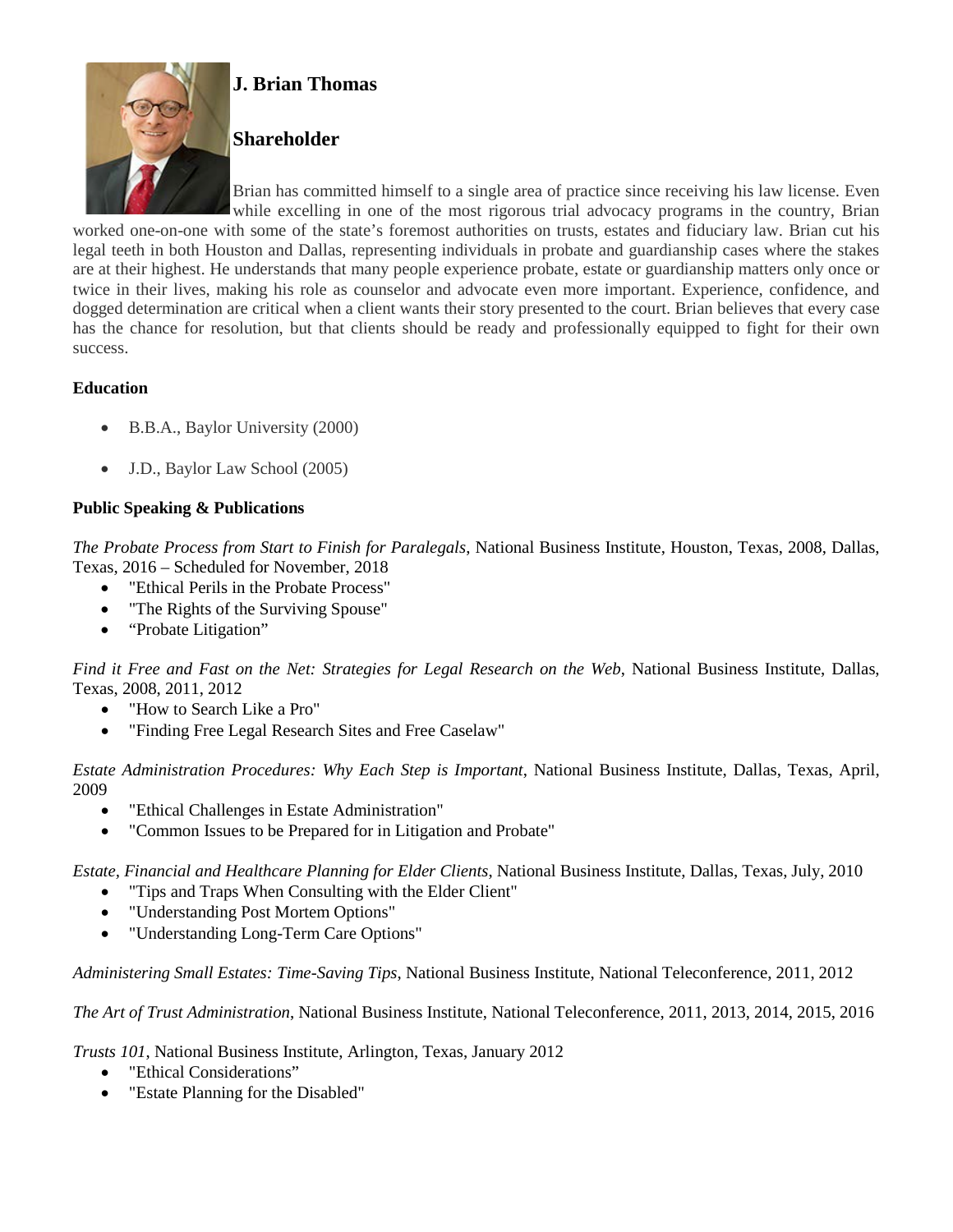*Trust Administration: Challenges and Best Practices*, Strafford Publishing, National Teleconference, February, 2012

*Trust Administration: Practical Considerations in Trustee Liability*, Tolleson Wealth Management, Dallas, Texas, March, 2012

*Will Contests*, Estate Planning Council of North Texas, Plano, Texas, March 2012

*Closing the Estate and Handling Distributions*, National Business Institute, National Teleconference, May, 2012

*Remedies for Attorney in Fact Misconduct*, TexasBarCLE, Webcast, July, 2012; Collin County Bar Association, October, 2012

*Resolving Legal and Financial Issues in Elder Care*, National Business Institute, Dallas, Texas, August, 2012

- "How to Protect an Elderly Client's Assets"
- "Insurance to Fund All or Part of Long-Term Care Costs"

*Estate Administration: Opening and Closing the Estate and Resolving Related Issues*; Strafford Publishing, National Webinar, August, 2012

*Trust Litigation: Navigating Defenses of Fiduciaries and Claims of Beneficiaries and Third Parties: Trust Contests, Construction Issues and Fiduciary Duties*; Strafford Publishing, National Webinar, October, 2012

*Handling Final Beneficiary Distributions*, National Business Institute, National Teleconference, March, 2013

*Winning the Battle and the War: A Remedies Centered Approach to Litigation Involving Durable Powers of Attorney*; Estate Planning Council of North Texas, Dallas, Texas, Co-Presenter, May, 2013

*Powers of Attorney & Fiduciary Duties*; Wealth Management & Trust: Texas Graduate Trust School, Dallas, Texas, 2013, 2014, 2015, 2016, 2017, 2018

*A Creditors' Perspective on Administration of Estates*; Presented to the Dallas City Attorneys' Office, Dallas, Texas, July 2013

*Trust Administration for Paralegals*, Institute for Paralegal Education, National Telewebinar, October, 2014

*Trust and Estate Accounting for Paralegals*, Institute for Paralegal Education, National Webcast, March, 2015

*Estate Planning 101*, Texas State Teachers Association, Annual State House of Delegates / Convention, April, 2015

*Paralegals Essential Guide to Wills and Trusts*, Institute for Paralegal Education, National Telewebinar, November, 2015

*The Shortest Route to Victory*: Summary Judgment Practice in Probate and Trust Litigation, TexasBarCLE, Advanced Estate Planning and Probate, San Antonio, Texas, June, 2016

*The Probate Process from Start to Finish*, National Business Institute, Dallas, Texas, May, 2017

- "Uncovering the Laws of Intestacy and How They May Apply"
- "Litigating the Case in Probate Court"
- "Putting the Case to Rest: Closing the Estate"

*Litigation Involving Powers of Attorney and Bank Accounts*, TexasBarCLE, Advanced Estate Planning and Probate, Houston, June, 2017

*Choosing Your Own "Adventure" and Navigating Self-Dealing Transactions Under the New Power of Attorney Rules*, Houston Estate Planning and Business Council, February, 2018; Tarrant County Probate Bar Association – May, 2018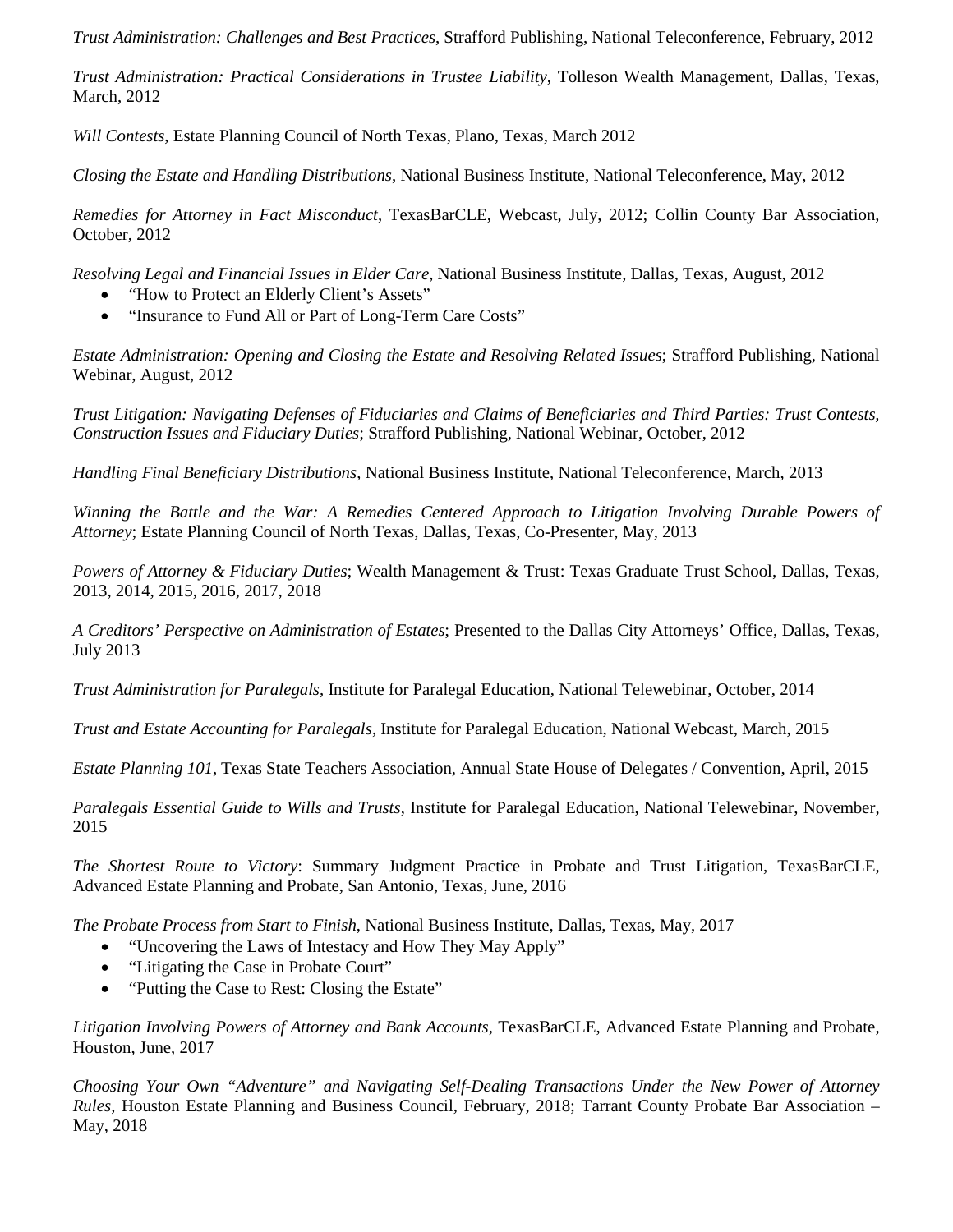*What to Know About our Probate and Planning Files: Preparing to Defend the Estate Plan*, TexasBarCLE, Estate Planning and Probate Drafting, Dallas, October, 2018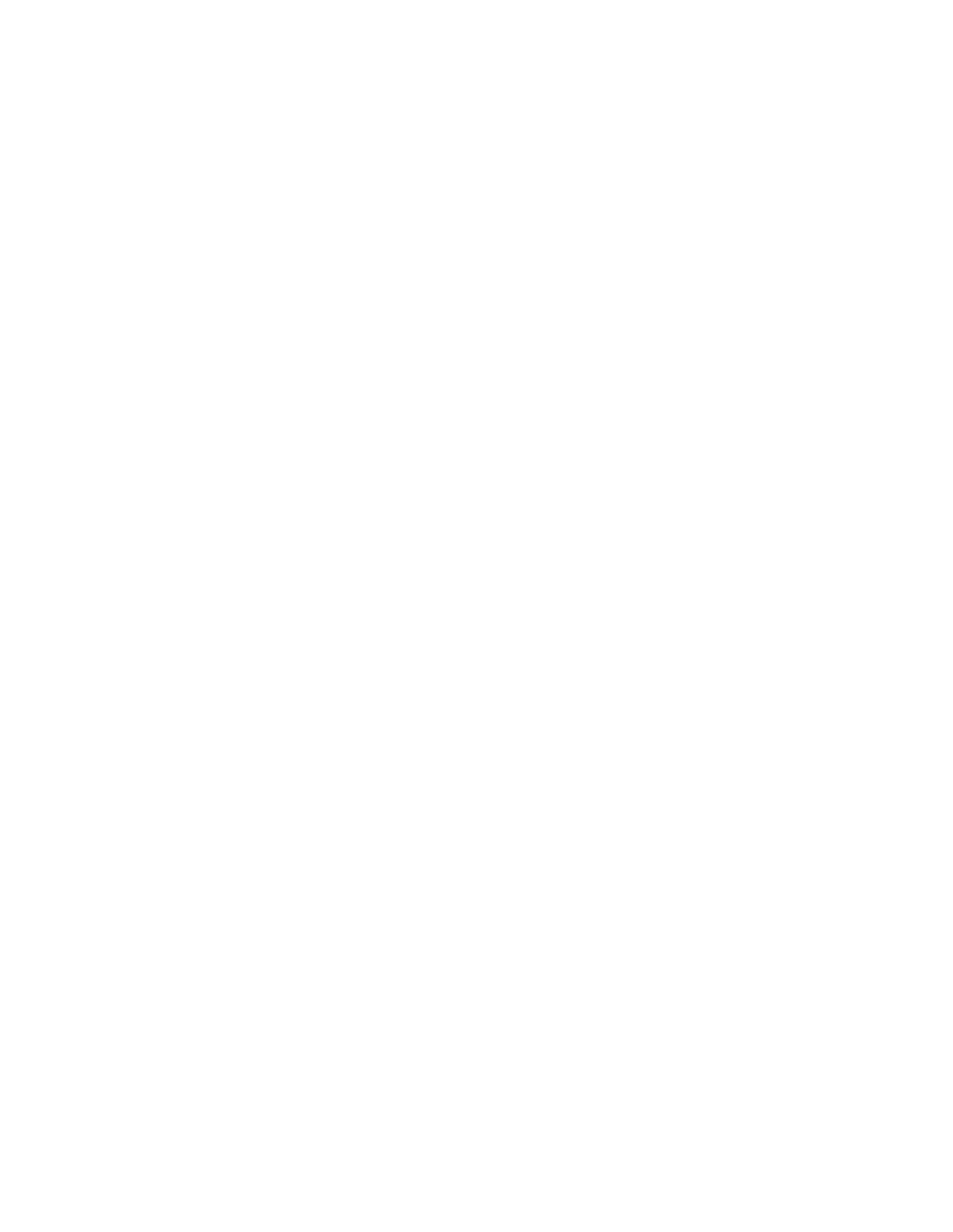## **TABLE OF CONTENTS**

| $\mathbf{I}$ . |                                                                      |  |
|----------------|----------------------------------------------------------------------|--|
|                | А.                                                                   |  |
|                | <b>B.</b>                                                            |  |
|                | C.                                                                   |  |
|                | 1.                                                                   |  |
|                | 2.                                                                   |  |
|                | 3.                                                                   |  |
|                | 4.                                                                   |  |
|                | 5.                                                                   |  |
|                | 6.                                                                   |  |
|                | D.                                                                   |  |
|                | Ε.                                                                   |  |
|                |                                                                      |  |
| Π.             |                                                                      |  |
|                | A.                                                                   |  |
|                | 1.                                                                   |  |
|                | 2.                                                                   |  |
|                |                                                                      |  |
|                | <b>B.</b>                                                            |  |
| III.           | KEY THEMES AND THEORIES OF THE CASE INVOLVING THE ESTATE PLANNER  6  |  |
|                | Α.                                                                   |  |
|                | 1.                                                                   |  |
|                | 2.                                                                   |  |
|                |                                                                      |  |
|                | 3.                                                                   |  |
| IV.            |                                                                      |  |
|                | A.                                                                   |  |
|                |                                                                      |  |
|                | <b>B.</b>                                                            |  |
|                | 1.                                                                   |  |
|                | 2.                                                                   |  |
|                | C.                                                                   |  |
|                |                                                                      |  |
| V.             | DEALING WITH RELUCTANT ESTATE PLANNERS: OBJECTIONS AND PRIVILEGES 13 |  |
|                | A.                                                                   |  |
|                | 1.                                                                   |  |
|                | 2.                                                                   |  |
|                | 3.                                                                   |  |
|                | <b>B.</b>                                                            |  |
| VI.            |                                                                      |  |
|                | А.                                                                   |  |
|                | <b>B.</b>                                                            |  |
|                | $C$ .                                                                |  |
|                | D.                                                                   |  |
|                | Е.                                                                   |  |
|                |                                                                      |  |
|                | F.                                                                   |  |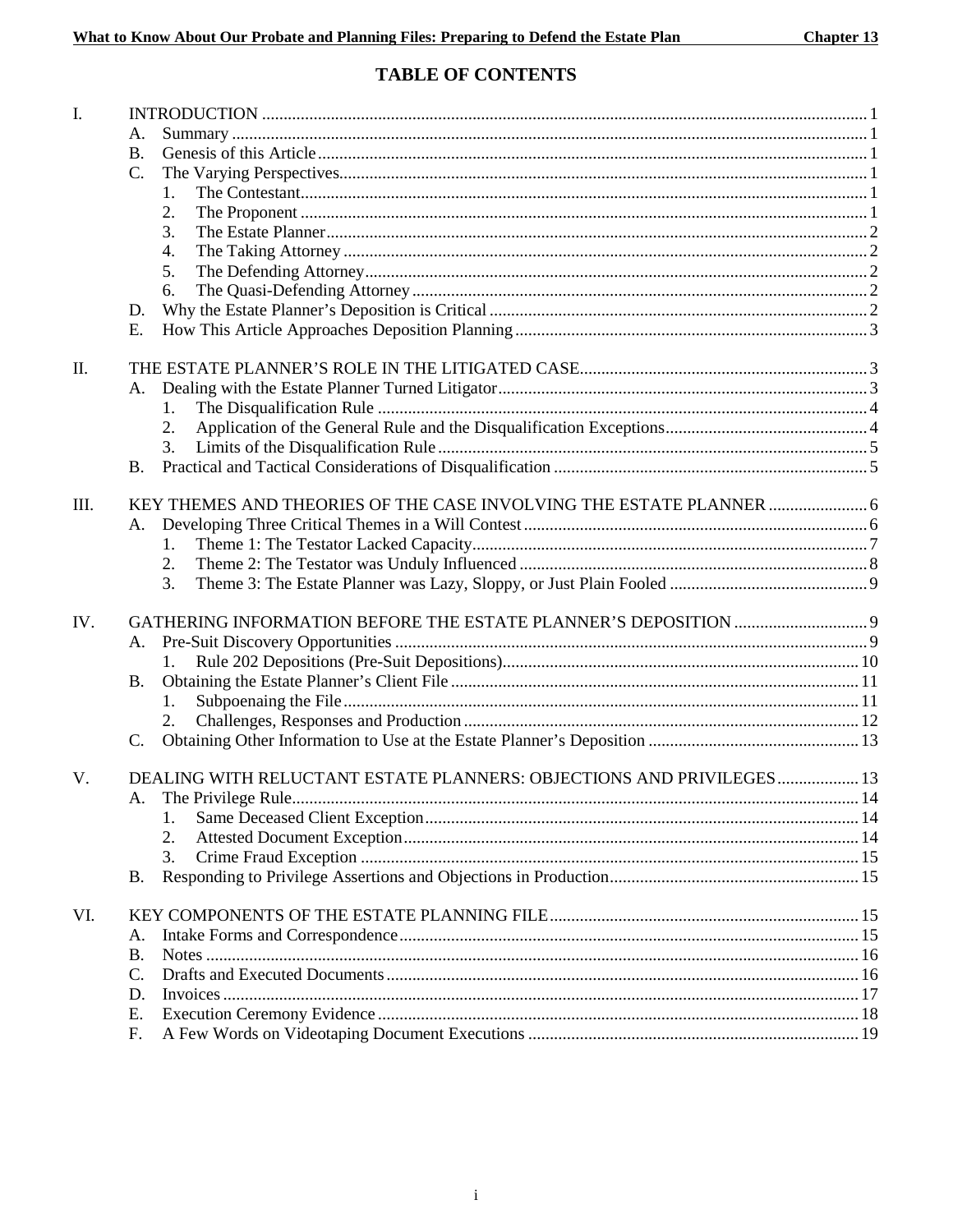## What to Know About Our Probate and Planning Files: Preparing to Defend the Estate Plan

Chapter 13

| VII.           |                                                                         |  |
|----------------|-------------------------------------------------------------------------|--|
|                | A.                                                                      |  |
|                | <b>B.</b>                                                               |  |
|                | $C_{\cdot}$                                                             |  |
|                | $\mathbf{1}$                                                            |  |
|                | 2.                                                                      |  |
|                | 3.                                                                      |  |
| VIII.          | IDENTIFYING THE ULTIMATE GOAL(S) OF THE ESTATE PLANNER'S DEPOSITION  25 |  |
|                |                                                                         |  |
|                | 1                                                                       |  |
|                | $\overline{2}$ .                                                        |  |
|                | 3.                                                                      |  |
|                | 4.                                                                      |  |
|                | 5.                                                                      |  |
| IX.            |                                                                         |  |
|                | A.                                                                      |  |
|                | <b>B.</b>                                                               |  |
|                | $\mathcal{C}$ .                                                         |  |
| X <sub>1</sub> |                                                                         |  |
|                |                                                                         |  |
| XI.            |                                                                         |  |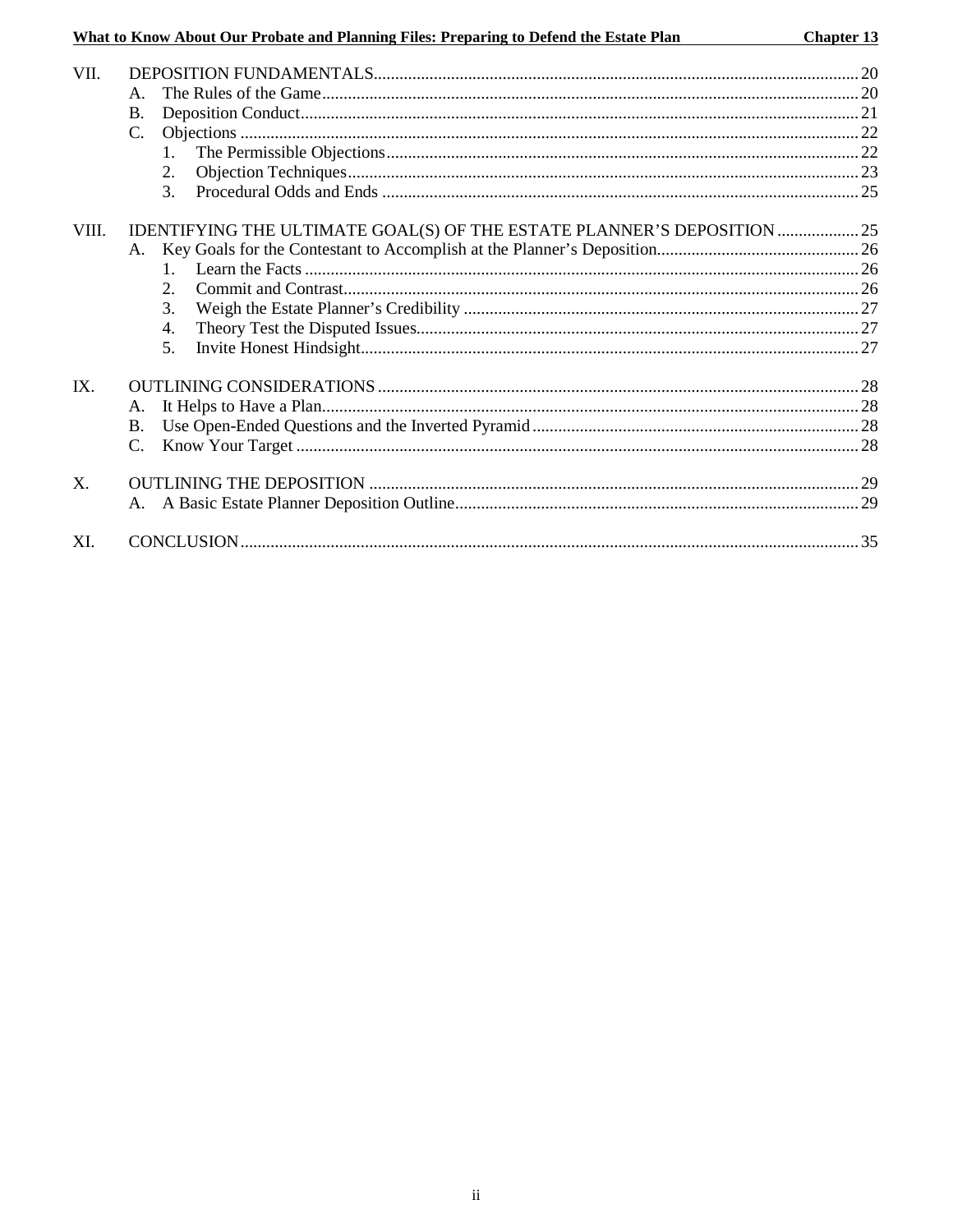## **WHAT TO KNOW ABOUT OUR PROBATE AND PLANNING FILES: PREPARING TO DEFEND THE ESTATE PLAN**

## **I. INTRODUCTION**

## **A. Summary**

Probate litigation almost always subjects estate planners and their work to intense criticism. Just as sound estate planning contemplates myriad contingencies for the client (*e.g.* incapacity, divorce, death, etc.), so should estate planners plan for their own futures and consider that the emergence of conflict is rarely negotiable. Conflict will invariably arise, and even good estate plans will be challenged. Planners should plan with defense of their work in mind. In doing so, estate planners will better understand their role in potential litigation, build and maintain better files, and prepare themselves to be a critical target of discovery.

## **B. Genesis of this Article**

Nietzsche said, "there are no facts, only interpretations." Most scholars of the philosopher argue that he meant there is no use fighting our subjectivity in the individual perceptions of "facts" or "truth." In other words, two people might look at the same thing and discern two very different facts based on their own deeply-held views. Basically, humans see what they *want* to see.

Nietzsche might never have participated in a will contest, either as an estate planner, proponent or contestant, but those who *have* would admit that he's probably onto something. Our clients can see and hear the same thing and view it quite differently. We, their advocates, apply subjective interpretations to persuade our way to the ultimate facts. When the execution of a contested will is examined, we do as Nietzsche explained. What *really* happened in an estate planner's office on the day a will was signed depends on whom you ask.

This paper began as an outline for the deposition of an estate planner in the typical will contest. Originally, it was meant to help litigators for the will contestant organize and plan for this important event and make the discovery opportunity as effective as possible. Over time, and after significant input and feedback from a variety of sources (for which the author is very grateful), the article grew to serve three purposes: (1) to aid counsel contesting a will in what may prove to be one of the most critical oral depositions, (2) to assist the proponent's counsel in identifying the potential weaknesses and trial themes that contestants try to develop through the estate planner, and (3) to help estate

planners support their work when they are inevitably deposed in a typical will contest.

Having outlined preparation strategies for the contestant's counsel, I realized that the article also produced a series of cautionary tales to pass along from probate litigators to our estate planning brothers and sisters, so that those planners may review (and perhaps modify) their current practices to plan for a time when probate litigation continues to surge and the integrity of their own documents and even their own professional integrity comes under fire. With these goals in mind, counsel on all sides should find something useful herein.

## **C. The Varying Perspectives**

Many types of probate litigation focus highly upon an estate planning transaction in some manner. Will and trust contests, for example, center intensively on the planning, counseling, development, drafting, and execution of a client's estate planning documents. Thanks to recent legislation, we may well see the creation of powers of attorney come under similar scrutiny.<sup>[1](#page-8-0)</sup> In these cases, counsel both challenging and defending the estate planning documents will invariably spend considerable time and energy learning more about the documents' creation. Though some facts may already be known about the genesis of the documents, the discovery process always yields information that may be used to support or invalidate the integrity of the estate plan.

The scope of discovery in a will or trust contest may be deep, wide, and unique to the circumstances of the individual case. But there are some elements of discovery in these cases that are ubiquitous and play out like a familiar tune. One of the most useful and common discovery tools in every case of these types is the deposition of the estate planner that helped craft the subject document. This is true for all sides in the typical will contest. Before diving in, let's straighten out and clarify some roles and nomenclature that this article will refer to.

## 1. The Contestant

Used herein, the "contestant" means the party challenging the validity of the will. In most cases, the contestant was not present when the will was executed. For contestants, the common theme of discovery targeting the estate planner generally focuses on two fronts: (1) gather information, and (2) assail the estate planner's credibility.

#### 2. The Proponent

The term "proponent" means the party defending the validity of the will. The proponent might, like the contestant, also not know much about the execution of

-

<span id="page-8-0"></span><sup>1</sup> *See* Tex. Estates Code § 751.251.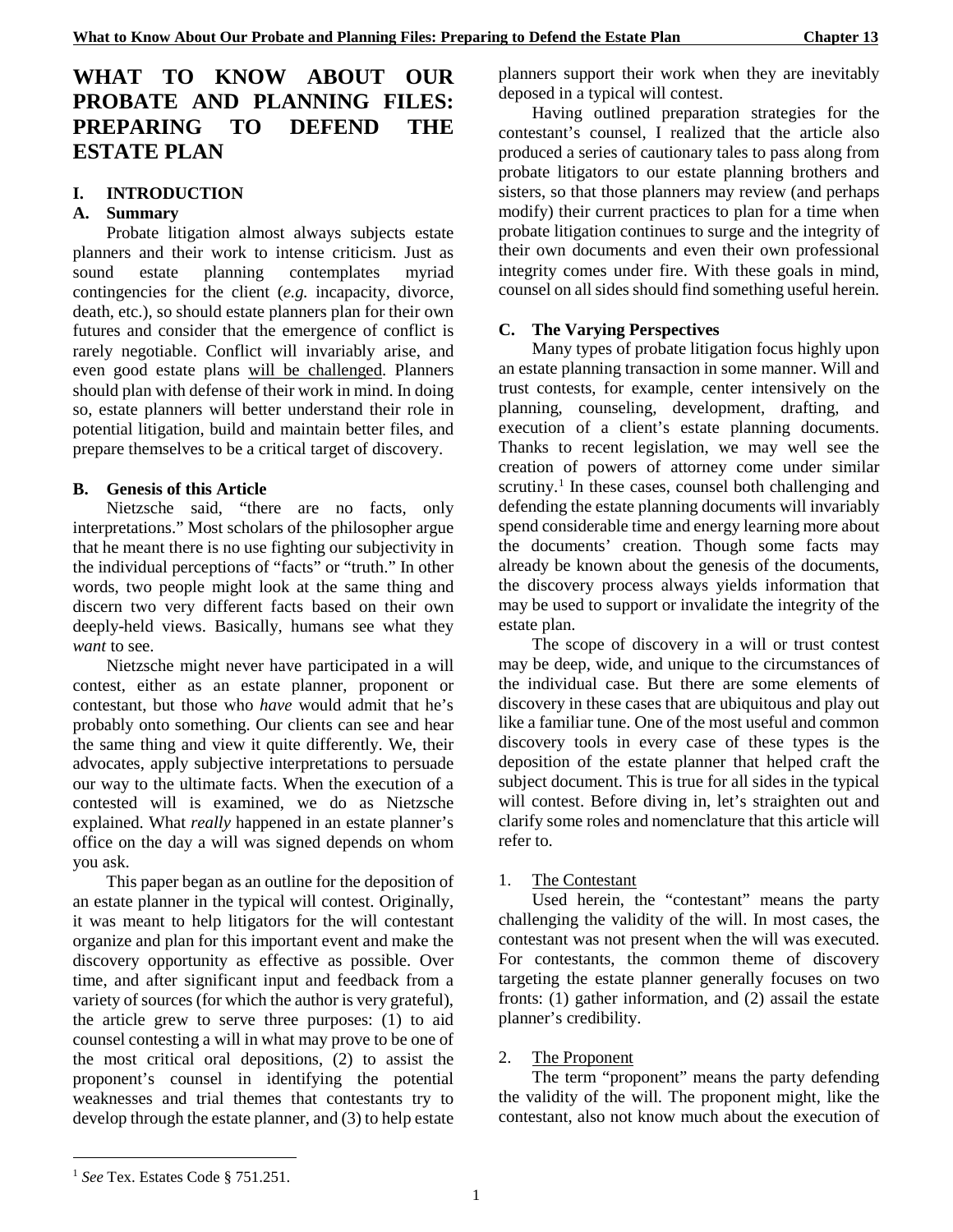the will. Or, in some cases involving allegations of undue influence, the proponent might have been intimately involved in the creation of the estate plan. The proponent's common themes to cultivate through estate planner discovery include: (1) support the estate planner's work, and (2) distance themselves from the estate planning process to negate allegations of undue influence.

#### 3. The Estate Planner

By "estate planner," we mean the attorney(s) responsible for planning, drafting, and (usually) overseeing the execution of the challenged instrument. Remarkably, for as many will contests as are filed, many estate planners have never given deposition testimony before, and have never had the integrity of their work otherwise questioned. Anxiety levels tend to run high for our transactional colleagues when thrust into the spotlight of litigation. As a result, most estate planners simply want to navigate their deposition by (1) bolstering their professional practices and (2) not opening themselves up to potential claims of professional negligence.[2](#page-9-0)

#### 4. The Taking Attorney

Used throughout this article, the "taking attorney," "contestant's attorney," or "deposing attorney" all mean the same thing. We mean the attorney representing the contestant and asking the estate planner questions at the estate planner's deposition.

#### 5. The Defending Attorney

Not to be confused with the attorney representing the proponent in a will contest, references herein to the defending attorney mean the attorney representing the estate planner witness at his or her deposition, if the estate planner even retains one. [3](#page-9-1)

#### 6. The Quasi-Defending Attorney

-

Here, we mean the attorney representing the proponent of the challenged will. Though this attorney cannot, or at least under our rules, should not, represent both the proponent *and* the estate planner, this attorney will assuredly be looking for ways to protect the estate planner. Protecting the estate planner, and potentially keeping unfavorable information out, serves to protect the estate planner's work product, which ultimately serves the will proponent's overall interests.

#### **D. Why the Estate Planner's Deposition is Critical**

To accomplish our three goals, the article uses the typical will contest involving allegations of: (1) a lack of testamentary capacity on the part of the testator and (2) the exertion of undue influence upon him or her and addresses the estate planner's deposition from the perspective of the will's contestant. By the time that these disputes come to a head, the testator is either incapacitated or deceased. One key witness – the testator – is no longer available to describe the events of the will's execution. The litigants are thus left with a finite crop of discoverable facts to harvest with respect to the event of execution itself from only a handful of sources – the estate planner, the attesting witnesses and perhaps a notary public. Of the available witnesses, the estate planner often provides the most fertile ground upon which the contesting party can begin to identify, develop, and present viable theories aimed at invalidating the subject document.

The estate planner is a key witness for several reasons. He or she is, of course, a fact witness. Often, the estate planner is the last legal professional that the testator consulted with prior to execution of the challenged document, or prior to the testator's death. When a document is challenged based on a lack of mental capacity or undue influence, the estate planner's testimony provides key facts about the actual events of counseling and execution. Thus, since both two types of challenges focus primarily on the date of execution, the estate planner's recollection of the execution ceremony often provides some of the most persuasive evidence in the case. $4$ 

But the estate planner is much more than a sterile fact witness, and certain common themes in a will contest can be amplified or minimized by the estate planner's testimony. Importantly, the estate planner is an advocate in at least two important ways.

On behalf of the deceased client, the estate planner may rightfully consider herself an advocate for the testator – a champion for the decedent's last known lawful testamentary desires. Most jurors presume that it is the estate planner's continuing job to safeguard against circumstances that might invalidate those

<span id="page-9-0"></span><sup>2</sup> *See Belt v. Oppenheimer, Blend, Harrison & Tate, Inc*., 192 S.W.3d 780 (Tex. 2006).

<span id="page-9-1"></span><sup>&</sup>lt;sup>3</sup> They absolutely should, but often do not, retain their own counsel. Many estate planners, either unaccustomed to litigation procedures or looking to avoid costs that eat into their own business, assume that their deposition in a will contest is informational, informal, and not adversarial. These estate planners are often under-prepared to defend their work and, as a result, often do not perform well during their depositions.

<sup>4</sup> *See Croucher v. Croucher*, 660 S.W.2d 55 (Tex. 1983); *Lee v. Lee*, 424 S.W.2d 609 (Tex. 1968) (quoting 1 McCormick and Ray, Texas Law of Evidence § 896, at 675 [2d ed. 1956] and holding that testamentary incapacity may be proven by direct evidence, but that evidence of incapacity at other times can also be used to establish testamentary incapacity on the day the will was executed if the evidence demonstrates a persistent condition that has some probability of existing on the date of execution).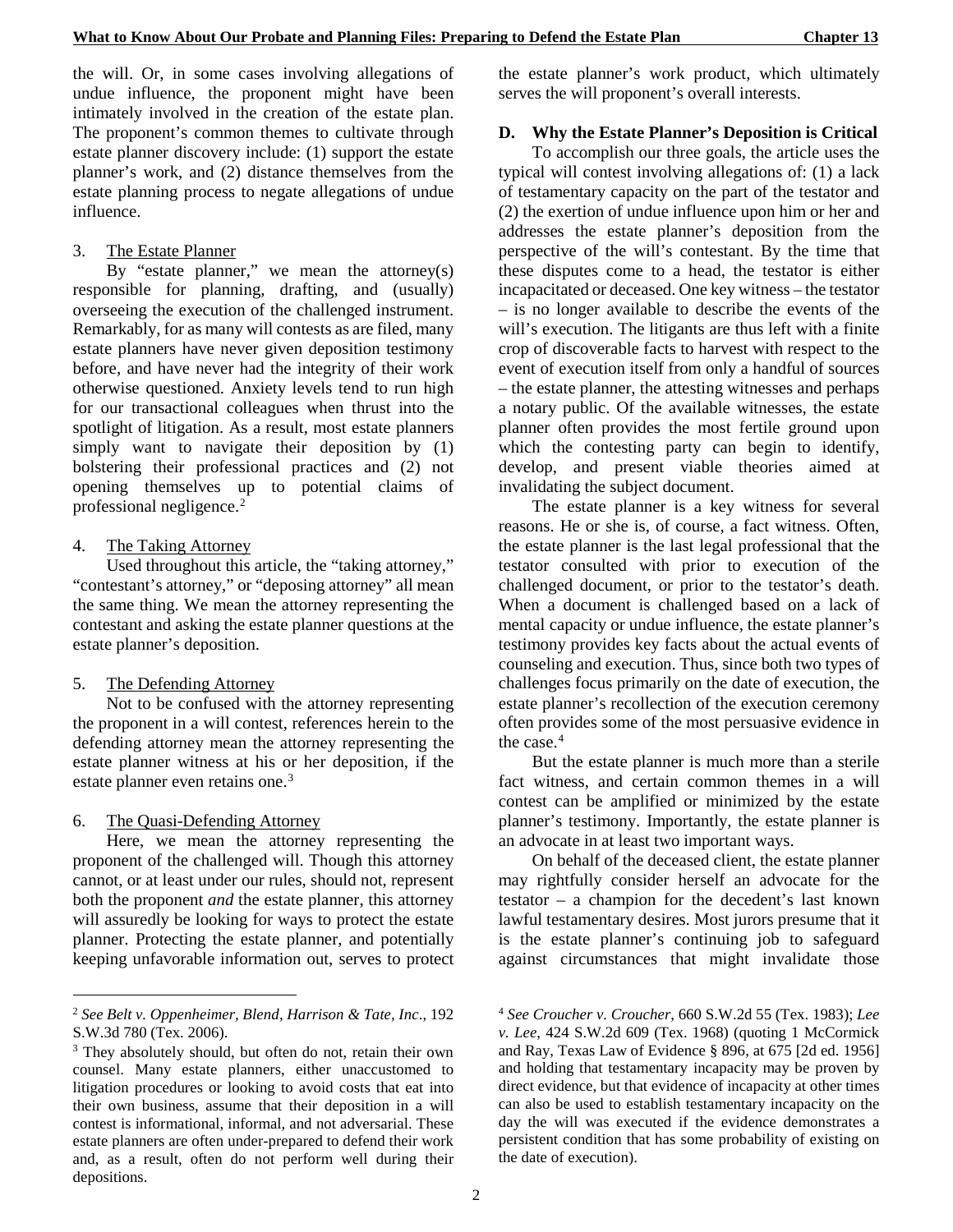desires at every stage – from planning, to execution, to admission to probate. On top of that, the estate planner is also an advocate for himself or herself. In virtually every challenge brought forth in a will contest, the estate planner's competence, ethics, professionalism, and work product are all under intense scrutiny. Make no mistake that, in most cases, to an estate planner, a will contest involving a will that he drafted is (understandably) a personal and professional attack. Any attorney would staunchly defend the integrity of his or her work.

If the estate planner was simply a fact witness, preparations for his or her deposition would be minimal. The deposition might only cover the who, what, when, and where of the planning and execution of the subject document. In return, the deposition testimony would amount to little more than a play-by-play recollection of the relevant events perceived by the estate planner. This, while necessary, leaves a great opportunity on the table for all the litigants. Viewing the estate planner's deposition as a more critical moment in a will contest allows the contesting party to utilize it to its fullest, and to mine it for all the impact that can be gained through the discovery tool.

## **E. How This Article Approaches Deposition Planning**

The considerations highlighted in this article are organized in a somewhat chronological order. First, it is instructive to recognize the estate planner's role in the litigated case, how that role might shift into a litigator stance, and how the rules of attorney disqualification might arise early in a case, considering that shifting role.

Next, the parties to a will contest must identify their key themes and theories in advance of taking (or quasidefending) the estate planner's deposition so that useful testimony might be obtained that fits well with those themes and theories. This process necessarily involves a close examination of the legal and factual foundations for the will contest and consideration of how the estate planner's testimony will advance those foundations.

Third, careful attention should be paid to maximizing the use of other discovery procedures and products that can enhance the efficiency and efficacy of the estate planner's testimony – namely, pre-suit discovery, the production of critical medical evidence and the production of the estate planner's client file. Careful consideration should be paid to several of the privilege rules in Texas, as they will likely form the basis for an attempt to keep important information from the contestant.

Finally, with a core understanding of the fundamental rules of compelling, taking and ultimately using deposition testimony, the contestant needs to plan effectively by identifying critical deposition goals, making the most of a flexible outline and laying out as

many potential traps as possible for the estate planner to fall into.

The redacted deposition excerpts used throughout this article have been collected from depositions taken, defended, or attended by the author. Most, but not all of them, come from estate planner depositions. While the author cannot claim ownership of every technique demonstrated herein, he is thankful for the opportunity to learn from some truly gifted advocates.

## **II. THE ESTATE PLANNER'S ROLE IN THE LITIGATED CASE**

When the estate planner engages in legal work for his or her client, she is a listener, an educator, a counselor, and a scrivener. Beyond that, the estate planner serves as a warden of the work product. What good is a well-drafted will if the counseling was compromised or the execution ceremony improperly conducted? An estate planner's primary objectives at engagement should include:

- Identifying who the actual client is;
- Gathering relevant information from the client to assess his or her unique estate planning objectives and needs, including whether the transaction is one in which the client can legitimately engage;
- Educating the client on the availability of a possible array of estate planning tools consistent with those objectives and needs;
- Counseling with the client on the considerations, and decisions to make, with respect to the structure and mechanics of a plan, the disposition of assets, and the nomination of fiduciaries; and
- Drafting the necessary instruments to memorialize the client's choices, and to supervise the due execution of the instrument(s) in a manner that helps ensure their legal efficacy and impermeability.

However, when (the often inevitable) litigation ensues – whether, days, months or years after the estate planning work is completed – the estate planner's role can shift dramatically. At this point, the estate planner becomes more than the testator's former attorney. He becomes a key fact witness – a custodian of vital evidence that is important and often outcome-determinative. Candidly, at least to the contestant, the estate planner is also often a reluctant, defensive deponent and trial witness.

## **A. Dealing with the Estate Planner Turned Litigator**

In numerous cases, the proponents offering the will for admission to probate retain the decedent's estate planner to assist them. This decision is natural, expected and routine for several reasons.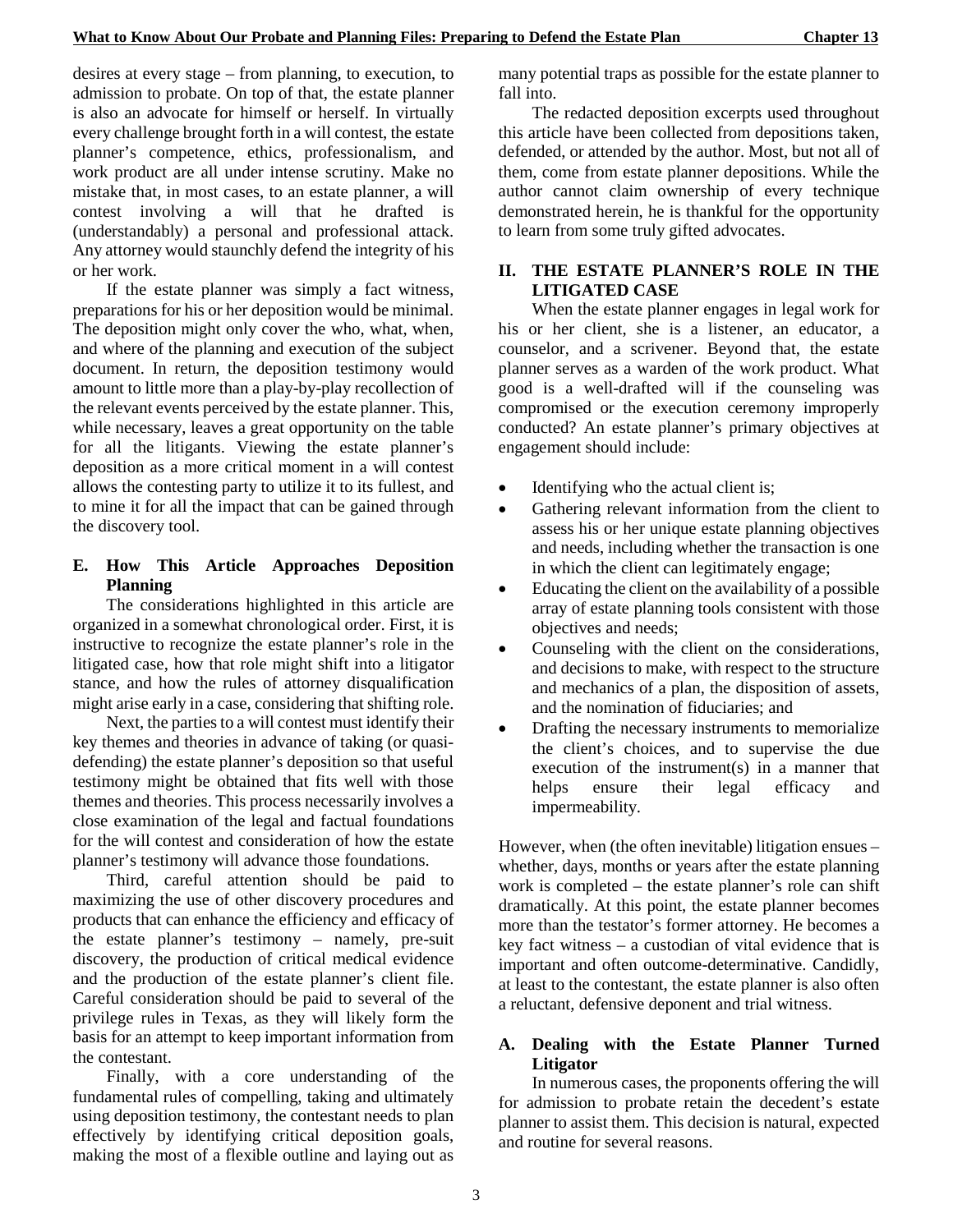First, most estate planners intentionally position themselves for this sort of "returning-client" work. The executed original will might be enclosed and kept in an envelope bearing the estate planner's letterhead and contact information, or the letterhead might appear on a "blue-back" that staples the will and other important estate planning papers together.

Additionally, though increasingly rare, the decedent's estate planner might be in actual possession of the original will.

Likewise, the decedent's estate planner might be the only attorney that the proponent knows and trusts to handle the administration of the estate. If the estate planning transaction was recent, or the culmination of an extended series of engagements, the estate planner is likely well-positioned to assist in the administration. She may, for example, have familiarity with the decedent's unique assets or business interests. She may also be particularly familiar with the facts, allegations and parties at the center of the will contest.

Regardless of the reason, many estate planners often initially represent the proponent offering the will for admission to probate. When litigation arises and the landscape shifts to one fraught with conflict, the estate planner is frequently put to a choice – fight or flee. Represent or refer. The estate planner could attempt to defend his own work and litigate for the proponent (sometimes stretching beyond known areas of skill and expertise), or the estate planner may recognize that his best use in the case lies elsewhere. The estate planner might consider her knowledge (and testimony) more useful coming from them in a position of a "neutral" fact witness in aid of the proponent's case and may seek to substitute out for counsel more familiar with the litigation of a will contest.

In the case of the estate planner who decides to fight, he or she may be disqualified from representing the proponent. The contestant should consider the tactical use of the disqualification rules, as well as their limits. In doing so, the contestant must consider whether any advantage is gained by the proponent having her attorney serve in dual roles as both an advocate and a fact witness.

#### 1. The Disqualification Rule

1

Rule 3.08 of the Texas Disciplinary Rules of Professional Conduct prohibits an attorney from accepting or continuing employment as an advocate before a tribunal if the lawyer knows or believes that the lawyer is or may be a witness necessary to establish an essential fact.[5](#page-11-0) This general prohibition is only inapplicable if one of five narrow exceptions is met:

- (1) the testimony relates to an uncontested issue;
- (2) the testimony will relate solely to a matter of formality, and there is no reason to believe that substantial evidence will be offered in opposition to the testimony;
- (3) the testimony relates to the nature and value of legal services rendered in the case;
- (4) the lawyer is a party to the action and is appearing *pro se*; or
- (5) the lawyer has promptly notified opposing counsel that the lawyer expects to testify in the matter, and disqualification of the lawyer would work substantial hardship on the client.<sup>[6](#page-11-0)</sup>
- 2. Application of the General Rule and the Disqualification Exceptions

By the time a will contest arises, the estate planner representing the proponent must know, or at least believe, that he or she is a witness needed to establish an essential fact. Frequently, estate planners will make themselves indispensable in matters of proof, either by attesting to the will itself or notarizing a self-proving affidavit, which limits the pool of otherwise credible witnesses to the event of execution. But even in cases where the estate planner recuses himself from these unnecessary roles, the estate planner should know, or at least believe, that his testimony will be required to help the proponent make their case.

The estate planner's testimony will almost always relate to a contested issue in a will contest, whether that issue is the decedent's mental capacity or the decedent's freedom from the operation of undue influence. In fact, it is quite reasonable to presume that the estate planner is the only attorney with whom the decedent consulted concerning the nature, effect, and execution of the subject document. Further, it is also reasonable to presume that the estate planner privately and confidentially met with the decedent, meaning that the planner is the one and only living party to any sort of confidential planning discussion.

Counsel considering disqualifying an estate planner from the litigation should identify the unique and special knowledge that the estate planner possesses. It is probably insufficient, for example, to simply allege that an estate planner was there when the challenged will was signed. The will might also be witnessed by other individuals, rendering information available from multiple sources. Unless and until the trial court knows that the estate planner is the sole source of unique relevant knowledge that cannot be introduced through

 $6$   $Id.$ 

<span id="page-11-0"></span><sup>5</sup> Tex. Disciplinary Rules Prof'l Conduct R. 3.08(a), *reprinted in* Tex. Gov't Code Ann., tit. 2, subtit. G, app. A (West 2005) (Tex. State Bar R., Art. X §9).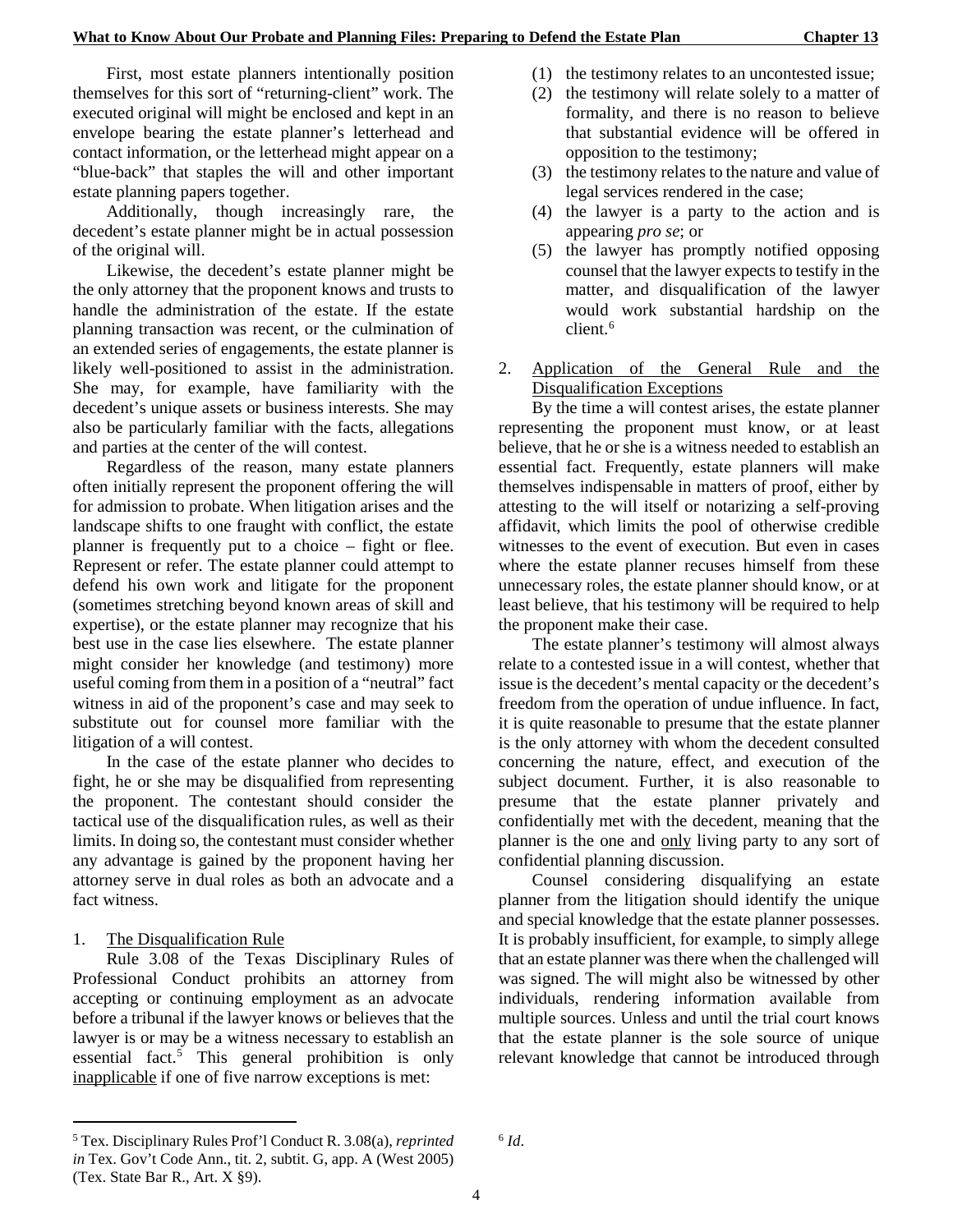another witness, disqualification is a tough route for the contestant.[7](#page-12-0)

The estate planner's anticipated testimony should hardly ever relate solely to a matter of formality. He or she said, saw, and heard things. The planner's unique factual perception of the estate planning transaction, as well as his or her beliefs, will be developed for the jury, and there is ample reason to believe that at least some evidence will be offered to contradict the estate planner's testimony.

Similarly, the estate planner's testimony frequently relates to much more than the nature and value of legal services, and rarely is the estate planner appearing *pro se* as an applicant.

Finally, it is difficult to imagine a case where *early* disqualification of the estate planner as the proponent's counsel would work a substantial hardship on the proponent – provided that the issue is timely raised and counsel for the contestant does not seek to deprive the proponent of his or her attorney on the eve of trial. When the disqualification is shown to truly work a disadvantage to the proponent, the trial court will almost always (and probably should) deny the disqualification.

The practical purpose of disqualification should be obvious. Left unchallenged, an advocate in the case might depart from his or her role to take the witness stand and offer disputed facts through direct and cross examinations, only to then resume their role as advocate and argue the weight and credibility the jury should afford to their own testimony. Juries should rarely be subjected to such confusion, and the distinction between presenting evidence and arguing or analyzing the evidence should remain clear.

3. Limits of the Disqualification Rule

-

Barely a handful of Texas cases discuss the applicability, exceptions, and limits of Rule 3.08 in the context of probate litigation. However, the fact that the disqualification rule is located in the rules of professional conduct is an important one. These rules were adopted to establish the "minimum standards of conduct below which no lawyer can fall without being subject to disciplinary action."<sup>[8](#page-12-1)</sup> The rules are not

controlling as standards governing motions to disqualify *per se*, but instead are regularly viewed by our courts as guidelines for the consideration of such motions.<sup>[9](#page-12-2)</sup> Review of the caselaw clarifies these guidelines.

"Disqualification is a severe remedy."[10](#page-12-3) The measure has the effect of depriving a party of the counsel of his choosing. Accordingly, motions to disqualify must adhere to an exacting standard lest their use as dilatory tactics be encouraged. $11$ 

In *May v. Crofts*, a will contestant sought to set aside a will on the basis of: (1) lack of testamentary capacity, (2) lack of requisite formalities and (3) undue influence.<sup>[12](#page-12-4)</sup> The estate planner, an attorney named Old Bird ("Bird"), prepared the decedent's will and subsequently represented the decedent's siblings as the primary beneficiaries in a will contest brought forth by the decedent's surviving spouse.<sup>[13](#page-12-5)</sup>

The will contestant sought to disqualify Bird, and the motion was denied. Next, the will contestant sought mandamus when the trial judge refused to disqualify Bird from representing the proponents and alleged that she intended to call Bird as a fact witness in the case.<sup>[14](#page-12-6)</sup> The appellate court denied mandamus because the contestant could not show that she would be prejudiced by Bird serving as both a fact witness and an advocate.<sup>[15](#page-12-7)</sup>

Similarly, in the case of *In re Atherton*, a litigant moved to disqualify an estate planning attorney as well as the other members of his law firm on the basis that the estate planner possessed personal knowledge surrounding the challenged instrument.<sup>[16](#page-12-8)</sup> The basis for disqualifying the entire firm, the litigant alleged, was that the estate planner's unique knowledge was imputed to every other attorney in his firm. Ultimately, the appellate court held that the estate planner should not have been disqualified, and thus neither should any other attorney in the estate planner's law firm be disqualified.

## **B. Practical and Tactical Considerations of Disqualification**

Many lessons can be learned from our appellate courts' treatment of the disqualification issue. The contestant's counsel should take a page from *May v.* 

<span id="page-12-4"></span><span id="page-12-0"></span><sup>7</sup> *See In re Duke Investments*, 454 B.R. 414 (United States Bankruptcy Court, S.D. Texas, Houston Division, 2011); *In re Sandoval*, 308 S.W.3d 31, 34 (Tex. App. – San Antonio 2009, no pet.) (holding that where multiple witnesses were present at the signing of an agreement, the attorney's testimony was not necessary to establish an essential fact).

<span id="page-12-6"></span><span id="page-12-5"></span><span id="page-12-1"></span><sup>8</sup> Tex. Disciplinary Rules Prof'l Conduct preamble ¶ 7, *reprinted in* Tex. Gov't Code Ann., tit. 2, subtit. G, app. A (West 2005) (Tex. State Bar R. art. X §9).

<span id="page-12-7"></span><span id="page-12-2"></span><sup>9</sup> *Ayres v. Canales*, 790 S.W.2d 554, 556 n. 2 (Tex. 1990).

<span id="page-12-8"></span><span id="page-12-3"></span><sup>10</sup> *Spears v. Fourth Court of Appeals*, 797 S.W.2d 654 (Tex. 1990) (citing *NCNB Tex. Nat'l Bank v. Coker*, 765 S.W.2d 398, 400 (Tex. 1989).

 $11$  *Id.* 

<sup>12</sup> *May v. Crofts*, 868 S.W.2d 397, 398 (Tex. App. – Texarkana 1993).

<sup>13</sup> *Id*.

<sup>14</sup> *Id.* at 398-399 (Interestingly, Bird alleged that he did not intend to call himself as a witness, and the dual-role issue appears to have been raised primarily because the contestant's counsel alleged that he intended to call Bird to the stand).

<sup>15</sup> *May v. Crofts*, 868 S.W.2d 397, 399 (Tex. App. – Texarkana 1993).

<sup>16</sup> *In re Atherton*, 2002 WL 31160059 \*1 (Tex. App. – Dallas 2002).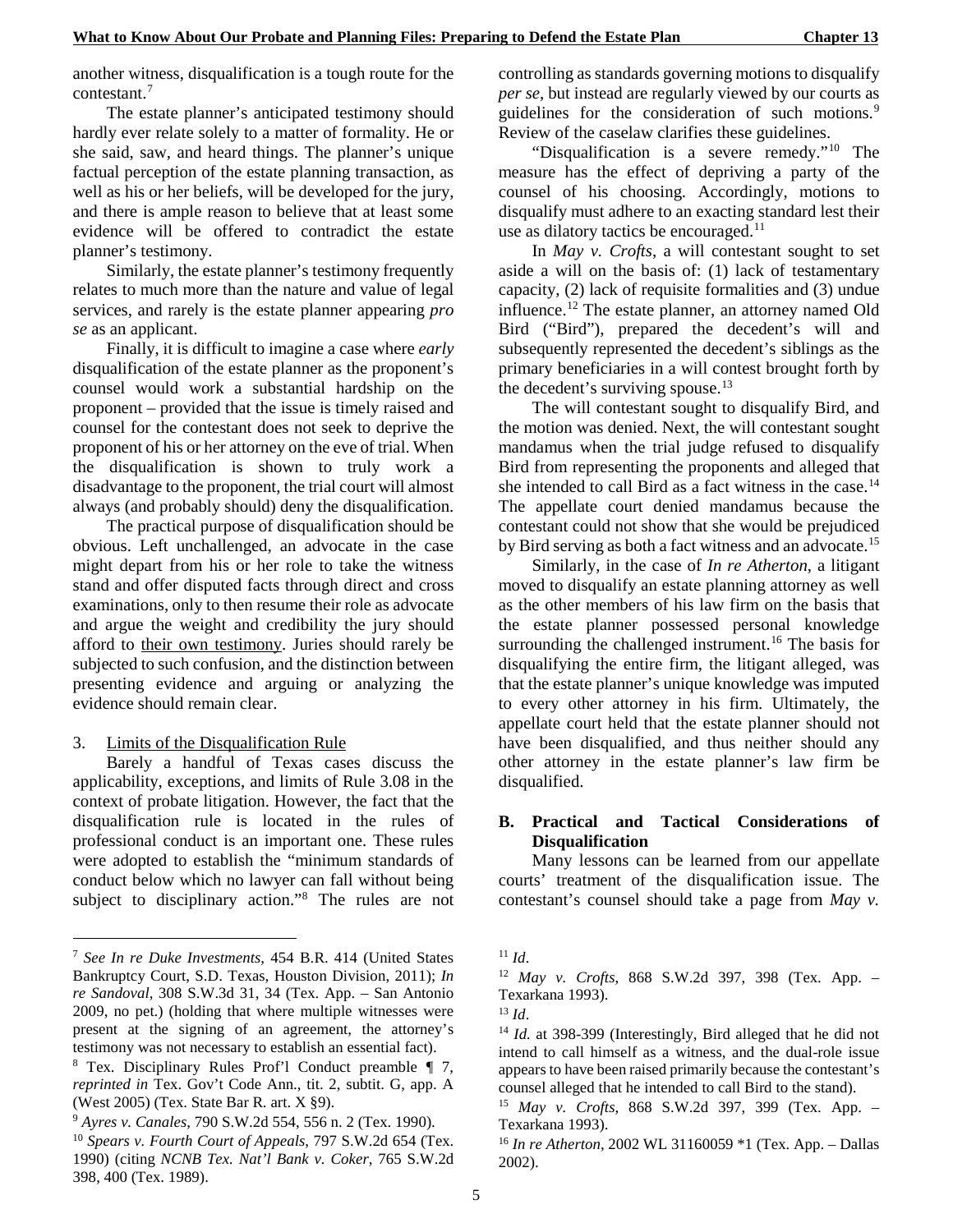*Crofts* and focus her efforts on highlighting the prejudice that would result in the wake of such confusion.

Equitable application of the rule, however, compels counsel for the contestant to timely raise the issue. Remember that an exception to the "lawyer as advocate" rule could apply if the estate planner timely advised opposing counsel of his or her likelihood to testify, and disqualification would work a hardship on the proponent. Should opposing counsel try to use disqualification as an "eve of trial" tactic to gain some advantage, the court is more likely to conclude that forcing the applicant to bring in new counsel at such a late stage would cause hardship. Rather than lie in wait, proactive counsel for the contestant should be the first to spot the issue and bring it to the attention of the estate planner turned advocate.

LITIGATOR PRACTICE TIP: Consider the issue of potential disqualification of the estate planner early in the case. The longer you wait, the less likely the court is willing to deprive the proponent of his chosen attorney.

Additionally, the rule of disqualification might apply only to the disqualified lawyer, as *Atherton* demonstrates. Say, for example, that the subject document was drafted by Attorney Doe, and that the applicant is represented primarily by Doe of the law firm Doe, Smith and Jones  $LLP - a$  law firm specializing in probate litigation. The rule should prohibit Doe from both testifying as a fact witness and at the same time advocating for the applicant. Should the disqualification rule prohibit another attorney of the law firm?

Probably not. Applying the rule equitably and practically would likely result in the court concluding that Doe (who will testify) cannot actively participate in the presentation of the applicant's case at trial but may still represent the applicant. This sort of "soft disqualification" allows Doe, Smith and Jones LLP to continue representing the applicant, permitting the applicant to her first choice of counsel. Behind the scenes, Doe would probably be permitted to aid in trial preparation. The soft disqualification segregates Doe from an advocate role in the sense that Doe will probably be prohibited from speaking to the jury in voir dire, opening statements or closing arguments. It further segregates Doe from his advocate role in the sense that he will likely not be permitted to examine another witness. Most trial courts would probably stop short of prohibiting Doe from sitting at counsel table alongside the applicant. In other words, the court might apply this soft disqualification as a measure to avoid jury confusion based purely on what the jury sees and hears. Doing so addresses the prejudice upon which the contestant's motion was likely premised.

Although this soft disqualification may not give the contestant the full relief he or she seeks, consider how a contestant could use such soft disqualification to his advantage. Sitting at the same table, and as a part of the trial team, the estate planner – the attorney for the decedent – is visually tethered to the proponent. Some proponents in will contests do not have the cleanest of hands, and the estate planner's visual alignment with them could taint the estate planner as well.

Optics, from the jury's perspective, are sometimes so important that they are decisive. The proponent, at least in many will contests, likely benefits under the contested will. Themes of selfishness, greed, or exploitation may naturally arise. The contestant often claims that the will was the result of (a) the estate planner drafting a will for an incapacitated person, or (b) the estate planner drafting a will under circumstances of undue influence.

Thus, the proponent is sitting right next to someone the jury is led to believe engaged in poor work. Further, the proponent is also paying the estate planner, or at least his law firm to advocate on his behalf. Silencing the estate planner's advocacy might help avoid jury confusion, but that jury might afford less credibility to the estate planner as a witness when his testimony seems as though it has been paid for by the proponent sitting next to him. Similarly, for the estate planner, the jury might associate the proponent's motives – good, bad or otherwise, with the estate planner.

## **III. KEY THEMES AND THEORIES OF THE CASE INVOLVING THE ESTATE PLANNER**

## **A. Developing Three Critical Themes in a Will Contest**

When preparing for a deposition, there is an easy tendency to focus on the witness and only on the witness, at the risk of neglecting the opportunity to obtain good evidence that may enhance other themes (unrelated to the witness). Doing so runs the risk of losing an opportunity to cultivate the contestant's trial theme and narrative. While some fact witness depositions might lend themselves to further only one of several potential trial themes, the estate planner's deposition often offers the contestant the chance to explore and test many different themes all in one sitting.

From most contestants' perspectives, the story of a will contest typically takes on one of three actororiented themes that will guide the narrative they use to persuade the jury: (1) the testator, (2) the "bad actor," and (3) the estate planner. The estate planner's deposition provides an important opportunity to explore the facts from each of these perspectives to learn important facts and reinforce these three key trial themes from all points of view.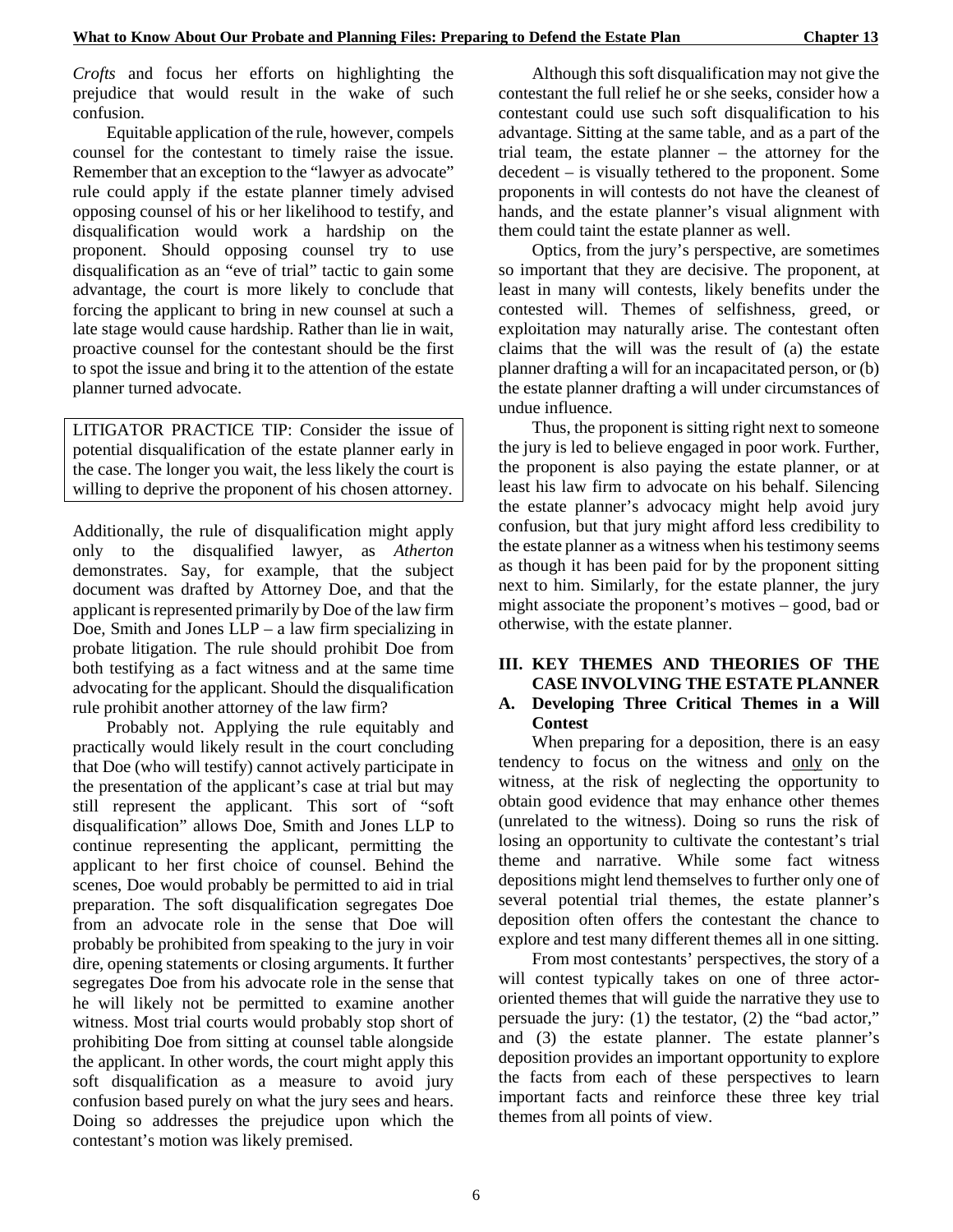## 1. Theme 1: The Testator Lacked Capacity

From the testator's perspective, the focus rests upon the testator himself or herself. Supporting or defending a challenge to a will from this perspective necessarily involves inquiries into the testator's capacity (physical and mental), as well as her susceptibility or vulnerability to mistakes of fact, over-reliance upon a single person of trust and confidence, and even ongoing exploitation.

The disposition of property by a will is a statutory right, and the statute demands the testator be of "sound mind."[17](#page-14-0) No specific standard has been announced to establish, as a bright-line rule, what constitutes soundmindedness.[18](#page-14-1) Rather, the measure of a testator's mind is determined by the facts and circumstances of the case.[19](#page-14-0) Testamentary capacity – deemed synonymous with "sound mind" – is a not as much a measure of sanity as it is a measure of mental ability. The standard announced in the 1890 Texas Supreme Court case of *Prather v. McClelland* is used in virtually every will contest today. A testator has testamentary capacity if he or she has sufficient mental ability at the time the will is executed to:

- understand the business in which he or she is engaged, specifically the making of the will;
- understand the effect of his or her act in making the will;
- understand the general nature and extent of his or her property;
- know his or her next of kin, and the natural objects of his or her bounty, and the claims upon him; and
- collect in his mind the elements of the business to be transacted and hold them long enough to perceive their obvious relation to each other and to form a reasonable judgment as to them.[20](#page-14-2)

The contestant's trial theme from the testator's perspective might look and sound something like this: "Dementia robbed the decedent of his ability to make good decisions." As a part of developing this trial theme, the contestant would undoubtedly scour available medical records for useful information and probably retain an expert to explain to a jury all the science behind the decedent's cognitive maladies. But this theme, though based largely on science, and centered on the testator, can also be enhanced by and through other witnesses, including the estate planner.

As the contestant begins to develop a deposition plan for the estate planner, his counsel should look for opportunities to confirm and further establish any medical evidence. For example, in a recent case, the

-

author discovered medical records (dated a month prior to the will's execution) tending to show that the testator had difficulty finding words. We already know that this medical evidence will be used to support our testatorcentric theme of incapacity. Moreover, we could develop that theme for the jury with the medical records alone and the benefit of an expert witness. But doing so ignores how much more compelling our evidence could be when it is complemented from other points of view. So, in our example, why not see if the estate planner wants to (a) add to that theme and confirm that the testator exhibited a difficulty finding words, or (b) attempt to water it down and downplay the testator's symptom?

- Q: Do you recall [the testator] having any trouble finding words to express himself?
- A: During that meeting, no.
- Q: At any time, other than that meeting, do you recall [the testator] having any trouble finding words to express himself?
- A: Well, I mean. I --- I don't --- I don't really recall because, I mean, I'd only talked to him or met him maybe once or twice.

Two simple questions, using a theme focused on the testator (not the estate planner) have just accomplished a host of objectives for the contestant and opened several doors for further inquiry of the estate planner:

- The estate planner just controverted recent and relevant medical evidence by suggesting that a medical symptom did not present itself during meetings with the estate planner;
- The estate planner demonstrated his own recall weakness; and
- The estate planner just admitted that he spent only a modest amount of time with the testator and thus might not have had enough time to meaningfully evaluate the testator's capacity or identify potential signs of incapacity.

Obviously, these conclusions involve some logical leaps and (to the estate planner's credit) consider only one argumentative side of the facts, but the point is simple. Don't focus only on the witness that you are deposing. Consider how each of the trial themes can be enhanced by the estate planner's deposition.

<span id="page-14-0"></span><sup>17</sup> Tex. Estates Code § 251.001.

<span id="page-14-2"></span><span id="page-14-1"></span><sup>18</sup> *Smith v. Welch*, 285 S.W.2d 823 (Tex. App. – Texarkana 1955).

<sup>19</sup> *Farmer v. Dodson*, 326 S.W.2d 57 (Tex. App. – Dallas 1959).

<sup>20</sup> *Prather v. McClelland*, 13 S.W. 543, 546 (Tex. 1890).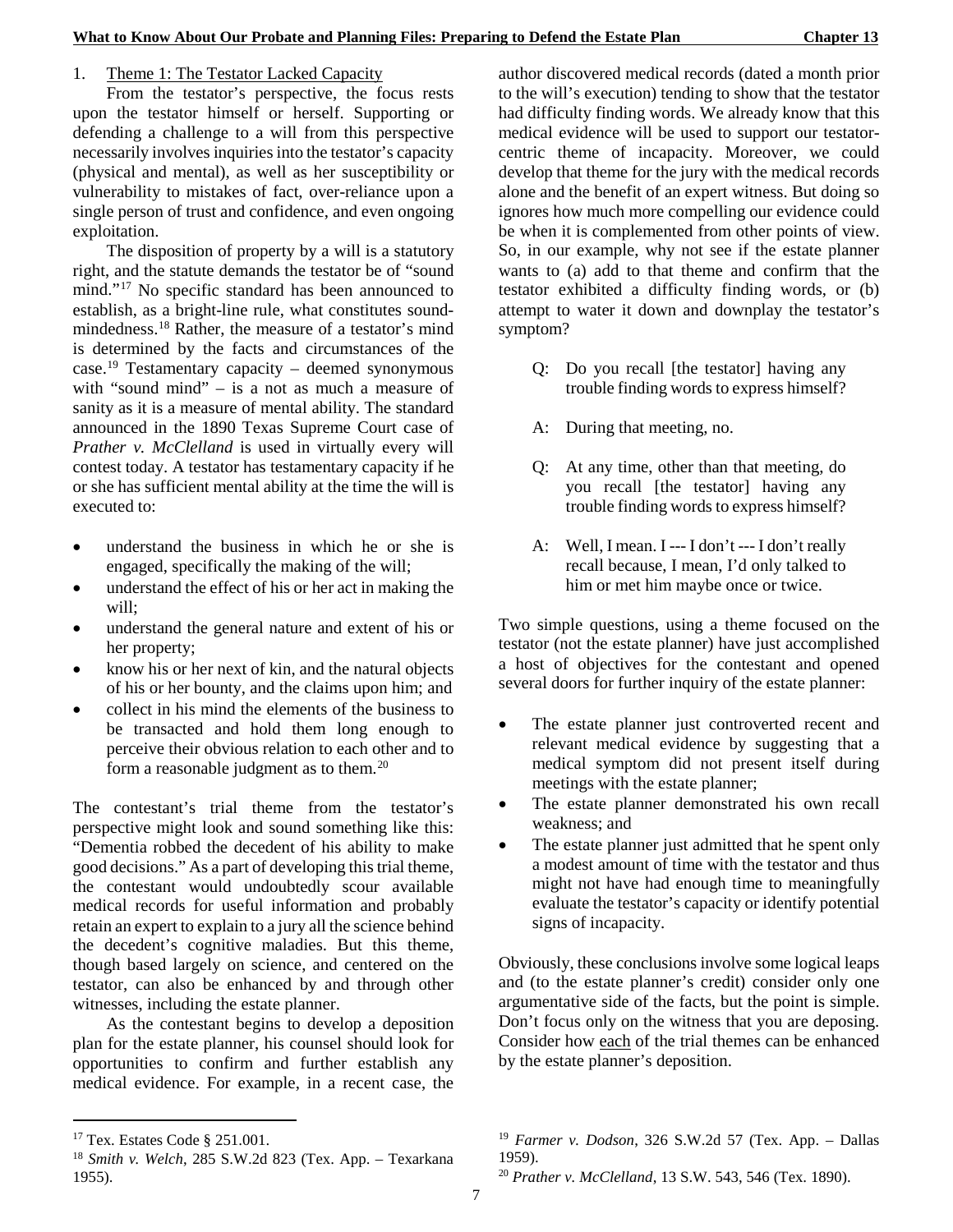## 2. Theme 2: The Testator was Unduly Influenced

From the bad actor's perspective, the focus rests upon the person(s) alleged to have overreached in the estate planning process to unlawfully guide the testator toward executing a document that the testator would not otherwise have signed. Here, the inquiry involves an exploration into the components of undue influence, the opportunity to mislead the testator toward mistakes of fact, or outright fraud.

Seasoned litigators know that most cases involving undue influence rest primarily upon subtle, circumstantial evidence. Inferences are more available than direct facts. We rarely find the case where videotape evidence clearly shows the influencer "holding a gun" to the testator's head to ensure execution of the will the influencer (and not the testator) desires.

Nearly 80 years ago, the Texas Supreme Court admitted that undue influence was all but impossible to define.<sup>[21](#page-15-0)</sup> The tort – a species of fraud – is subtle, and by its very nature typically "involves an extended course of dealings and circumstances."[22](#page-15-1)

Rather than rely upon direct evidence, undue influence themes routinely incorporate a group of factors compiled and highlighted by the Texas Supreme Court in the case of *Rothermel v. Duncan*. When determining whether undue influence exists, Texas courts have considered the following factors:

- The nature and type of the relationship existing between the testator, the contestants and the party accused of exerting influence;
- The opportunities existing for the exertion of the type of influence or deception possessed or employed;
- The circumstances surrounding the drafting and execution of the testament;
- The existing of a fraudulent motive;
- Whether there has been a habitual subjection of the testator to the control of another;
- The state of the testator's mind at the time of the execution of the testament;
- The testator's mental or physical incapacity to resist, or the susceptibility of the testator's mind to the type and extent of the influence exerted;
- Words and acts of the testator;

1

- Weakness of mind and body of the testator, whether produced by infirmities of age or by disease or otherwise; and
- Whether the testament executed is unnatural in its terms of disposition of property (the "*Rothermel* Factors").<sup>[23](#page-15-0)</sup>

From these factors, several areas of inquiry for the estate planner naturally develop. For example, many undue influence cases involve some well-worn fact patterns:

- The alleged influencer found the estate planner and contacted him or her "for mom";
- The alleged influencer was a source or conduit of information (sometimes the only one) between the testator and the planner;
- The alleged influencer brought or accompanied the testator to the planner's office; or
- The alleged influencer paid the bill when the estate plan was completed.

The will contestant could (and likely would) dive into all these areas in the alleged influencer's own deposition. However, as with the incapacity theme focused on the testator, the planner's deposition provides the contestant an opportunity to enhance an influencer-centric theme through the estate planner. Given that circumstantial evidence (the typical building blocks of an undue influence claim) requires stacking inference upon inference, validating circumstances through the estate planner often makes those building blocks stronger and more convincing to the jury.

Take the following example from a recent estate planner's deposition and note how the taking attorney enhances the contestant's theme (focused on the bad actor) through the estate planner's testimony. In the case, the taking attorney highlighted the fact that all the information provided to the estate planner came not from the testator herself, but from the alleged undue influencer.

- Q: And you're taking down these [estate planning] instructions from [the alleged influencer], who was already a client of yours, correct?
- A: Correct.
- Q: Did you think [the alleged influencer] was a client on the date you received these instructions?
- A: I don't remember.
- Q: But it's clear you took all your instruction from him and no one else, right?
- A: That's correct.

<sup>23</sup> *Rothermel v. Duncan*, 369 S.W.2d 917, 923 (Tex. 1963).

<span id="page-15-1"></span><span id="page-15-0"></span><sup>21</sup> *Long v. Long*, 133 Tex. 96, 125 S.W.2d 1034 (Tex. 1939). <sup>22</sup> *Id*.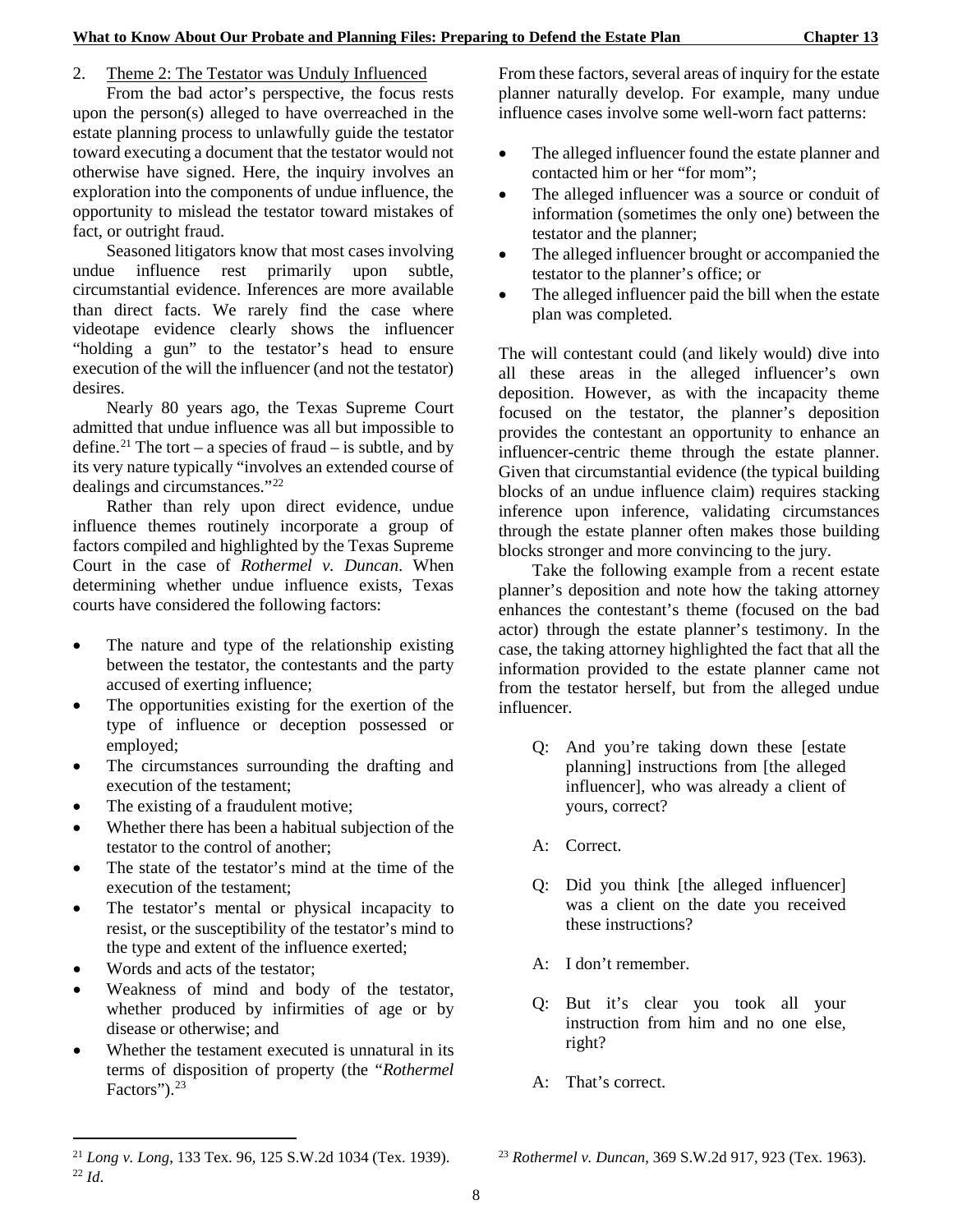- Q: You don't think you took any instructions from [the testator], do you?
- A: Based on my file, I agree, I don't think I did.
- Q: You never told [the testator] that you were [the alleged influencer's] lawyer, did you?
- A: Not that I know of.

*An hour or so later…*

- Q: You don't know whether [the testator] had a good relationship with her family or a bad relationship at that time, do you?
- A: That's correct.
- Q: You don't even know whether she had any relationship with [the alleged influencer] at the time you prepared these documents, do you?
- A: That's correct.
- Q: You did all of this based on the instruction of another client, [the alleged influencer], correct?
- A: Yes.
- Q: And at the time, you knew that [the alleged influencer] was instructing you to include him as a beneficiary of the documents?
- A: Yes.
- Q: In that kind of situation, doesn't that call upon you to exercise extra care to make sure that's what [the testator] really wanted?
- A: Yes.

Here, we see the taking attorney unearthing several of the *Rothermel* factors and further enhancing a trial theme that will, in part, intensely focus on the alleged undue influencer as much as, or more than, the estate planner. The taking attorney has compiled a good foundation of direct and circumstantial evidence of:

The relationship between the testator, estate planner, and contestants;

- The opportunity for influence; and
- The existence of a potentially fraudulent motive.
- 3. Theme 3: The Estate Planner was Lazy, Sloppy, or Just Plain Fooled

From the estate planner's perspective, the focus rests upon the adequacy of counsel and the estate planner's adherence to good and ethical estate planning practices. Broad inquiries focusing on this perspective might include the estate planner's professional abilities and experience in estate planning, his level of professional care in the actual execution of the subject instrument and the level of detail that they devoted to the preparation and execution of the instrument itself.

Through the deposition, counsel for the contestant might develop a trial theme that the estate planner was: (1) out of his depth in an unfamiliar area of law; (2) lazy, sloppy, or uninformed in the estate planning transaction; or (3) actually or tacitly complicit in the preparation of a will that should never have been signed by the testator.

Though the taking attorney can and should use the estate planner's deposition to develop as many independent themes and narratives as possible, the estate planner's deposition will best enhance the theme focused on the estate planner herself.

LITIGATOR PRACTICE TIP: Start developing the contestant's theme(s) and theory of the case as soon as facts start rolling in. Commit eventually but be adaptable and see which themes are naturally strengthened or weakened by what the product of further discovery reveals.

## **IV. GATHERING INFORMATION BEFORE THE ESTATE PLANNER'S DEPOSITION**

## **A. Pre-Suit Discovery Opportunities**

Filing a lawsuit unlocks an array of discovery tools to be employed by the contestant and proponent of a will alike. Discovery accomplished prior to filing a lawsuit, however, remains an underused tool in a significant share of will contests. There might be many considerations that lead a cautious litigant to utilize these tools before filing his or her lawsuit.

For example, many modern wills contain *in terrorem* or "no-contest" clauses that, taken at face value, could effectively prohibit the filing of a petition to challenge a will, or could at least give the would-be contestant reason to carefully consider such a course of action. In these cases, pre-suit discovery could accomplish two things: (1) pre-suit discovery might yield the futility of a lawsuit – learning facts the contestant does not know might avoid the time, expense, and emotional frustration attendant in virtually all litigation; and (2) pre-suit discovery might later support the argument that an inevitable suit is not frivolous but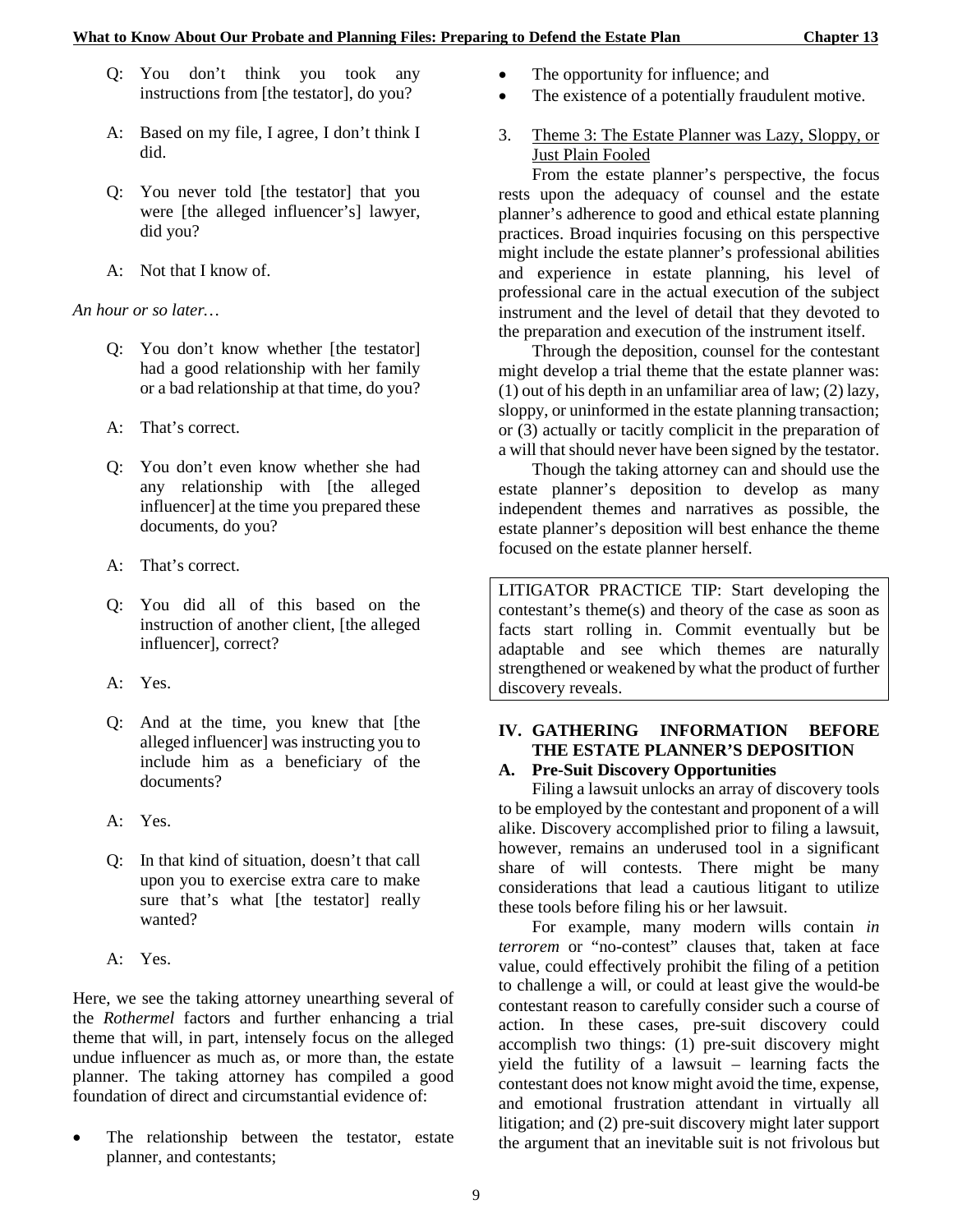was brought only after a reasonable and good faith investigation into the available facts.<sup>[24](#page-17-0)</sup>

From the proponent's side of things, pre-suit discovery could be used prophylactically to shut down a will contest before one is even filed. For example, perhaps the decedent's will is unnatural in the sense that it leaves the decedent's entire estate to one child instead of both equally. The inheriting daughter (who is also the executor) suspects and anticipates that her sibling will file a contest, based on heated comments made around the time of the decedent's funeral. The inheriting daughter knows that the estate planner is retired, and not in good health. Likewise, one of the witnesses to the will is preparing to move overseas. The inheriting daughter might seek to preserve deposition testimony from these important fact witnesses before they become otherwise unavailable.

## 1. Rule 202 Depositions (Pre-Suit Depositions)

Rule 202 of the Texas Rules of Civil Procedure permits two (or maybe three) forms of pre-suit discovery, as ordered, and narrowly tailored, by the court. Prior to the filing of a lawsuit, a person may seek an oral deposition or a deposition on written questions.<sup>[25](#page-17-1)</sup> Our appellate courts are divided on the issue of whether or not the pre-suit deposition rule also permits a request to produce documents (either in conjunction with the deposition or standing alone).<sup>[26](#page-17-2)</sup> Though pre-suit discovery certainly has its uses, several courts reluctant to permit the overuse of the pre-suit deposition have noted that pre-suit discovery is not, and should never be, intended for routine use.[27](#page-17-3) Authorizing pre-suit depositions is purely within the trial court's discretion.<sup>[28](#page-17-4)</sup>

#### *a. Grounds for Pre-Suit Depositions*

Pre-suit discovery may be sought in two limited circumstances under Rule 202: (1) to perpetuate or obtain a person's testimony for use in an anticipated suit, or  $(2)$  to investigate a potential claim or suit.<sup>[29](#page-17-5)</sup> The petitioner's reason determines the finding that the trial

-

court must make when ordering the deposition. If sought to perpetuate or obtain testimony, the court must find that allowing the petitioner to take the deposition may prevent a failure or delay of justice.<sup>[30](#page-17-6)</sup> If sought to investigate a claim or suit, the court must find that the likely benefit of allowing the deposition outweighs the burden or expense associated with it. $31$  The petitioner may, of course, seek a pre-suit deposition under both grounds at the same time.

#### *b. Formalities of the Pre-Suit Deposition Petition*

Rule 202.2 outlines the necessary contents of petition. A pre-suit deposition petition must:

- Be verified;
- Be filed in the proper court of any county:
	- o Where venue of the anticipated suit may lie, if suit is anticipated; or
	- o Where the witness resides, if no suit is anticipated;
- Be in the name of the petitioner;
- State either:
	- o That the petitioner anticipates the institution of a suit in which the petitioner may be a party; or
	- o That the petitioner seeks to investigate a potential claim by or against petitioner;
- State the subject matter of the anticipated action, if any, and the petitioner's interest therein;
- If suit is anticipated, either:
	- o State the names of the persons petitioner expects to have interests adverse to petitioner's in the anticipated suit, and the

- $29$  Tex. R. Civ. P. 202.1(a), (b).
- $30$  Tex. R. Civ. P. 202.4(a)(1).
- <sup>31</sup> Tex. R. Civ. P. 202.4(a)(2).

<span id="page-17-0"></span><sup>24</sup> *See* Tex. Estates Code § 254.005 (A finding of good faith could be the most critical component of a will contestant's case. Enacted in 2009, Section 254.005 clarifies a longstanding common-law exception to the enforcement of no-contest clauses against unsuccessful contestants who would otherwise forfeit their interest under a will. A contestant who, though unsuccessful, brings their will contest forward in good faith and with just cause will not forfeit their inheritance.

<span id="page-17-3"></span><span id="page-17-1"></span><sup>25</sup> Tex. R. Civ. P. 202.1.

<span id="page-17-7"></span><span id="page-17-6"></span><span id="page-17-5"></span><span id="page-17-4"></span><span id="page-17-2"></span><sup>26</sup> *In re Anand*, 2013 WL 1316436 (Tex. App. – Houston [1st Dist.] 2013, no pet.) (holding that "there is nothing in the language of Rule 202 that prohibits the petitioner from requesting documents be produced along with the deposition," and reasoning that Rule 202 depositions are governed by the same deposition rules governing a non-

party's deposition in an ordinary case – which would ordinarily permit the production of documents at an oral deposition via subpoena duces tecum). But see *In re Azko Nobel Chem., Inc*., 24 S.W.3d 919, 921 (Tex. App. – Beaumont 2000, no pet.) (holding that making an accident scene available for pre-suit investigation and inspection was not a discovery tool authorized by Rule 202).

<sup>27</sup> *See In re DePinho*, 505 S.W.3d 621 (Tex. 2016); *In re PrairieSmarts LL*C, 421 S.W.3d 296 (Tex. App. – Fort Worth 2014); *In re Reassure America Life Ins. Co*., 421 S.W.3d 165 (Tex. App. – Corpus Christi – Edinburgh 2013).

<sup>28</sup> *In re Reassure America Life Ins. Co*., 421 S.W.3d 165 (Tex. App. – Corpus Christi – Edinburgh 2013).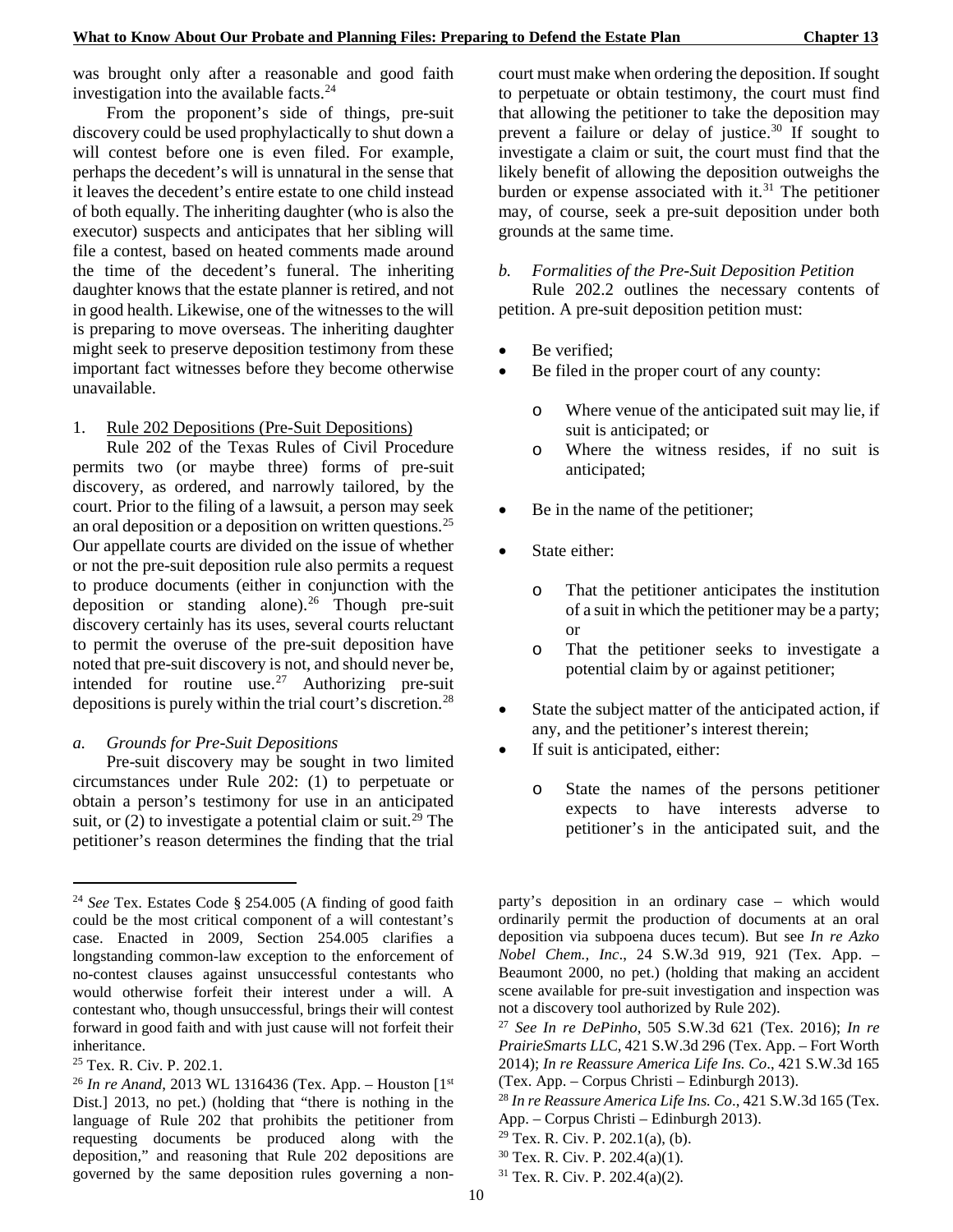addresses and telephone numbers for such persons; or

- o State the names, addresses and telephone numbers of persons petitioner expects to have interests adverse to petitioner's in the anticipated suit cannot be ascertained through diligent inquiry, and describe those persons;
- State the names, addresses and telephone numbers of the persons to be deposed, the substance of the testimony that the petitioner expects to elicit from each, and the petitioner's reasons for desiring to obtain the testimony of each; and
- Request an order authorizing the petitioner to take the depositions of the persons named in the petition.

There might be numerous sources of information worth perpetuating, particularly in a potential will contest where drafting attorneys, attesting witnesses, or others might be of advancing age. Likewise, there is a number of sources of information worth investigating before filing suit and investigating for the express purpose of determining whether a suit should eventually be filed. For example, the potential litigant might seek to depose:

- Attesting and subscribing witnesses;
- Attorneys;
- Caregivers; or
- Prior or current fiduciaries.

From a strategic standpoint, the estate planner could be a valuable source of information to a potential litigant well in advance of filing a lawsuit challenging an instrument that he or she prepared. Thus, while the availability of Rule 202 depositions can frequently be limited by the circumstances and ultimately the court, their utility should not be underestimated.

#### **B. Obtaining the Estate Planner's Client File**

The estate planner is (typically) a nonparty in a will contest. Thus, there are three discovery tools available to the will contestant as relate to the nonparty estate planner under Rule 205.1 of the Texas Rules of Civil Procedure. They are:

- An oral deposition;  $32$
- A deposition on written questions;  $33$  and
- The production of documents (alone or in conjunction with an oral deposition or deposition on written questions).<sup>[34](#page-18-2)</sup>

-

Importantly, the estate planner's role as a key fact witness is not limited only to his or her deposition or trial testimony. There is also, or at least should be, a written record of their entire representation of the decedent, and the file can often be a gold mine for the contestant. Failing to seek the estate planner's file itself could be a fatal mistake. The planner's file on the decedent often represents a treasure trove of useful information that may ultimately enhance the contestant's narrative and themes. In most cases, production of the estate planning file should be sought as early in the case as possible.

In the author's view, simply obtaining the estate planning file, without also deposing the estate planner, runs the risk of leaving valuable information (good and bad) on the table. Few cases should involve only the production of documents or only a deposition. The better-prepared case utilizes both discovery opportunities.

#### 1. Subpoenaing the File

The will contestant may obtain the estate planner's file under the traditional discovery rules related to nonparties. That is, in addition to seeking discovery through a court order, the contestant may either issue a request for production of the estate planning file, or a request for production of the estate planning file in conjunction with the estate planner's deposition appearance.

Because a significant part of the estate planner's deposition may involve questions related to the file's contents, securing the estate planning file prior to the deposition typically makes more sense and allows the contestant's counsel time to review the produced records in advance of the deposition. It is not altogether uncommon that the proponent's counsel has already had the opportunity to review the same relevant information.

#### *a. The Notice*

Securing documents from a nonparty without a court order involves a two-step process – a notice and a subpoena that contains a request to produce responsive documents. First, a notice must issue to the estate planner directing either (a) the production of documents and tangible things only, or (b) the production of documents and tangible things at an oral deposition.<sup>[35](#page-18-0)</sup> This notice must be filed.<sup>[36](#page-18-1)</sup> It must also be served on all parties.<sup>[37](#page-18-2)</sup>

When only documents are sought, the notice must provide (a) the name of the person from whom production is sought, (b) a reasonable time and place for production and (c) a description of the items to be

<span id="page-18-0"></span><sup>32</sup> Tex. R. Civ. P. 205.1(a).

<span id="page-18-1"></span><sup>33</sup> Tex. R. Civ. P. 205.1(b).

<span id="page-18-2"></span><sup>34</sup> Tex. R. Civ. P. 205.1(c).

<sup>35</sup> Tex. R. Civ. P. 205.3(a).

 $36$  Tex. R. Civ. P. 191.4(b)(1).

<sup>37</sup> Tex. R. Civ. P. 205.2.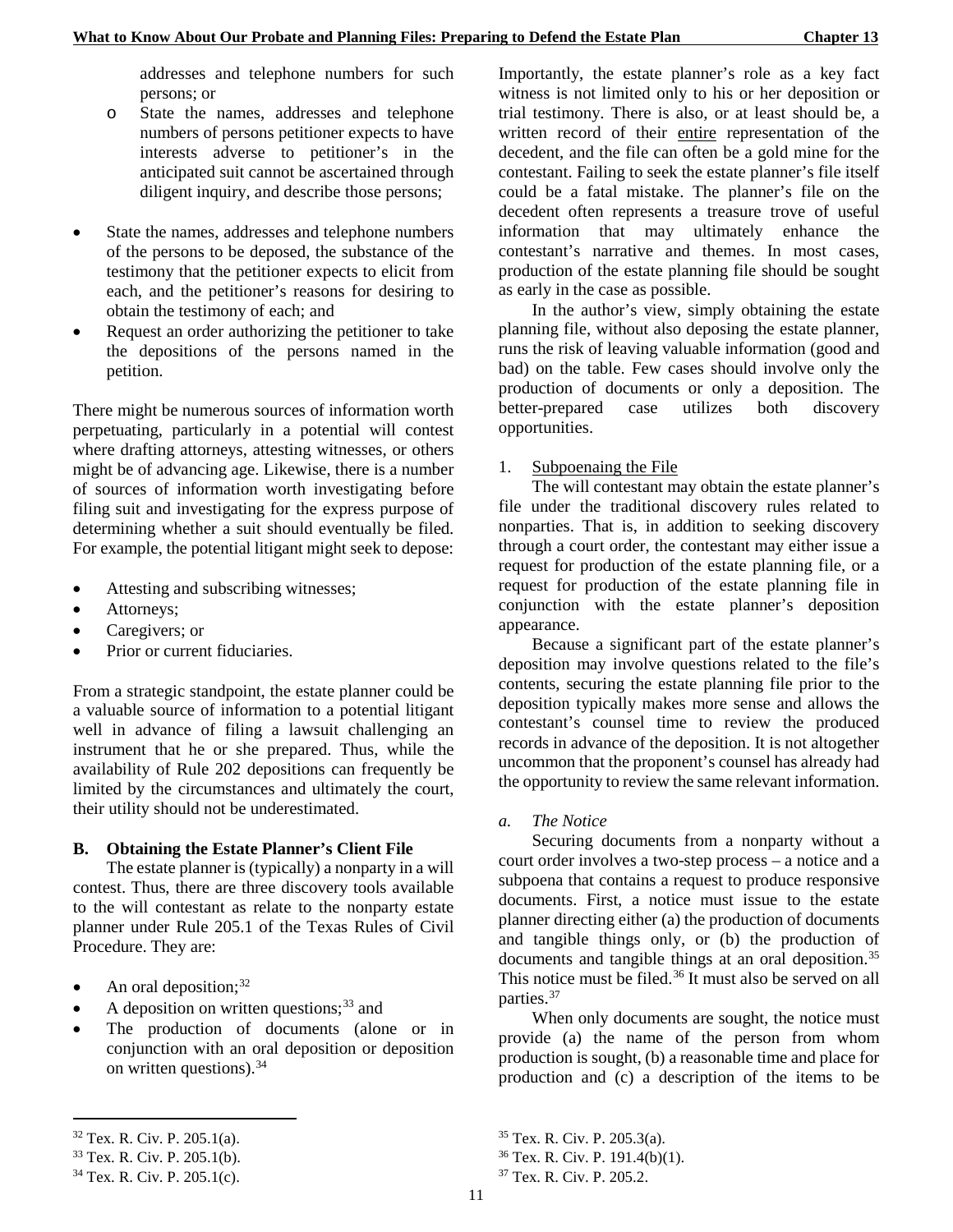produced.[38](#page-19-0) If only documents are sought, the estate planner is not required to appear in person at the time and place of production.<sup>[39](#page-19-1)</sup> If documents are sought as well as an oral deposition, the additional requirements of a deposition notice must also be met. $40$  In those cases, pursuant to Rule 199.2, the notice must:

- Be served on the witness and all parties a reasonable time before the deposition;
- Identify the name of the witness;
- Set forth a reasonable time and place for the oral deposition; and
- State any alternative means of conducting the deposition.

No matter whether only documents are sought, or documents and a deposition are sought together, the notice must be served at least ten (10) days before the actual service of the subpoena.<sup>[41](#page-19-3)</sup> This brief window provides both the estate planner and any other party affected by the discovery an opportunity to object to the requested production, or the deposition, and to move for a protective order and/or move to quash the deposition.<sup>[42](#page-19-4)</sup>

#### *b. The Subpoena*

The subpoena is the instrument that is used to compel a nonparty to comply with a discovery request – in this case a request to produce responsive documents. It is the writ through which the requesting party commands a person to appear and/or produce documents.<sup>[43](#page-19-0)</sup>

To avoid being quashed for some defect in form, counsel for the contestant should take steps to ensure that the subpoena seeking the estate planner's client file meets the strict standards set forth in Rule 176.1 of the Texas Rules of Civil Procedure. The subpoena commanding the production of the estate planner's file must:

- Be issued in the name of "The State of Texas";
- Include the style and cause number of the lawsuit;
- Identify the court where the suit is pending;
- State the date the subpoena is issued;
- Identify the person to whom the subpoena is directed;
- State the time, place and nature of the action required of the person being subpoenaed;
- Identify the party at whose instance the subpoena is issued;

1

- Be signed by the person issuing the subpoena; and
- Command a person to produce and permit inspection of the books, papers, documents and tangible things designated in the subpoena.

## *c. The Request for Documents*

The subpoena should clearly describe the documents the contestant seeks from the estate planner. Typically, when the taking attorney subpoenas the planner's client file, he or she wants everything. Nevertheless, "Give me everything you have" rarely generates useful discovery.

Knowing specifically what to ask for means knowing what to look for. Many of the common components of an estate planning file are identified in Section VI *infra*, and counsel for the contestant should consider crafting a request for documents that is broad and sweeping, but consistent with the rules requiring particularity in all discovery requests.

LITIGATOR PRACTICE TIP: Be complete and use acceptable definitions in your requests. Don't give the estate planner an opportunity to hide production behind an ambiguous request.

## 2. Challenges, Responses and Production

If no objection is made during the window afforded by the requisite 10-day notice, a nonparty such as the estate planner must respond to the contestant's discovery subpoena.<sup>[44](#page-19-1)</sup> The responsive documents produced must be organized as proscribed by the rules of procedure. That is, the producing party must organize and produce the responsive documents (1) as they are kept in the ordinary course of business, or (2) organized and labeled to correspond to each request.<sup>[45](#page-19-2)</sup>

Notably, the rules related to a nonparty's response to a discovery request do not strictly track the rules related to a party's response. For example, for a party, Rule 196.2(b) outlines four acceptable responses to a request for the production of documents: (1) production will be permitted as requested,  $(2)$  the requested items are being served with the response, (3) production will take place at a specified time and place (if the responding party objects to the requesting party's time and/or place), or (4) no items have been identified – after a diligent search – that are responsive to the request. $46$ 

The contents of a nonparty's response are instead tethered to Rule 176.6, which only requires compliance with the subpoena and the organization of responsive documents as stated herein. In the author's experience,

<sup>44</sup> Tex. R. Civ. P. 176.6, 205.3(d).

953, 954 (Tex. App. – El Paso 1989, no writ).

<span id="page-19-0"></span><sup>38</sup> Tex. R. Civ. P. 205.3(b).

<span id="page-19-1"></span><sup>39</sup> Tex. R. Civ. P. 176.6(c).

<span id="page-19-2"></span><sup>40</sup> Tex. R. Civ. P. 199.2

<span id="page-19-3"></span><sup>41</sup> Tex. R. Civ. P. 205.2.

<span id="page-19-5"></span><span id="page-19-4"></span><sup>42</sup> *See* Tex. R. Civ. P. 192.6(a).

<sup>43</sup> Tex. R. Civ. P. 176.2

<sup>45</sup> Tex. R. Civ. P. 196.6; *Limas v. De Delgado*, 770 S.W.2d

<sup>46</sup> Tex. R. Civ. P. 196.2(b).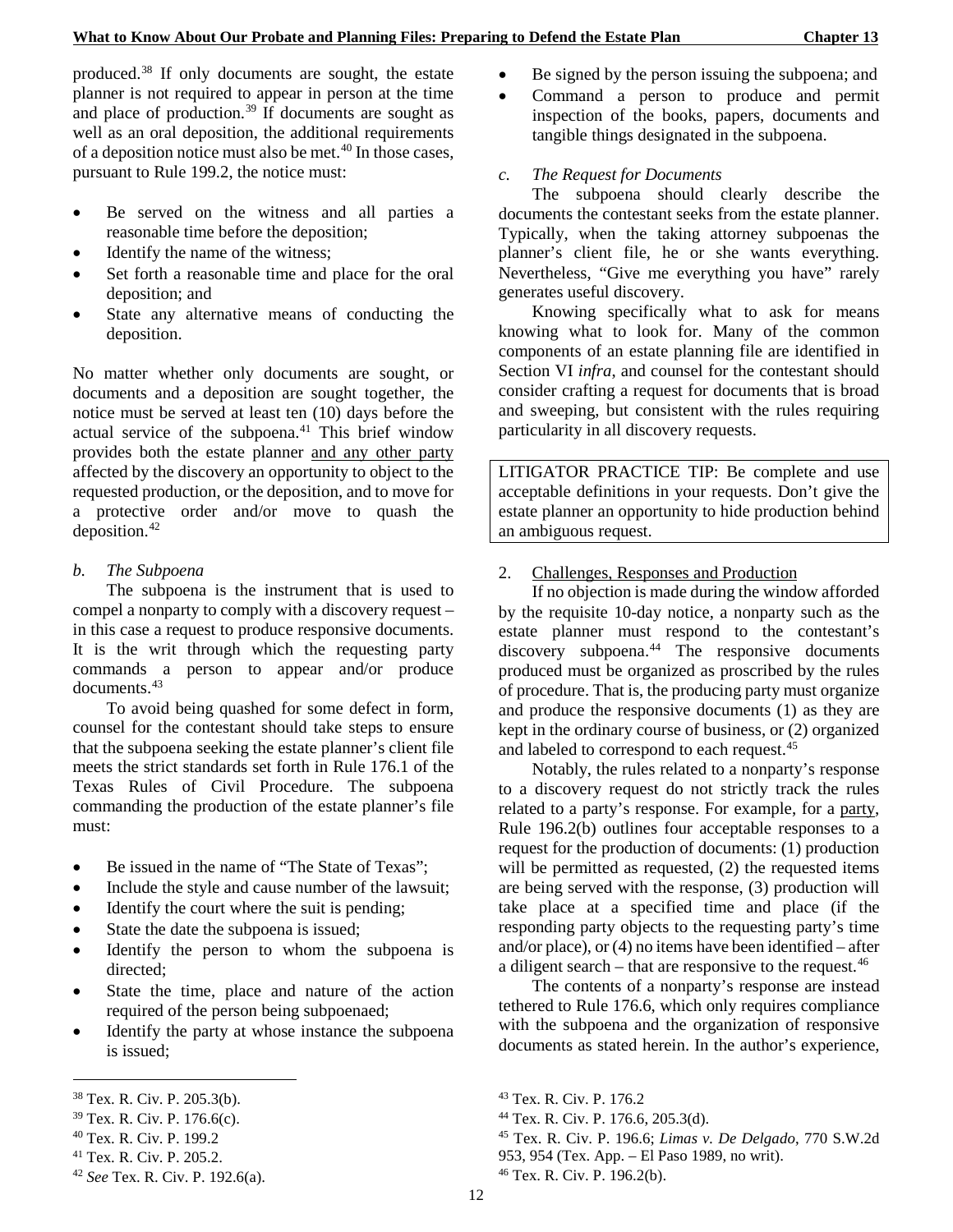though some nonparty estate planners might respond with the formality of Rule 196.2(b), most will simply produce their responsive client file, or rely upon the proponent's counsel to object, assert a privilege or move for protection.

Though a party affected by the discovery may object to the production of documents to the contestant by the estate planner, or seek a protective order, the nonparty (who does not himself object) may still produce the requested documents.<sup>[47](#page-20-0)</sup> Rule  $176.6(e)$ appears to give the estate planner some choice in the matter, as the estate planner "need not comply with the part of a subpoena from which protection is sought...unless ordered to do so by the court."<sup>[48](#page-20-1)</sup>

When a party obtains responsive materials from a nonparty in response to a request for production, two additional considerations come to light: (1) cost and (2) sharing.

A party that requires the production of documents by a nonparty must reimburse the nonparty's reasonable costs of production.<sup>[49](#page-20-2)</sup> Only a handful of reported cases discuss these reasonable costs, and most discuss such costs in the context of medical records, for which there is a specific statute that basically caps and defines "reasonable."[50](#page-20-3) On occasion, some subpoenaed estate planners want to know whether they can charge for their time pulling an old estate planning file out of storage, or otherwise compiling their client's estate planning file. Some analogies are probably properly drawn from the medical records request, and it appears that reasonable copying charges are fine, but that attorneys' fees incurred in responding to a document request are not.<sup>[51](#page-20-0)</sup>

The party who obtains the production of documents from a nonparty must make all produced materials available to any other party on reasonable notice, and the party who obtained the documents must furnish copies to the other party at that party's expense.<sup>[52](#page-20-4)</sup> Presumably, this sharing rule contemplates similar costs when it mentions "that party's expense." Thus, the party who received the documents could pass along a reasonable copy charge to other party.

In a time when many document requests are fulfilled by electronic means, and thus no copying of hard documents is involved, it is somewhat uncertain if this expense provision covers some additional cost(s). For example, if an estate planner charges the requesting party \$100 for printing out the testator's client file, but then the requesting party scans the pages into her own system, can the requesting party recover any part of her cost when sharing the records with another party by

-

email or thumb drive (and thus incurring no "copy" expense)?

Certainly, the party producing the records would urge that the expense should be passed along, or at least split. The party who did not request, but wants, the records would urge that there is no expense if the materials can be made available by electronic means. A cost-sharing agreement achieved early in the case would help.

## **C. Obtaining Other Information to Use at the Estate Planner's Deposition**

As shown with the trial themes discussed in Section III *supra*, a comprehensive estate planner's deposition involves enhancing (or weakening) evidence independent from the estate planner's work product. This means the taking attorney should consider implementing a discovery plan that allows for the generation and timing of useful discovery, so that key written discovery products and documents are available at key depositions. In the author's view, some of the best ancillary evidence used at the estate planner's deposition arises from two sources: (1) medical records, and (2) discovery that describes the testator's daily life (*e.g.*, witness statements, photographs of a hoarding home environment, etc.)

The processes to secure these additional discovery products strays more than a bit from the purpose of this paper and is not discussed in detail. Suffice it to say obtaining relevant medical records and discovery developing the testator's daily life in a will contest is so vital that it should probably be among the first project the contestant prioritizes. Identifying sources, weathering lengthy production periods and potential objections, and analyzing the records with the contestant's expert witness requires significant time. Smart contestants begin the task as early as possible.

#### **V. DEALING WITH RELUCTANT ESTATE PLANNERS: OBJECTIONS AND PRIVILEGES**

The world of estate planning brings to bear its own unique applications of the attorney-client privilege. Commonly, in will contests and other litigation involving challenges to estate planning documents, the estate planner is unwillingly thrust into the position of responding to demands to release and reveal information that heretofore was privileged between the planner and

<sup>52</sup> Tex. R. Civ. P. 205.3(e).

<span id="page-20-0"></span><sup>47</sup> Tex. R. Civ. P. 192.6

<span id="page-20-1"></span><sup>48</sup> Tex. R. Civ. P. 176.6(e) (the rule does not prohibit production).

<span id="page-20-2"></span><sup>49</sup> Tex. R. Civ. P. 205.3(f).

<span id="page-20-4"></span><span id="page-20-3"></span><sup>50</sup> *See* Tex. Health & Safety Code § 241.154.

<sup>51</sup> *See In re Metro ROI, Inc*., 203 S.W.3d 400 (Tex. App. – El Paso 2006); *BASF Fina Petrochemicals Ltd. Partnership v. H.B. Zachary Co*., 168 S.W.3d 867 (Tex. App. – Houston [1st Dist.] 2004).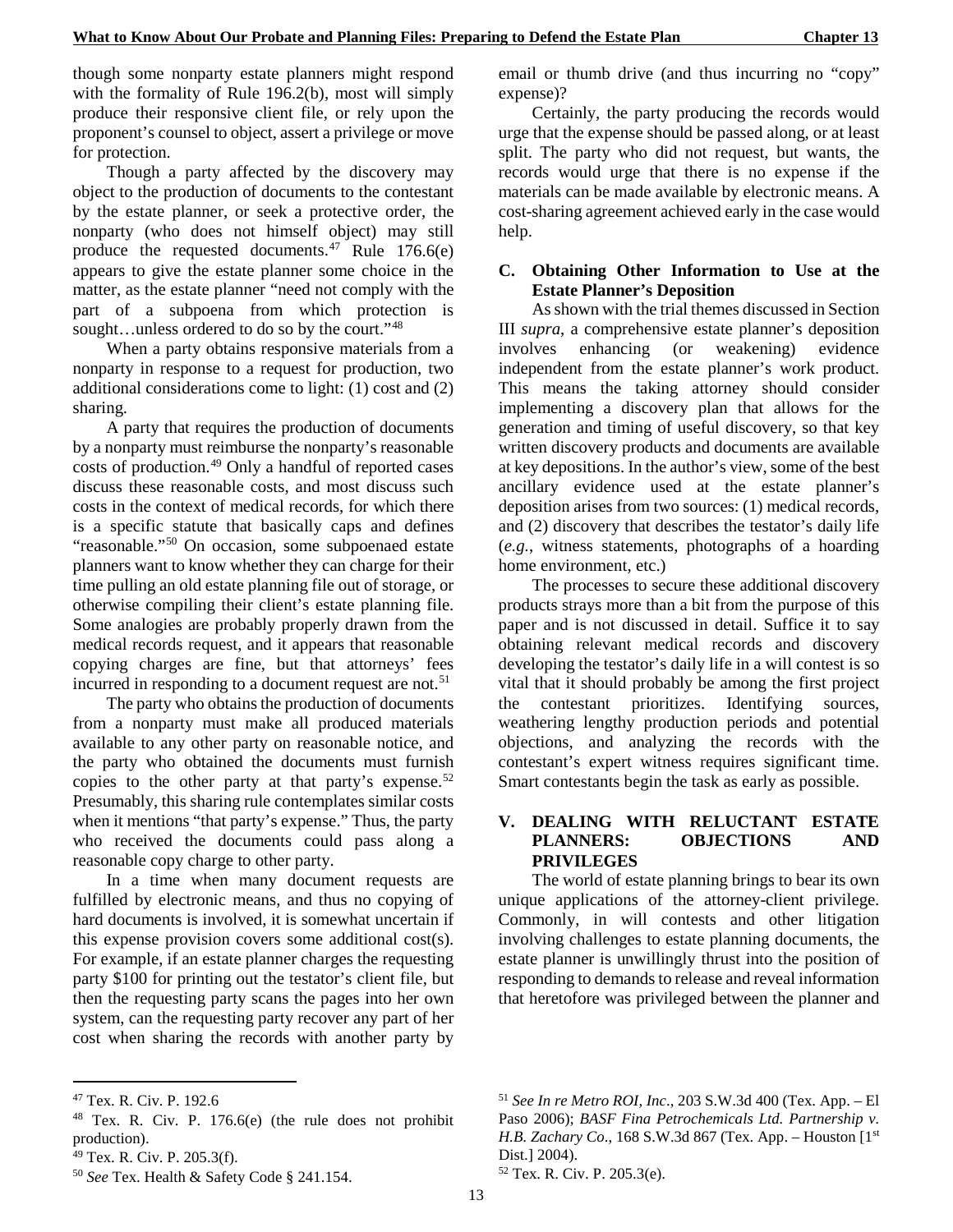the now deceased client.<sup>53</sup> A firm understanding of the foundation and application of the privilege rules in this context becomes very important.

#### **A. The Privilege Rule**

The attorney-client privilege is a rule of evidence. Generally, a client has a privilege to refuse to disclose (and to prevent others from disclosing) confidential communications made to facilitate the rendition of legal services to the client.<sup>[54](#page-21-1)</sup> Unpacking this general rule requires some explanation and definition of its elements. Examine the source, the communication made, and the person who may claim the privilege.

The communication need not have been made by the client directly. To fall within the privilege, the communication can come from the client, the client's representative, the client's lawyer, or even the lawyer's representative.[55](#page-21-2) The communication itself must be confidential, and not every communication made in the rendition of legal services fits this mold. Generally, a confidential communication is one that is not intended to be disclosed to a third person, other than those to whom communication is necessarily made to further the rendition of legal services.<sup>[56](#page-21-3)</sup> The nondisclosure privilege may be asserted by the client, his guardian or conservator, or the deceased client's personal representative.<sup>[57](#page-21-4)</sup> The client's lawyer (or his representative) at the time that the communication was made is presumed to also have the authority to claim the privilege on the client's behalf.<sup>58</sup>

As might be expected in the case of will contests, the client is deceased. She may or may not have a personal representative appointed to stand in her shoes, but typically does not at the point when litigation of this type begins to take shape. Thus, the only person left who remains in a presumptive position to claim the privilege on behalf of the client is the client's lawyer at the time that the communication was made – the estate planner.

Life (or death, as the case may be) comes fast at estate planners when their client passes away. In the wake of the testator's death, demands for information can come from all sides. For example, though it has become rarer for estate planners to retain original wills, the estate planner could be demanded and compelled to surrender the decedent's original will to the probate clerk.[59](#page-21-0) Likewise, proponents and contestants alike

1

might bombard the estate planner to release his or her file concerning the decedent, so that both sides can begin their campaigns in earnest to support or attack the subject document(s).

Some estate planners find that the path of least resistance works best, and they disclose everything that they know to both sides voluntarily. Others, however, rest upon their gut instinct to protect their client by, at least initially, asserting the decedent's attorney-client privilege on their behalf. With at least some frequency, these estate planners must be reminded of the limits of the attorney-client privilege, and the application of two critical exceptions to the rule, and one available exception that will be driven by the facts of the case.

#### 1. Same Deceased Client Exception

No attorney-client privilege exists for communications relevant to an issue between parties who claim through the same deceased client.<sup>[60](#page-21-6)</sup> More eloquently said:

"In regard to the execution and drafting of wills the knowledge gained by the attorney is privileged during the lifetime of the testator. But the confidence reposed is temporary only and after the death of the testator, the attorney may testify as to any facts affecting the execution or contents of the will."<sup>[61](#page-21-7)</sup>

This exception applies without regard to the means under which the parties might "claim" under the client – testacy, intestate succession or *inter vivos* transfer.[62](#page-21-8)

#### 2. Attested Document Exception

Similarly, no attorney-client privilege exists for communications relevant to an issue concerning an attested document to which the lawyer is an attesting witness.<sup>[63](#page-21-9)</sup> The language of the exception raises an obvious circumstance that rears its head from time to time in an estate planning practice. With more than modest frequency, estate planners participate in the execution of their own documents as a signatory. To the extent that the estate planner serves as an attesting witness to a will, the attorney-client privilege between the planner and the testator is inapplicable. Moreover, some estate planners serve instead as the notary public

<span id="page-21-7"></span><span id="page-21-6"></span><span id="page-21-0"></span><sup>53</sup> Notably, under new Estates Code Section 751.122, the scope of this privilege could, in the future, be expanded to the extent that an agent under a durable power of attorney has a duty to "preserve" their principal's estate plan and may thus be more involved in the creation of that estate plan.

<span id="page-21-8"></span><span id="page-21-1"></span><sup>54</sup> Tex. R. Evid. 503(b)(1).

<span id="page-21-2"></span><sup>55</sup> Tex. R. Evid. 503(b)(A)-(E).

<span id="page-21-3"></span><sup>56</sup> Tex. R. Evid. 503(a)(5).

<span id="page-21-4"></span> $57$  Tex. R. Evid.  $503(c)(1)-(3)$ .

<span id="page-21-9"></span><span id="page-21-5"></span><sup>58</sup> Tex. R. Evid. 503(c).

<sup>59</sup> Tex. Estates Code § 252.201(a).

<sup>60</sup> Tex. R. Evid. 503(d)(2).

<sup>61</sup> McCormick and Ray, Texas Laws of Evidence, Page 318, §227.

<sup>62</sup> *In re Texas A&M-Corpus Christi Found*., 84 S.W.3d 358 (Tex. App. – Corpus Christi 2002); *Suddarth v. Poor*, 546 S.W.2d 138 (Tex. App. – Tyler 1977, writ ref'd); *Krumb v. Porter*, 152 S.W.2d 495 (Tex. App. – San Antonio 1941, writ ref'd.)

 $63$  Tex. R. Evid.  $503(d)(4)$ .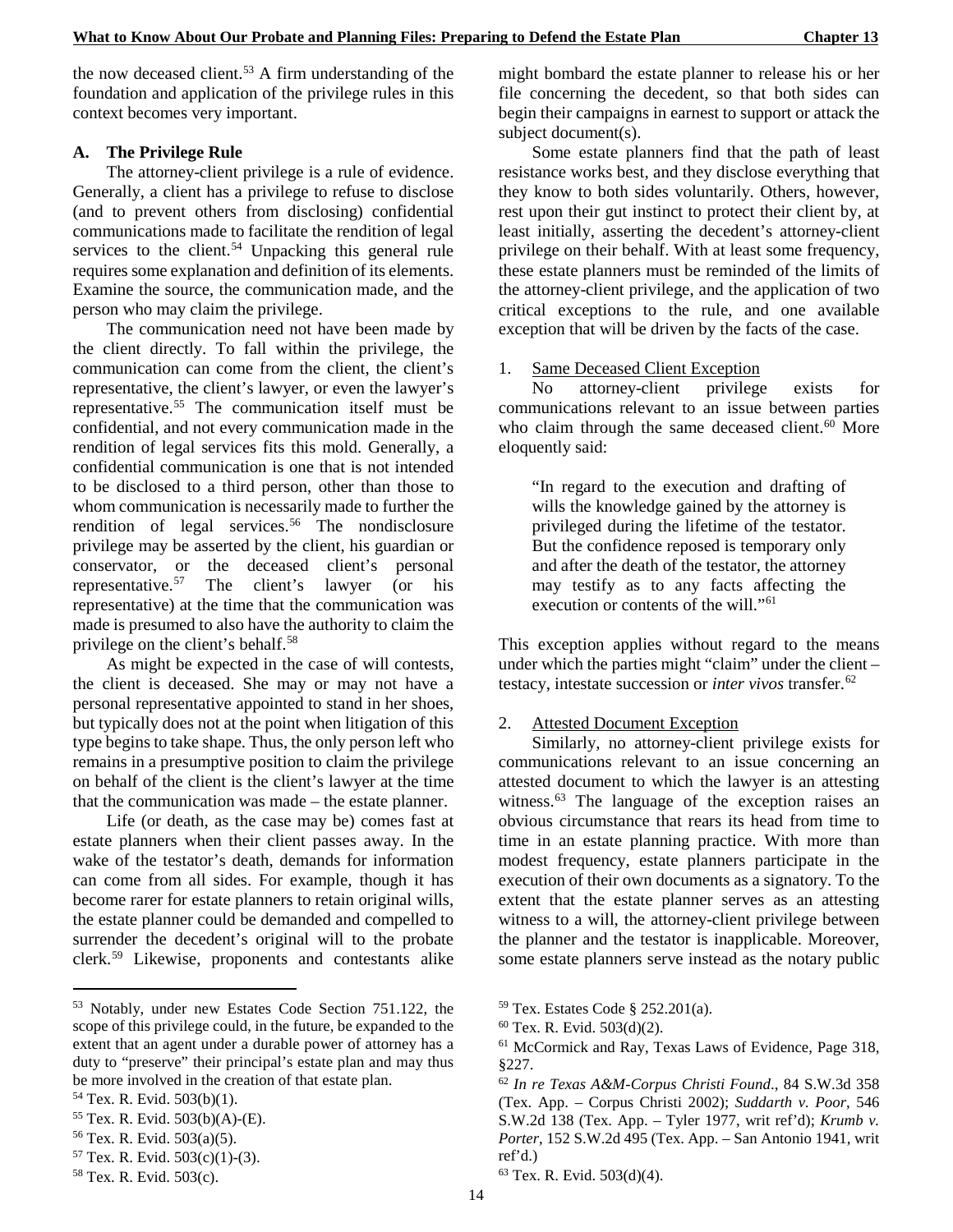in the execution of a will. In the case of some failure to an attesting witness's signature, the notary's signature can then be used as a substitute – effectively making the notary (*i.e.*, the estate planner) an attesting witness to the will. $64$ 

#### 3. Crime Fraud Exception

No attorney-client privilege exists when the estate planner's services were sought or obtained to enable or aid anyone to commit or plan to commit what the client knew or reasonably should have known to be a crime or fraud.[65](#page-22-1) The crime-fraud exception might arise in a will contest, but probably only under some narrow circumstances involving the deceptive procurement of the will by an alleged undue influencer. For example, an unduly-influencing beneficiary who seeks the assistance of an estate planner to procure a will that favors him or her might invite the exception to the privilege. Similar exceptions could be found in cases involving fraudulent inducement or outright forgery.

### **B. Responding to Privilege Assertions and Objections in Production**

In some situations, the non-party estate planner, or more likely another party, will respond to a production request by objecting or asserting a privilege. The burden that must be met may be borne by the requesting or the resisting party depending on the action taken and the relief requested.

Generally, the burden is imposed upon the resisting party to:

- Plead an objection; $66$
- Assert a privilege;<sup>[67](#page-22-3)</sup>
- Secure a hearing on the assertion of an objection or privilege; [68](#page-22-4)
- Produce evidence at the hearing on an objection or privilege; [69](#page-22-0)
- Ask for *in camera* inspection of potentially sensitive documents;<sup>[70](#page-22-5)</sup> and
- Secure a ruling on any objection or privilege asserted. [71](#page-22-6)

The burden is imposed upon the requesting party to:

- Request a privilege  $log_7$ <sup>[72](#page-22-7)</sup>
- Secure a hearing on the above, if necessary;<sup>[73](#page-22-8)</sup> and
- Secure a ruling on the above.<sup>[74](#page-22-9)</sup>

-

#### **VI. KEY COMPONENTS OF THE ESTATE PLANNING FILE**

The estate planning file itself often lays an objective foundation to support good defensive or offensive theories in every will contest. Quite simply, developed and well-kept estate planning files demonstrate and evidence an estate planning transaction that is challenging for the contestant to undercut. Alternatively, poorly kept or incomplete files can bolster a contestant's claims.

Some of the key components to look for when the estate planning file is ultimately produced include, but are not necessarily limited to:

- Standard intake forms and/or checklists;
- The estate planner's handwritten notes;
- Engagement and/or follow-up correspondence (to, from, and between the testator, the estate planner and any other person(s));
- Documents (*e.g.*, including family tree information or asset lists) provided by the testator (or others) to the estate planner;
- Prior key estate planning documents;
- Drafts, revisions, and copies of new key estate planning documents;
- Correspondence and communications accompanying drafts from the estate planner to the testator;
- Correspondence and communications from the testator (or others) to the estate planner containing questions, comments and/or proposed revisions;
- Notary logs and/or scripts or checklists used in the execution ceremony; and
- Time records and/or invoices.

#### **A. Intake Forms and Correspondence**

Intake forms and various forms of engagement correspondence (or their absence) can frequently set the stage for the development of persuasive themes in any will contest. Such documents can shed light on the earliest stages of the estate planner's representation and can form the foundation of a contestant's argument that the representation was incomplete or flawed from the very beginning.

In the absence of engagement correspondence, or a formal representation agreement, the unwary estate planner might leave unclear who the actual client is. Likewise, engagement correspondence, when present,

<sup>74</sup> *Id*.

<span id="page-22-5"></span><span id="page-22-0"></span><sup>64</sup> Tex. Estates Code § 251.105; *Boren v. Boren*, 402 S.W.2d 728 (Tex. 1966).

<span id="page-22-6"></span><span id="page-22-1"></span> $65$  Tex. R. Evid.  $503(d)(1)$ .

<span id="page-22-7"></span><span id="page-22-2"></span><sup>66</sup> *State v. Lowry*, 802 S.W.2d 669, 671 (Tex. 1991); Tex. R. Civ. P. 193.2(a).

<span id="page-22-9"></span><span id="page-22-8"></span><span id="page-22-3"></span><sup>67</sup> Tex. R. Civ. P. 193.3.

<span id="page-22-4"></span><sup>68</sup> Tex. R. Civ. P. 193.4(a).

<sup>69</sup> *Id*.

<sup>70</sup> *Id*.

<sup>71</sup> Tex. R. Civ. P. 193.4(b). <sup>72</sup> Tex. R. Civ. P. 193.3(b).

<sup>73</sup> *Id*.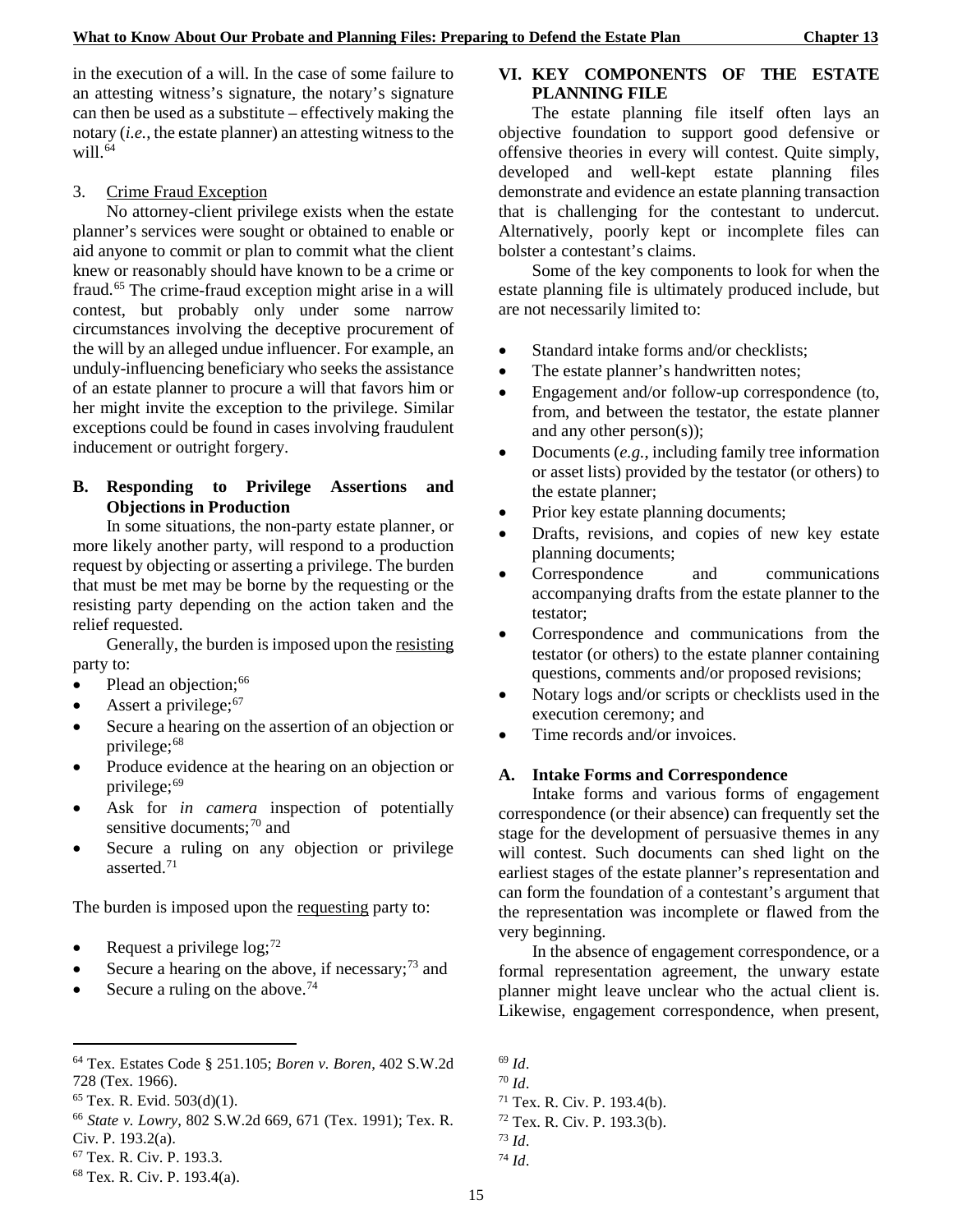frequently reflects that the person(s) through whom the estate planner "operates" is not the testator, but rather the person(s) accused of exerting undue influence. Both instances can create ample fodder for the contestant to undermine the entire estate plan's integrity.

Intake forms and questionnaires, or their absence, can also highlight potential problem areas for an estate planner looking to bolster her work. Virtually every estate planner would likely agree that intake forms and questionnaires are a quick, efficient, and economical way to gather important information that dictates the type of estate plan recommended for the testator. A good intake form or questionnaire could evidence (even in the testator's own handwriting) that the testator knew his property, knew his family, identified his intended beneficiaries, and understood the contemplated documents would operate to deliver assets to those beneficiaries at death. Despite the forms' usefulness, an alarming number of estate planners fail to use such simple forms. In the following example, the estate planner identified his estate planning questionnaire as a typical early component of his intake process. He had no explanation for the absence of so "typical" a component of his estate planning file at his deposition.

- Q: When a new client approaches you to engage you for estate planning purposes, can you describe for me the general steps that you might take with that client in representing them?
- A: Yeah. I mean, we we'll obviously do a conflict search, you know, our – our estate planning questionnaire...
- Q: Can you recall [the testator] ever completing for you any sort of a questionnaire?
- A: Independently, no, I don't have any recollection.
- Q: We talked a few minutes ago about the distinctions in the steps between new clients and recurring clients. I want to be clear on this because a completed questionnaire was something that you said you did for both new clients and recurring clients, correct?
- A: Typically, yes.
- Q: That's the typical practice?
- A: Yes.
- Q: But it may not have happened here?

A: It may not have happened here. It may not have happened in a number of cases.

PLANNER PRACTICE TIP: Form a routine and follow it. If, or when, you ever deviate from the routine, have a reason. Litigators are sure to pick up on unexplained deviations from the "typical practice" and exploit them as weaknesses in the representation and the integrity of the estate planning documents.

## **B. Notes**

Nothing lights up a will contestant's eyes like the estate planner's handful of scribbled lines that "document" an estate planning consultation with the testator. Some notes are robust and complete, lending credibility to the estate planner's (and even the testator's) thoroughness. Others may be less so, and such notes may play directly into the themes that the contestant wishes to develop because:

- The notes identify the presence (and implicit or express influence) of a person other than the testator in the process;
- The notes do not evidence the scope and/or nature of the testator's estate, and often omit the testator's non-probate asset plans;
- The notes simply read like a grocery list, and operate solely to guide the estate planner in drafting, rather than capture the spoken intentions of the testator; and/or
- The notes do not match the final executed document(s).

Some estate planners fall into a dangerous third category – those who have no written notes at all. These estate planners often have a challenging time relying solely on their own memory of the planning meeting(s).

PLANNER PRACTICE TIP: Make your contemporaneous notes useful for the present and the future. Obviously, good notes will help make the drafting process smoother, but better notes make an estate plan resistant to attacks. Key decisions that may be litigated in the future, like the disinheritance of a child or spouse, should be documented and explained. For example, if a parent wants to disinherit a child, take the time to write down why.

## **C. Drafts and Executed Documents**

Like questionnaires and contemporaneous notes, document drafts can help both the estate planner and the will contestant tell a story of the testator's decisions and their decision-making process. For example, multiple drafts might lend credibility to the testator's attention to detail, involvement in an ongoing process and ongoing testamentary capacity. At the same time, multiple drafts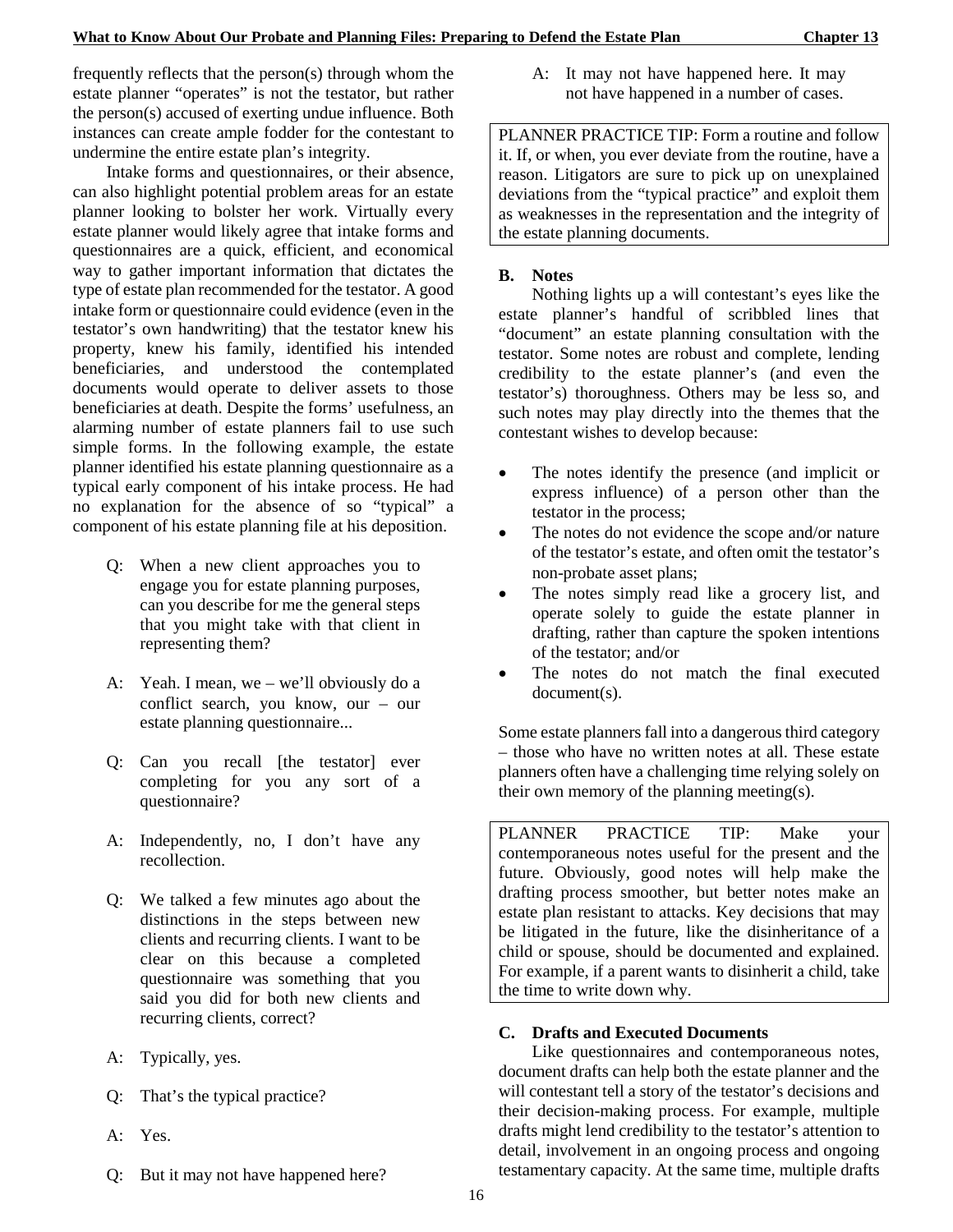could evidence the estate planner's *lack* of attention to detail, if, for example, the work needed to be corrected or revised multiple times to match the testator's instructions. Drafts (and their transmittal) might also reveal the ongoing inclusion of an alleged undue influencer in the production of the final document(s).

Some estate planners make the fatal mistake of assuming a draft review is only for the client's sake and not their own. In the author's opinion, these planners place far too much stock in the integrity of whatever product their software spits out after answering some basic questions. The ubiquity of forms renders active proofreading a dying art. What if a document needs to be revised to correct more than just a misspelled name? What if an error lies in the legal jargon most clients overlook? How would the client know to alert the planner?

For example, a married testator with no children allegedly signed a will leaving specific bequests to her two sisters. Redacted to eliminate specific information, the executed document read:

*I give, devise and bequeath the [Bank Account] to my sisters, [Sister A] and [Sister B] in equal shares; provided, however, that if my sisters shall not survive me, but should leave issue then surviving me, such then surviving issue shall take, per stirpes, the share that such deceased child* [who is this?] *would have taken by surviving me, or if none is then living, then said share shall be distributed to my then living child or his issue, per stirpes, or if none of my descendants is then living, to my heirs at law.*

Let's break that down. First, the sisters take the Bank Account in equal shares. Second, if (both?) the sisters predecease the testator, and (both?) have children, the Bank Account passes to the sisters' children, per stirpes, and they receive the share that "such deceased child" (whose deceased child?) would have received by surviving the testator. Third, if none of those persons survive, then the Bank Account passes to the testator's issue, per stirpes. Fourth, in a complete contingency, the Bank Account passes to the testator's heirs at law.

This estate planner had a difficult time reconciling the language used in the will he prepared, and it only bolstered the contestant's theory that the drafting and review stages of the process were flawed, sloppy, or otherwise compromised. The language created, at best, an ambiguity in the instrument. Moreover, terms and phrases like "issue," "per stirpes," or even "heirs at law" are generally not words and phrases that the testator is reviewing for accuracy and correct usage. Generally, these are things that the testator assumes have been correctly incorporated by the planner to avoid – rather than create – ambiguity.

PLANNER PRACTICE TIP: Review your documents before the testator signs them. If the client is looking at all, they're looking to see that names are spelled correctly, and that the planner has the shares or percentages identified correctly. The client is not looking for patent or latent legal ambiguities, inconsistent terms, or inartful language inserted by the planner.

The same estate planner as in the previous example had a challenging time explaining revisions he made to a testator's will through a codicil. In the testator's existing will, she left any residence she occupied to her husband, subject to any debt. In the codicil, the estate planner added a provision that left any residence the testator occupied to her husband, subject to any debt. His testimony (*i.e.*, that the new language did nothing to change the old language) highlighted the lack of attention the estate planner paid to reviewing the existing will when he inserted duplicative language in a codicil. His explanation for the duplication was that he noted it, knew it wasn't necessary, didn't tell the testator that it wasn't necessary, drafted it anyway, and reasoned the duplication away simply by testifying that it was the testator's wish.

#### **D. Invoices**

Invoices are an often overlooked but important component of the file that the estate planner could produce in a will contest. Billing and time entry practices will vary from one planner to another. Some invoices, for example those demonstrating flat-fee work, often contain just the bare bones of information (*e.g.*, "For professional estate planning services rendered.") Others contain information that may prove very useful at the estate planner's deposition.

Consider the following example in which an estate planner appeared completely caught off-guard by his own invoice he produced just a few weeks before his deposition. In the planner's deposition, the following exchange occurred:

- Q: Did you communicate in any way with [the testator] before he came to your office to sign his will?
- A: No. My secretary must have taken his call, and she set an appointment on my calendar.
- Q: Is [Exhibit 1] a true and correct copy of your calendar for the day that [the testator] met with you?
- A: Yes.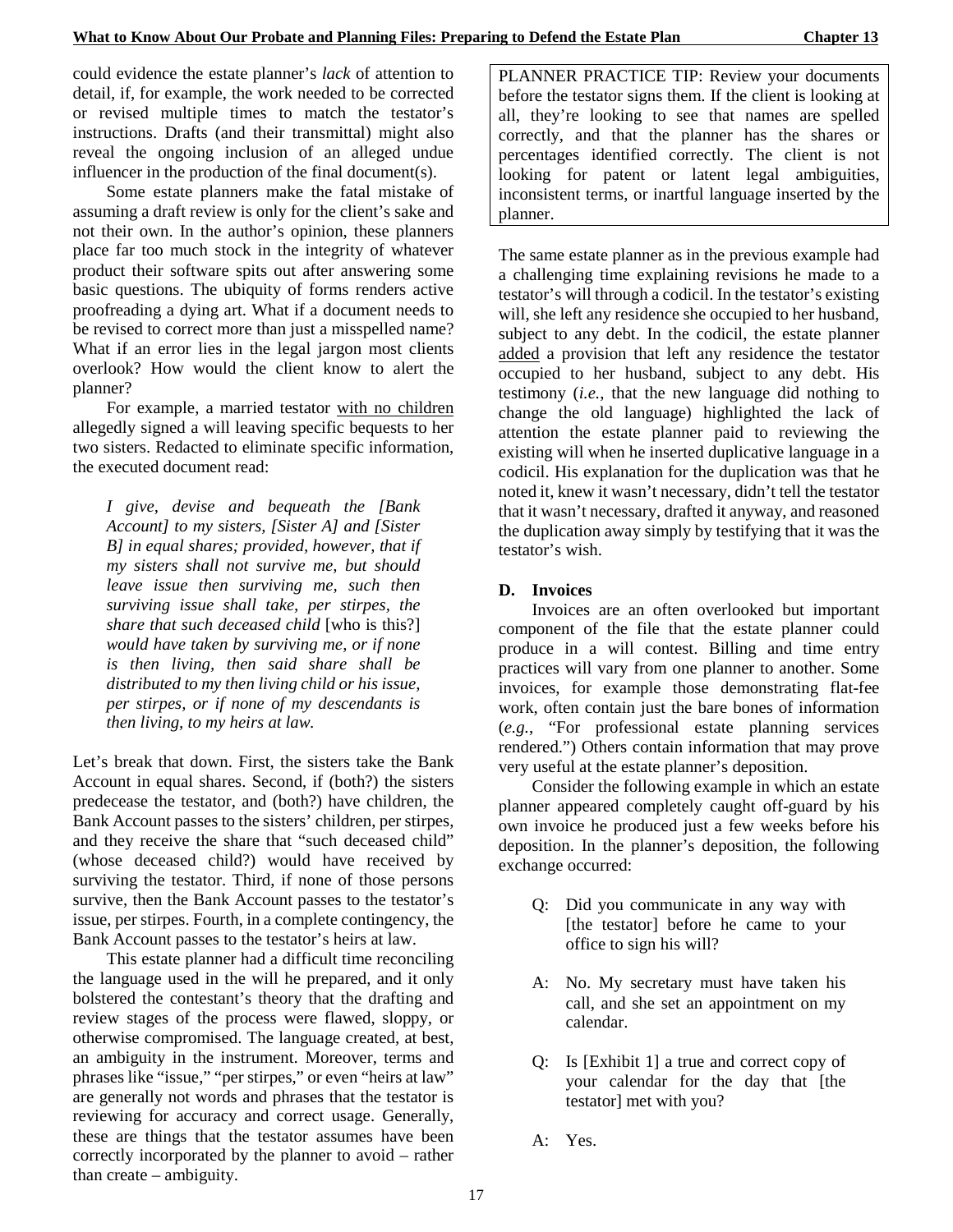- Q: Was the day noted on [Exhibit 1] the only day you met with [the testator]?
- A: Yes.
- Q: Does [Exhibit 1] show that you blocked out one and a half hours to meet with [the testator]?
- A: Yes. Well, my secretary did.
- Q: Did your meeting with [the testator] last one and a half hours?
- A: Probably between one and a half and two. Sometimes the meetings run a little long. Two sounds about right.
- Q: Did you complete your work for [the testator] during the time that you met with him?
- A: Yes. I was in and out of the conference room, you know, getting the documents drafted and then bringing them back for us to review and, you know, sign – the execution and everything.
- Q: But everything that you did for [the testator] was accomplished during the two hours that he was in your office that day?
- A: He left with the signed documents, if that's what you mean. We got everything done in about two hours.

*An hour or so later…*

- Q: Earlier, you testified that [the testator] was in your office for maybe two hours, and you finished your work for him during that time. Is that testimony correct?
- A: Man, I've slept since that day, but that sounds right as near as I can remember.
- Q: Is [Exhibit 6] a true and correct copy of the invoice you delivered to [the testator] for the work you did for him?
- A: Yes.
- Q: [Exhibit 6] shows that you spent one hour meeting with [the testator], three hours preparing his will, two hours revising his

will and a half hour executing his will, correct?

- A: I think I -- these numbers are just --
- Q: You just said you finished your work for [the testator] in about two hours and your invoice reflects that your work took six and a half hours. Isn't that what [Exhibit 6] shows?
- A: I sometimes keep my time different for flat-fee cases and --
- Q: Well which one is accurate -- your testimony or your invoice?

There is not (and was not) a good answer to the ultimate question. The planner had to quickly choose between calling his memory (and testimony) inaccurate or pointing out that his invoices are inaccurate records of his time (when they should be the *most* accurate record). Neither result leaves the planner looking like a stellar witness, and all he had to do to potentially avoid the trap was review the documents he produced before his deposition.

PLANNER PRACTICE TIP: Review the file contents that are ultimately produced to the contestant. Few things make an estate planner look more foolish, or give a litigator more ammunition, than a planner confronted at her deposition with a client file that he or she is looking at for the first time in months or years.

## **E. Execution Ceremony Evidence**

The formality with which wills and other estate planning documents should be signed can never be overstated. The event is one of the most crucial stages in planning the estate. Done incorrectly, this step renders all the others utterly useless. Yet, some attorneys insist on casually free-wheeling their way through this ultimate step, and they do their client a tremendous disservice.

In a recent deposition, one defensive estate planner who wanted to quibble over the ceremonial nature of a will-signing offered a novel reason for doing so:

- Q: I'm going to call the execution of the documents an execution ceremony. Can I use that phrase and you understand what it means?
- A: It sounds a little formal to me, but, okay, I'll go with you.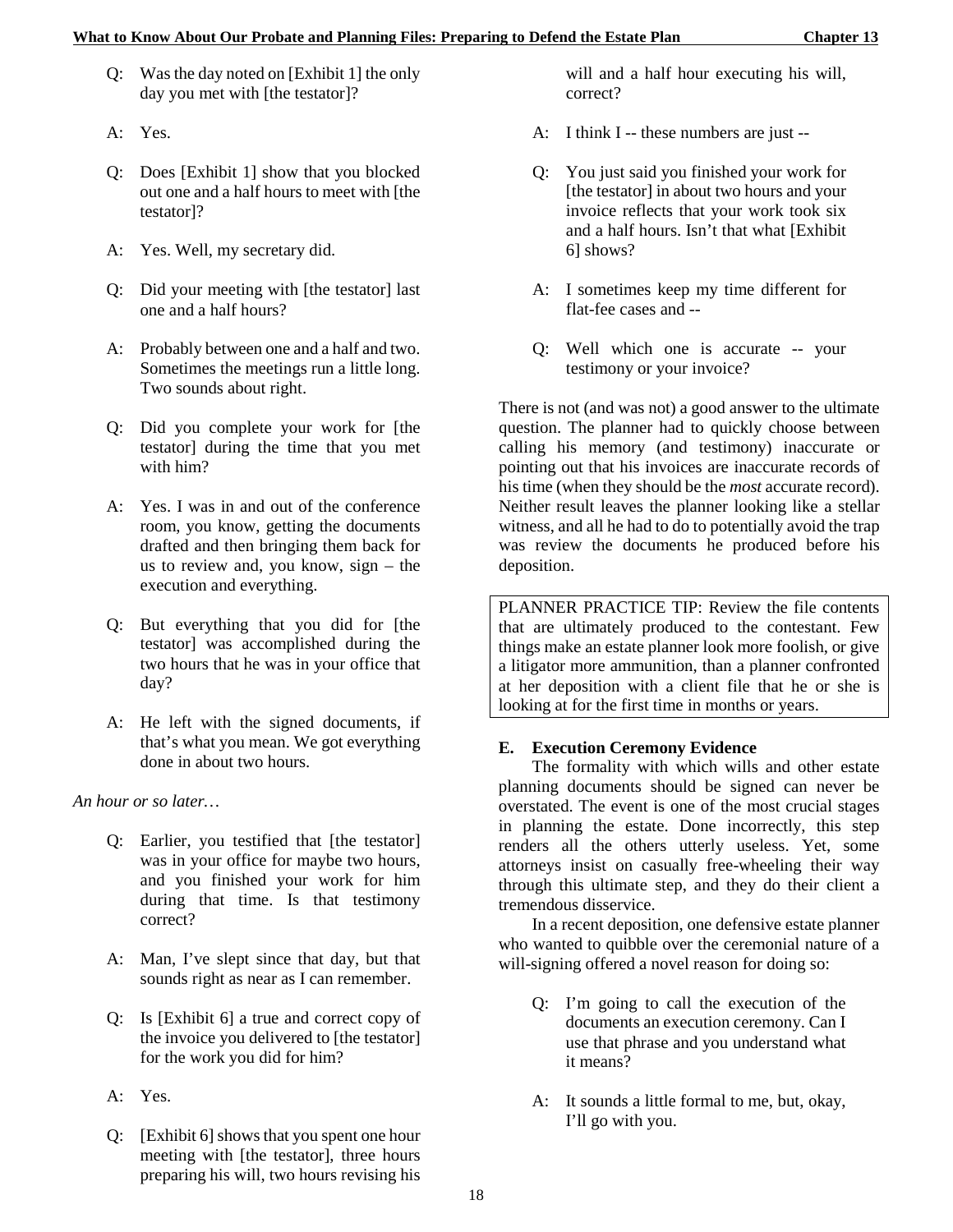- Q: Okay. Do you think that the execution of wills, powers of attorney, and directives to physicians is not a formal event?
- A: Well, to me, it sounds like a wedding ceremony, which, you know, I mean, I just kind of equate – I don't think – I wouldn't – I wouldn't equate a will signing with a wedding ceremony. And so that's, I guess, my – the difference that I have or maybe the concern or question that I may have. I just think of "ceremony" as something as sort of celebratory and I don't know that a will signing necessarily fits that description.

Imagine the furrowed brows of a juror trying to process that hot mess. A wedding is a ceremony. This was a willsigning, and not a wedding, so let's not call a willsigning a "ceremony." How much formality do you think this estate planner observed or imposed upon the event of the testator signing her will? Judge for yourself:

- The planner provided no instruction (even to the sister) for how to conduct the will-signing;
- The planner was not present for the eventual will signing; and
- The planner's file did not even contain copies of the will that was ultimately signed.

Formality matters. Whether you wish to call the event of signing a will a "ceremony" or not, the event is one that should leave an impression. Some estate planners follow a ritualistic approach to the event, even going so far as to utilize a script or checklist to provide structure and order to the task. Compare, for example, the following and consider which transaction is easier to defend:

## **Scenario A**

1

- Q: Are you aware of any clients of yours executing their wills, powers of attorney, directives to physicians at a UPS Store?
- A: I mean, yeah, it has. I've had them sign them at Office Max and Office Depot as well. I've had them sign documents at the Stop N Go.

## **Scenario B**

- Q: Have you ever allowed a client to take a will that you prepared and execute it outside of your presence?
- A: Not that I recall. I would not prefer I would not advise that.
- Q: Why would you not advise that?
- A: I want to be sure that the execution is done correctly – that the will holds up. In my office – at my office, I can supervise things. I bring in the witnesses and notary to meet the client – to talk to them. They'll talk, maybe chat a while, and then I have the notary read through a script I've used forever. It's basically the self-proving affidavit. She reads aloud, and the client and witnesses answer out loud so that everyone can hear. She checks the checkboxes and then we start handing documents around for signatures.

## **F. A Few Words on Videotaping Document Executions**

Most estate planners seem able to use only *one* word to discuss videotaping the execution of estate planning documents: Don't.

In the author's experience, this almost never works out well for the testator, the will's proponent, or the estate planner. The better practice, and the one that appears far more adopted by estate planners, is to leave cinematography to the professionals.

Here, the potential risks still seem to outweigh any potential benefits. Nevertheless, while there remains a reluctance among many estate planners to embrace technology, and practical reasons might dissuade the planner from videotaping the execution ceremony, the ease with which videos can be made today makes the future of the practice somewhat uncertain. For those looking to more fully explore the subject, Professor Gerry Beyer has compiled some amazing insights on the advantages and disadvantages of videotaping will and codicil executions.[75](#page-26-0)

As Professor Beyer points out, some benefits of videotaping the execution ceremony include:

• Complete accuracy for the jury versus secondhand recollection of events; and/or

<span id="page-26-0"></span><sup>75</sup> Beyer, Videotaping the Will Execution Ceremony – Preventing Frustration of the Testator's Final Wishes, 15 St. Mary's L.J. 1 (1983).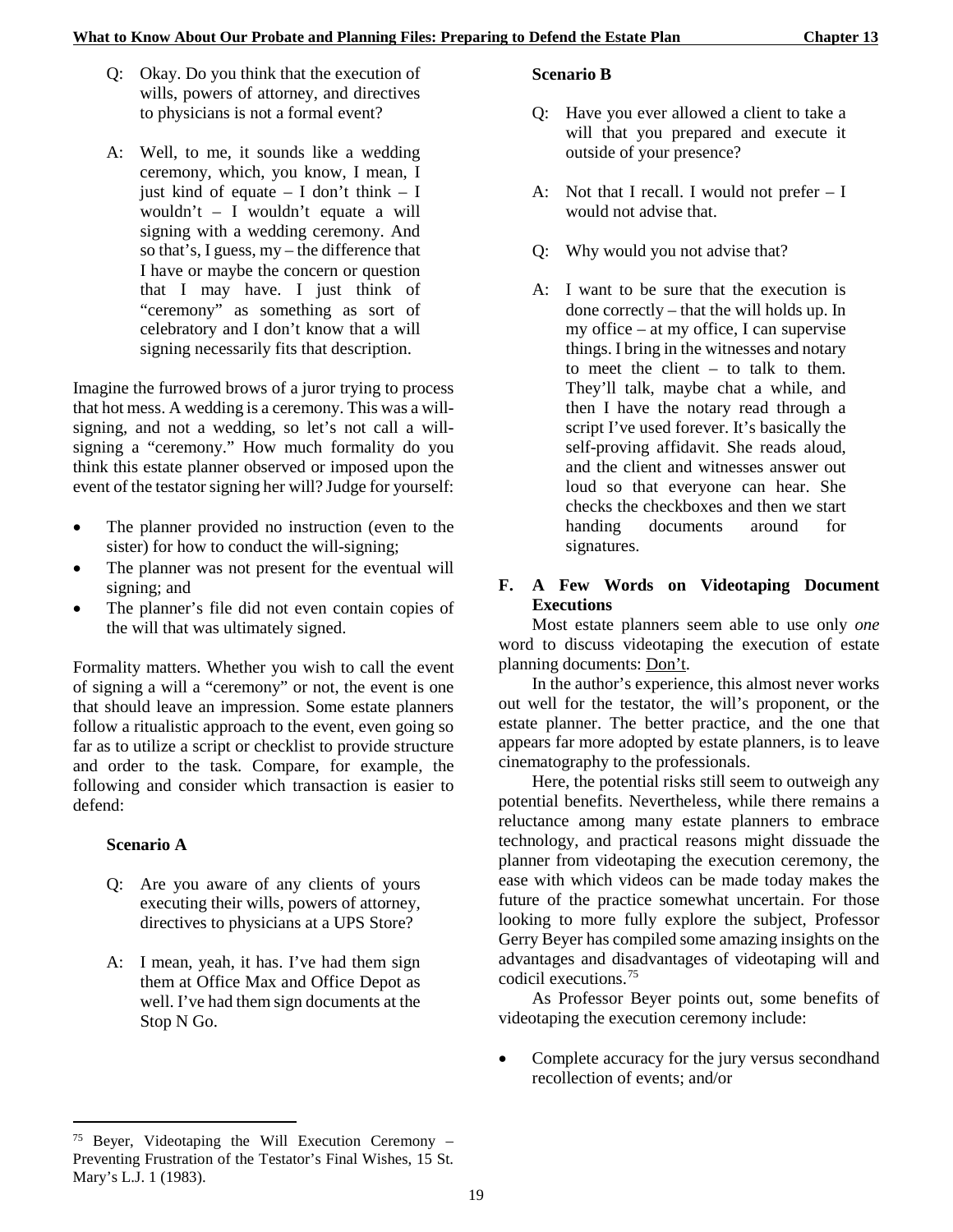The "voice from the grave" of the testator herself, which may explain key decisions and even prevent a will contest. $76$ 

These advantages should be cautiously tempered with the following disadvantages:

- The testator's physical appearance on camera could be poor; and/or
- The testator's performance might take multiple "takes"; and/or
- The camera might well document precisely what the will's contestant *wants the jury to see*.

For example, in a recent case, an elderly gentleman died, and his grandson filed a will purportedly executed six months prior to the decedent's death. The decedent's only daughter quickly filed a general denial and a counterapplication to offer an earlier will for admission to probate.

Within days, the fateful call came from the grandson-proponent's attorney to the daughtercontestant's attorney. "There's video. Would you like to see it?" The proponent's attorney correctly assumed he had just dropped a bombshell.

All in all, the video wasn't bad. It probably did more to help the proponent's case than it did the contestant's theories. But even this video had its hiccups, misfires, and red flags (none of which would have been memorialized if the attorney had just kept the camera off in the first place):

- The video used just a cold open and the supervising estate planner did nothing to orient the viewer to the date, time, place, or identity of attendees visible in the frame;
- The alleged undue influencer was in the video sitting five feet from the testator (though the estate planner did later ask him to step outside the conference room);
- The testator himself barely spoke during the 30minute video, and when he did, he frequently mumbled;
- In summarizing the documents, the estate planner himself incorrectly stated the operative effect of the will;
- The testator's performance was middle-of-the-road in terms of confidence, clarity, and verbalizing his understanding of the recorded events;
- When asked if he understood what the estate planner just told him, the testator asked him to repeat it and "go from the beginning";
- When the estate planner obliged, re-summarized the simple will, and asked if that made sense, the testator looked to each person in the room (and each person nodded at him) before answering that it did make sense;
- The estate planner called a "cut" to let the testator "look over the will," and there was no explanation for how much time lapsed while the testator reviewed the will for himself (if he even did); and
- The testator incorrectly stated that he had two grandchildren when, in fact, he had four of them.

## **VII. DEPOSITION FUNDAMENTALS**

#### **A. The Rules of the Game**

**Scope**. The scope of the estate planner's deposition is limited by the scope of discovery for the given case. Rule 192.3 of the Texas Rules of Civil Procedure outlines the limits of that scope and confirms that the estate planner's deposition could be used to inquire into any unprivileged matter that is relevant to the lawsuit's subject matter, whether for offensive or defensive purposes.[77](#page-27-1) Practically speaking, the scope of an estate planner's deposition is ordinarily pretty narrow and transaction-centric, inquiring into unprivileged matters that touch upon the estate planner's interaction with the testator, and the development and execution of the challenged document. However, this scope can become much broader in cases where the estate planner counseled with the testator over a longer period to craft and/or amend multiple documents. Thus, importantly, the scope of the estate planner's deposition is as limitless as the scope of discovery. This means that the information sought does not itself need to be admissible at trial, so long as the information sought is reasonably calculated to lead to the discovery of admissible evidence.[78](#page-27-0)

**Who's Invited?** Under the Rules, the following persons are entitled to attend any oral deposition taken in a case:

- The witness;
- The parties;
- The parties' spouses;
- Counsel;
- Counsel's employees; and
- The deposition officer.<sup>[79](#page-27-1)</sup>

Will contests, like most probate litigation, are notoriously family-centric affairs. The bad blood and infighting often comes bubbling to the surface between siblings, step-relatives, in-laws and outlaws. These dynamic relationships can sometimes spell trouble when

1

<span id="page-27-0"></span><sup>76</sup> *Id*. at 37.

<span id="page-27-1"></span><sup>77</sup> Tex. R. Civ. P. 192.3.

<sup>78</sup> Tex. R. Civ. P. 192.3(a).

<sup>79</sup> Tex. R. Civ. P. 199.5(b).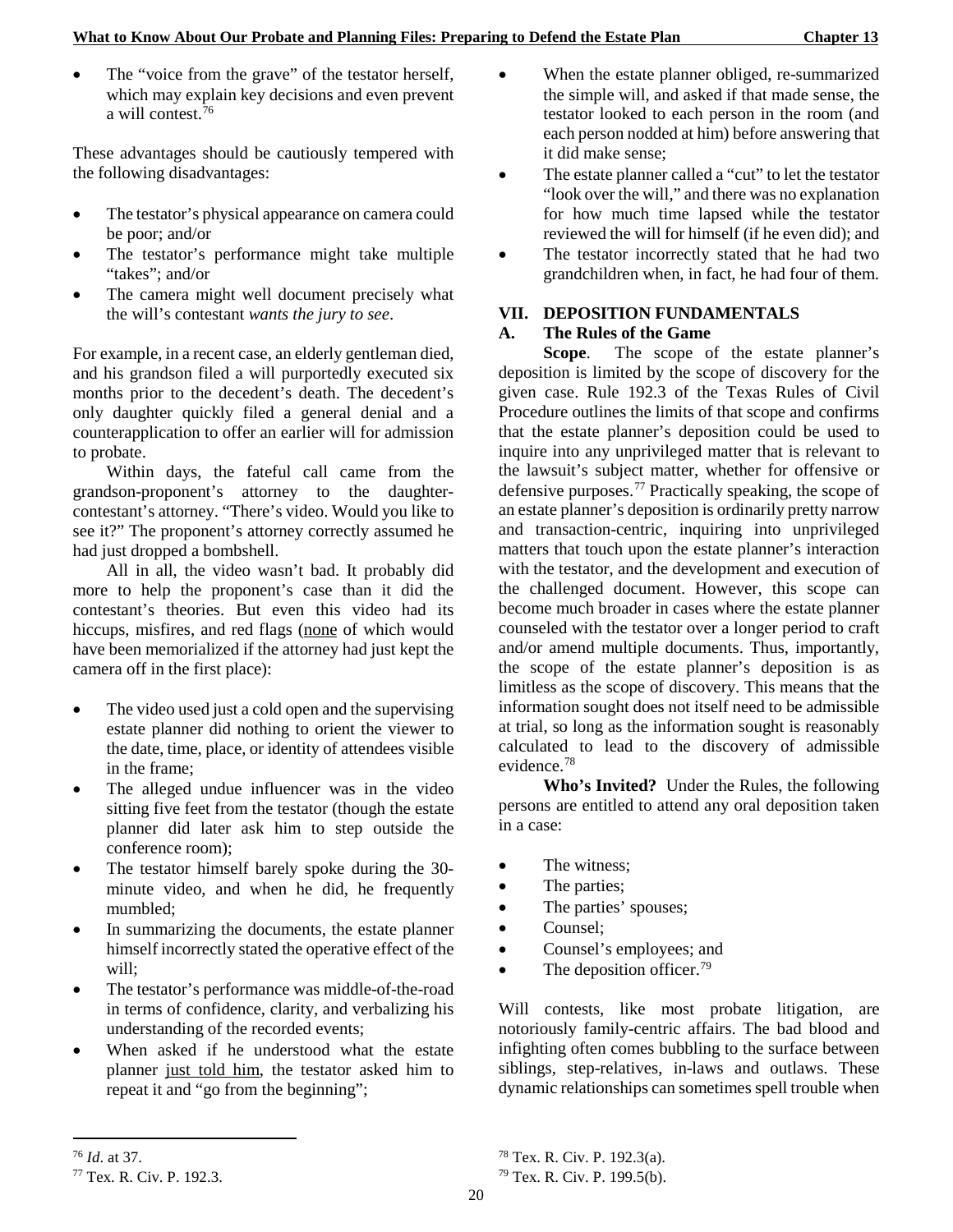you try to place them all in the same small room at a deposition.

Sometimes the trouble worsens when an additional attendee is not one of the above "authorized persons". In the author's practice, it is not uncommon for a party to: (a) warn their attorney that the other side will seek to have someone else (*e.g.* a spouse or significant other) with them at the deposition to send a message to the party, or (b) "level the playing field" by seeking to bring their own "truth enforcer" to the deposition. In one instance, the author had a will contestant threaten to boycott his own deposition if his sister-in-law was in the room.

If any party intends to have a "non-authorized" person in attendance at a deposition, that party must give reasonable notice to all the other parties, either in the notice of deposition itself or by other means.<sup>[80](#page-28-0)</sup> Note that Rule 199.5(a)(3) does not operate as broadly as Rule 267. Under Rule 267, or "The Rule," as it is more commonly known, several witnesses can be excluded from the courtroom and prohibited from talking about the case, to prevent these witnesses from shaping their own testimony based upon what they hear at trial, or what they discuss in the hallway. Experts – a class of witnesses frequently used in will contests – are frequently (not automatically) exempt from The Rule because the expert's presence is "essential to the presentation of the cause."[81](#page-28-1) The same frequent exemption is not afforded at a deposition. If one of the parties wants their expert (*e.g.*, a medical doctor planning to testify about the testator's susceptibility to undue influence, or lack of capacity), the party must notify the other parties.[82](#page-28-2)

LITIGATOR PRACTICE TIP: Know which fights are worth fighting. If the presence of one of the "authorized" persons is going to run the risk of a family melee, confer with opposing counsel ahead of time to address the risk conscientiously, and in keeping with the Rules, as well as the attorneys' creed to treat everyone courteously. Then, counsel your own client appropriately. If the likely presence of a "nonauthorized" person at a deposition is going to derail the effort, or worse, consider limiting the deposition attendees to "authorized" persons.

**Where is This Party?** Traditionally, and as a matter of convenience and professionalism, the deposition of a party is noticed at the office of that party's attorney. In the case of a non-party estate planner deposition, the same tradition and courtesy is frequently extended, and

1

the deposition is noticed to occur at the estate planner's office. There are, of course, occasions when such arrangements cannot be made. The planner's office might be too small for the event, or the planner might not actively practice any longer. The rules of procedure list five (5) permissible locations of an oral deposition. They include:

- The county of the witness's residence;
- The county where the witness is employed or regularly transacts business;
- The county of suit, but only if the witness is a party or a person designated as an entity's representative;
- The county where the witness was served with the subpoena, or within 150 miles of the place of service, if the witness is not a resident of Texas or is a transient person; or
- Subject to the foregoing, at any other convenient place directed by the court in which the suit is pending.<sup>[83](#page-28-3)</sup>

LITIGATOR PRACTICE TIP: Arrive early to plan for the most practical use of the deposition space. Typically, the reporter (and perhaps the videographer) will arrive first to set up their technology. If you aren't there to help set the stage, they'll take their best guess at where you want everyone to sit. Reshuffling the seating (and camera) arrangement wastes valuable time. Further, ask to see a test of the video. See what the witness will look like. For the price litigants pay to have professional videos produced, the least we attorneys can do is test the quality our clients are buying before we must show it to a jury.

## **B. Deposition Conduct**

"You have a case of incipient verbal diarrhea." It may not be the saltiest epithet thrown at the legendary Joe Jamail by a witness during a deposition taken by the King of Torts, but thanks to the Internet, it lives in infamy as one of the funniest (or at least the most viewed – yep, there's a video) examples of deposition decorum sliding off the rails. Just Google "bad deposition," and you'll find more than enough similar examples. Thankfully, and notwithstanding the fact that tempers (or humors) may flare up at a deposition, the event is subject to some rules of conduct and professionalism.

The Rules treat depositions just like trial testimony, and the best rule of thumb (for all participants) is to act like the deposition is unfolding in front of the judge and/or jury. The attorneys are required to be cooperative, and courteous to each other and the

<span id="page-28-0"></span><sup>80</sup> Tex. R. Civ. P. 199.5(a)(3).

<span id="page-28-1"></span><sup>81</sup> Tex. R. Civ. P. 267(b).

<span id="page-28-3"></span><span id="page-28-2"></span><sup>82</sup> Tex. R. Civ. P. 199.5(a)(3); *But see Burrhus v. M&S Supply, Inc*., 933 S.W.2d 635 (Tex. App. – San Antonio 1996)

<sup>(</sup>holding that failure to provide notice of an additional expert witness attendee at deposition would not result in the exclusion of the expert witness's later testimony at trial) <sup>83</sup> Tex. R. Civ. P. 199.2(b)(2).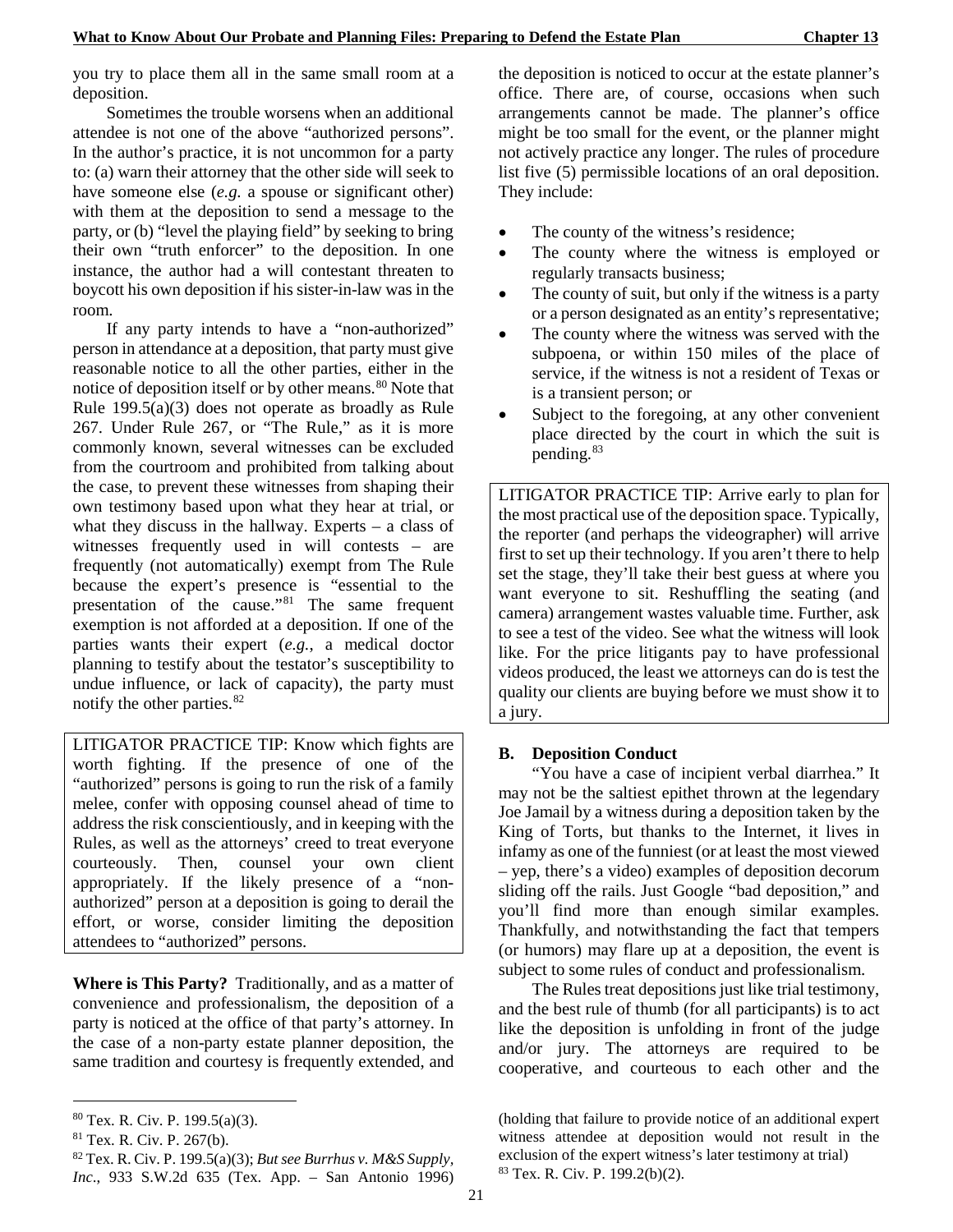witness.<sup>[84](#page-29-0)</sup> Likewise, deponents are not permitted to be evasive or cause undue delay.<sup>[85](#page-29-1)</sup> Exchanges like the following, which happened in the first five minutes of a deposition, aren't the best way for the deponent to present himself:

- Q: I am handing you what I have marked for the purpose of your deposition today as Exhibit Number 1. And before I ask you any questions about it, I'd like for you to take the time you need to get familiar with that document. And you let me know when you are ready.
- A: [Witness reviews document.] Okay.
- Q: Have you seen Exhibit Number 1 before?
- A: I don't know.
- Q: What does Exhibit Number 1 appear to you to be?
- A: What do you mean?
- Q: What are you holding? What is Exhibit Number 1?
- A: A [expletive] will.

[Defending Attorney]: Can we take a break for just a second?

Private conferences during the deposition between the witness and the witness's attorney are improper, except as may be necessary to determine if a privilege should be asserted. [86](#page-29-2) During a break in the deposition, private conferences are fine.[87](#page-29-3)

LITIGATOR PRACTICE TIP: Evasive witnesses may ask for a break before answering a question that they think might hurt them. As a practical matter, when covering the "housekeeping" matters before the first question, many taking attorneys instruct and/or agree with the witness that breaks are fine, provided that they come after a response, rather than after a question.

1

<span id="page-29-3"></span><span id="page-29-2"></span><sup>86</sup> *Id*. <sup>87</sup> *Id*.

## **C. Objections**

1. The Permissible Objections

Three objections are permissible during a deposition. Two of the objections may be made to questions, while only one of the objections may be made to testimony. If these objections are not stated "as phrased" they are waived. $88$ <sup>8</sup> The objections are:

- Leading;
- Form; and
- Non-responsive.

LITIGATOR PRACTICE TIP: It is not uncommon for counsel in multi-party suits to try to agree that an objection made by one party shall constitute an objection made by everyone. Thus, if Counsel A asks a question, and Counsel B objects to "form," the parties may agree that Counsel C need not vocalize his objection to form to preserve any error in the question. Such an agreement can sometimes be problematic, and the author suggests its sparing use. Absent an agreement of this sort, failing to object to a question or response results in waiver.

Counsel for any party – not just the defending attorney – may object to the taking attorney's question as leading. One of the easiest (though not universally accepted) definitions of a leading question is one that admits of or suggests an answer. More often than not, the test of a question's leading nature lies in its phrasing or sentence structure.

At the estate planner's deposition, and in the author's experience, an objection to leading is generally improper when the *contestant's* attorney is taking the deposition, though sometimes asserted when the *proponent's* attorney is asking his or her questions.

The rules of evidence permit the usage of leading questions and give the trial court wide latitude to allow leading questions, (a) on cross-examination, and (b) when a party calls a hostile witness, an adverse party, or a witness identified with an adverse party.<sup>[89](#page-29-0)</sup> The will's contestant may (and often does) notice the deposition of the estate planner and thus does not technically conduct a cross examination. Nevertheless, to the will's contestant, the estate planner may appropriately be a witness identified with an adverse party – the will's proponent.[90](#page-29-1) One might fairly assume that the will's scrivener naturally supports the authenticity and validity of his own work, and the estate planner is hardly neutral. Thus, leading the estate planner, for the will contestant,

<span id="page-29-0"></span><sup>84</sup> Tex. R. Civ. P. 199.5(d).

<span id="page-29-1"></span><sup>85</sup> *Id*.

<span id="page-29-4"></span><sup>88</sup> Tex. R. Civ. P. 199.5(e).

<sup>89</sup> Tex. R. Evid. 611(c).

<sup>&</sup>lt;sup>90</sup> Arguably, the same principle would make any attesting witness(es) or the notary public a "witness identified with an adverse party."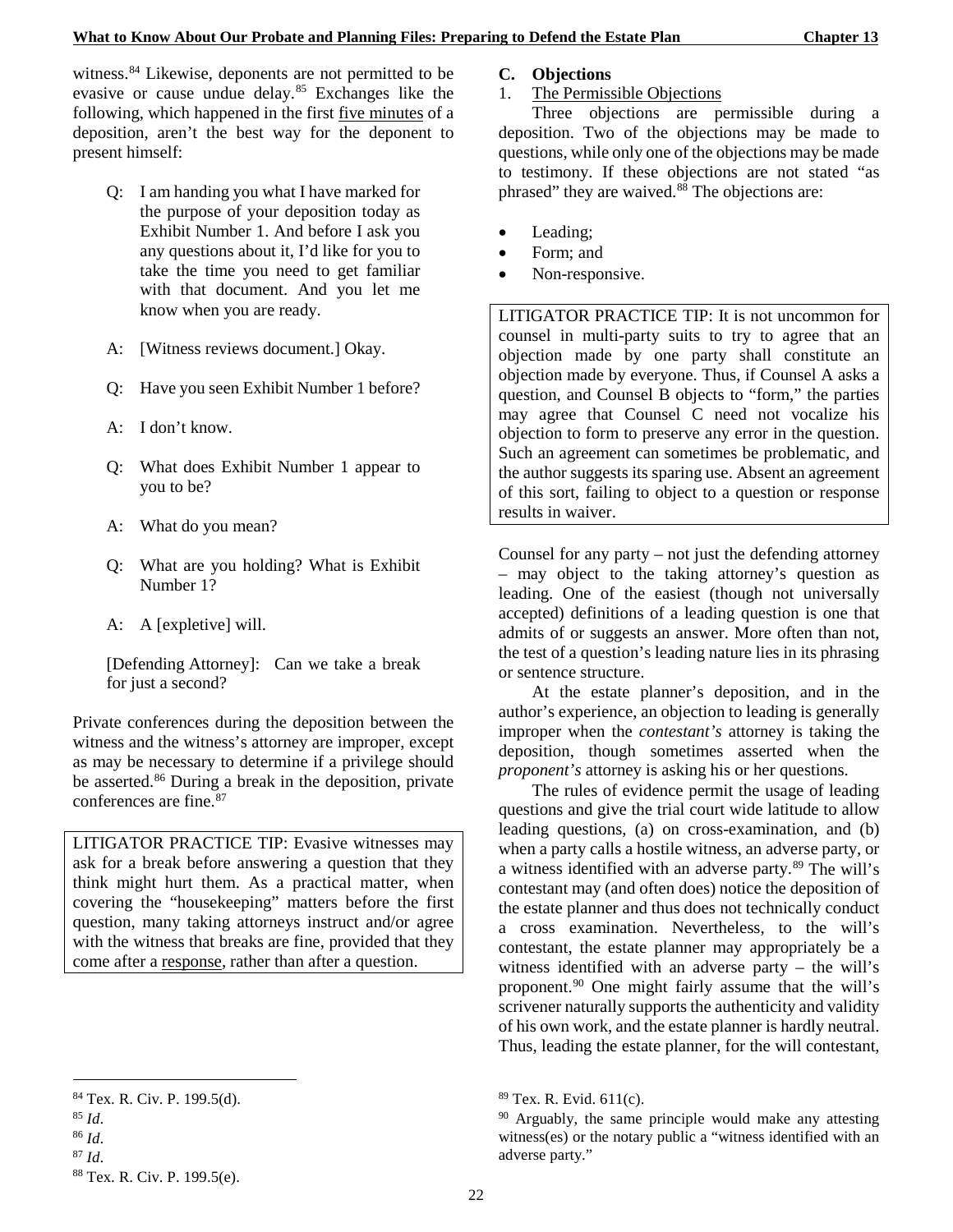should be permissible and a leading question should not be the basis for an objection. The issue, in some estate planner depositions, may need to be resolved by the trial court, as time-wasting exchanges like the following are bound to occur:

- Q: It appears [the testator] authorized you to copy [the alleged bad actor] on communications to her, right?
- A: Yes.

[Proponent's Counsel]: Objection, form.

- Q: Did she also authorize you to just send communications to him for subsequent forwarding to her?
- A: Yes.
- Q: So that's two different types of authorities, wouldn't you agree?

[Proponent's Counsel]: Objection, form. Objection, leading.

[Contestant's Counsel]: Counsel, are you contending that this is not an adverse witness to me?

[Proponent's Counsel]: I'm contending that this is *your* witness. You noticed him as your witness. You are not cross-examining my witness. You noticed him as *your* witness.

[Contestant's Counsel]: And how does that impact –

[Proponent's Counsel]: He is a fact – he is a fact witness and I do not believe you can ask him leading questions and I'm going to make those objections.

Objections to form are somewhat more difficult to distill down to bright-line rules. There could be many reasons why someone asserts a "form" objection to an attorney's question. The comments to Rule 199 suggest that a form objection could be asserted if a question:

- Calls for speculation;
- Calls for a narrative answer;
- Is vague;

-

- Is confusing; or
- Is ambiguous. $91$

Likewise, most litigators would agree that a form objection is properly asserted if a question:

- Is compound;
- Is argumentative;
- Is misleading:
- Has already been asked and answered;
- Lacks foundation:
- Mischaracterizes prior testimony or evidence; or
- Assumes facts in dispute or not in evidence.

A non-responsive objection might be asserted when the witness fails to respond to the question. It might also be asserted when the witness responds to the question but obscures his or her response with evasive or irrelevant information. Many witnesses – even good estate planners – often feel the need to explain or justify their answer to an otherwise very direct (even a "yes" or "no") question. For some interesting discussion on the limits and applicability of the "non-responsive" objection to "yes" or "no" questions, the author suggests reviewing *Smith v. State*, 763 S.W.2d 836 (Tex. App. – Dallas 1988).

LITIGATOR PRACTICE TIP: The legal point of the non-responsive objection is to strike the offending (*i.e.* non-responsive) part of the witness's answer. A more practical point of the objection is to plainly and clearly telegraph to the witness that he is wasting his own time by providing superfluous information. The objection has both substantive and practical uses but gauge the usage of the objection with the practical goal that more information might actually *help* your client. You might want to give the witness more freedom in responding.

PLANNER PRACTICE TIP: Any good woodshedding instruction will tell you to answer only the question that is asked. Volunteering information that you think the taking attorney will want to hear probably won't save time or resolve the case on the spot. In fact, the taking attorney will likely accept the volunteered information and craft a new series of questions that might have gone unasked but for the volunteering.

#### 2. Objection Techniques

Obviously, there is typically not a judge in the deposition room to rule on objections asserted during the deposition. Thus, making the objection can suffice to preserve it and potentially strike the witness's response. However, this general rule has a very clear limit. The attorney stating an objection is required to provide a "clear and concise" explanation of the objection when the taking attorney asks for an

<span id="page-30-0"></span><sup>91</sup> Tex. R. Civ. P. 199 cmt. 4.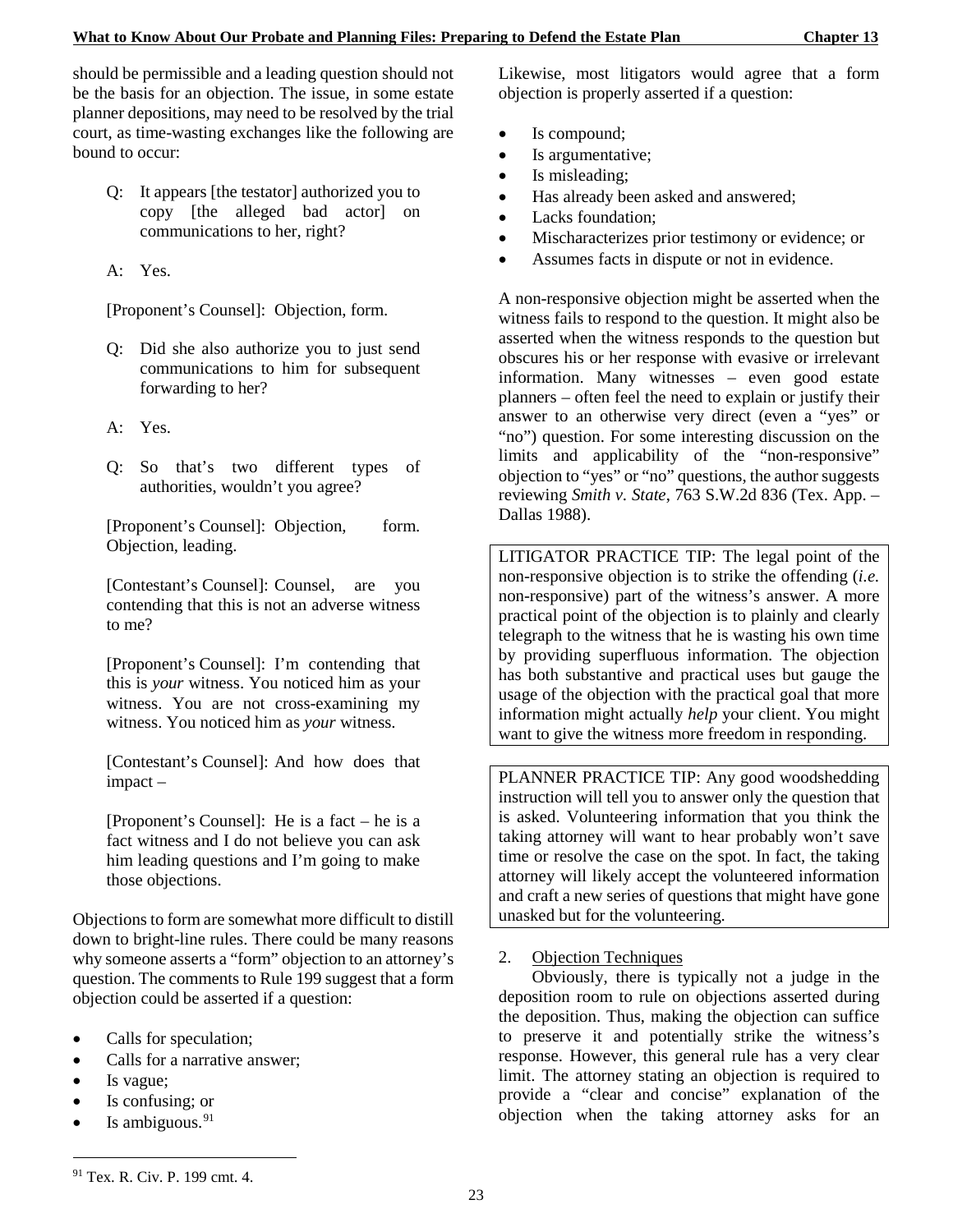explanation.<sup>92</sup> If such an explanation is not provided, the objection is waived.[93](#page-31-1) Similarly, if the objection is argumentative or suggestive (sometimes called the "talking objection") it is also waived.<sup>[94](#page-31-2)</sup>

An instruction to a witness not to answer a question asked may be made in only the following four limited circumstances:

- To preserve a privilege;
- To comply with a court order or the rules of procedure;
- To protect a witness from an abusive question, or one for which any answer given would be misleading; or
- To secure a ruling pursuant to an objection raised to the question or testimony.[95](#page-31-3)

Objections, just like the general conduct of attorneys during the deposition, are bounded by the rule of good faith.<sup>[96](#page-31-0)</sup> Under the rule, an attorney may not ask a question for the sole purpose of harassing or misleading the witness, or for some other improper purpose. $97$ Likewise, an attorney may not object to a question, instruct the witness not to answer or suspend the deposition without a good faith factual basis for doing so.<sup>[98](#page-31-2)</sup> When a deposition exceeds the general 6-hour time limit, or is being conducted (or defended) in violation of Rule 199.5, any party (or even the witness) may suspend the deposition for the time required to obtain a ruling on the issue prompting the suspension.<sup>[99](#page-31-3)</sup> Insisting that the deposition be conducted in good faith leads to fun and fiery exchanges like this, which, while taken from a will contest, was admittedly not the estate planner's deposition:

- A: …Thinking about it, she told all the neighbors that [John Doe – a party married to another person] and I were having an affair.
- Q: Were you?
- A: No.
- Q: Have you ever slept with him?
- A: No.
- Q: Ever spend the night at his house?
- A: No.

1

<span id="page-31-2"></span> $94$  Tex. R. Civ. P. 199.5(e).

[John Doe's Counsel]: Do you have a good faith basis to even ask these questions or are you just intentionally being rude, obnoxious and insulting?

Q: Is that an objection?

[John Doe's Counsel]: Yes.

Q: Okay.

[John Doe's Counsel]: To ask a question is – you need, as counsel, to have a good faith basis to ask a question.

Q: Thank you. Noted.

[John Doe's Counsel]: Do you have a good faith basis to ask your question?

Q: Yes, I do.

[John Doe's Counsel]: You know some facts that would support that insane question? I'm objecting because your behavior asking those questions is abusive, it's irresponsible, and it's unethical.

Many objections are frequently made not for the purpose of preserving an objection to the question or answer, but rather for the (sometimes not so subtle) purpose of coaching a witness, disrupting the taking attorneys' pace, or even just plain posturing. Some depositions, conducted by seasoned litigators, become almost conversational, and the helpful witness might nearly forget that the "conversation" with the taking attorney is testimonial evidence.

As a woodshedding technique, and to keep a witness alert, some defending attorneys will advise the witness that if they hear an objection to "form," the witness should take the cue and carefully consider what might otherwise seem like a harmless question before responding. Similarly, some defending or quasidefending attorneys might telegraph to the witness that too much information is being offered, by making an objection to the non-responsiveness of the answer.

Finally, some attorneys (both taking and defending) will threaten to shut down or suspend the deposition if they believe the deposition is being conducted outside of the rules, when their real purpose (beyond highlighting their advocacy) is implying to the

<sup>96</sup> Tex. R. Civ. P. 199.5(h).

<sup>98</sup> Tex. R. Civ. P. 199.5(h).

<span id="page-31-0"></span> $92$  Tex. R. Civ. P. 199.5(e).

<span id="page-31-1"></span><sup>93</sup> Tex. R. Civ. P. 199.5(e).

<span id="page-31-3"></span><sup>95</sup> Tex. R. Civ. P. 199.5(f).

<sup>97</sup> Tex. R. Civ. P. 199.5(h).

<sup>99</sup> Tex. R. Civ. P. 199.5(g).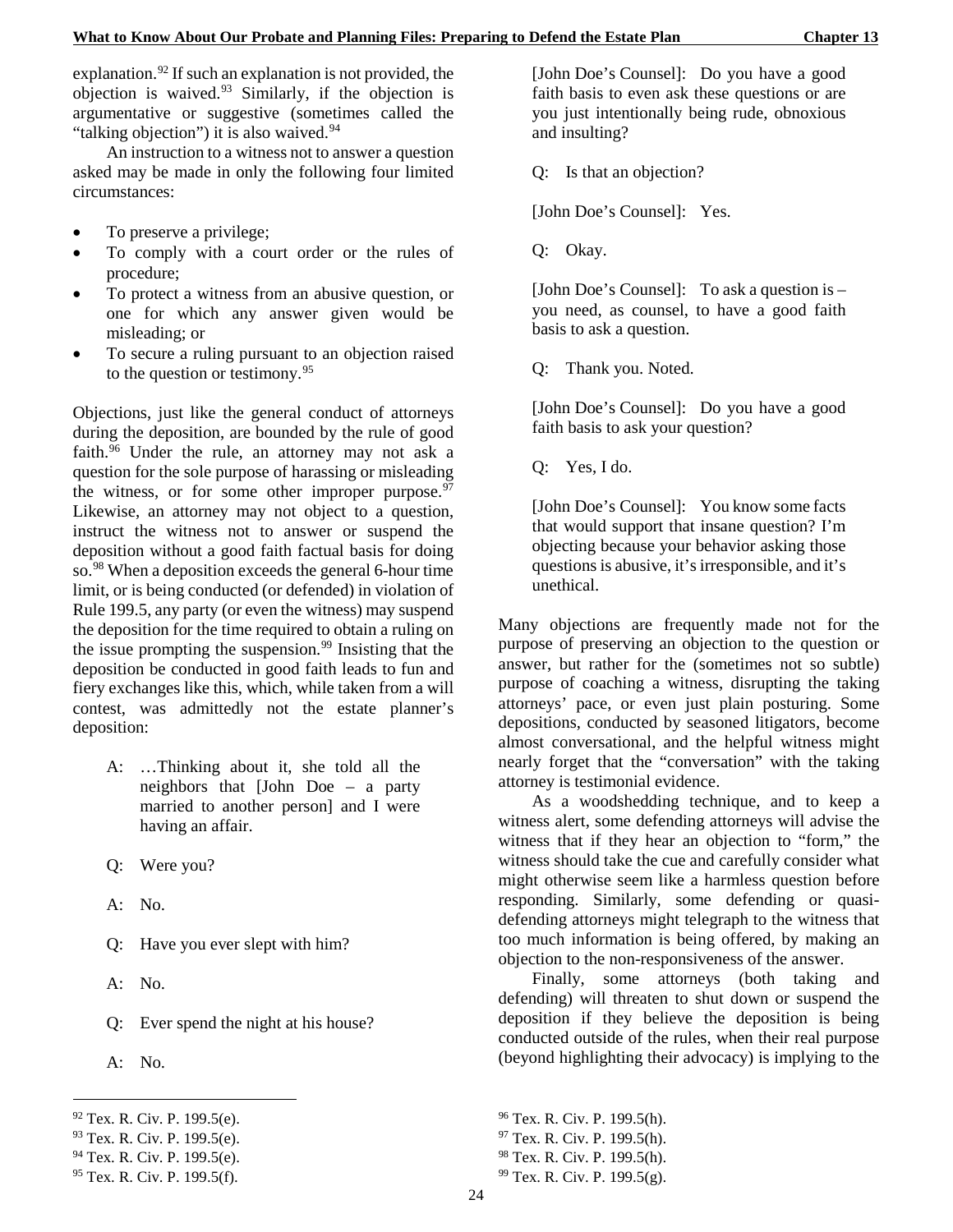witness that the current area of questions or testimony is highly sensitive and should be handled carefully.

LITIGATOR PRACTICE TIP: While objections are typically not ruled upon during the deposition, the Rules don't prohibit obtaining such a ruling without suspending the deposition. If the taking or defending attorney reasonably anticipates a critical argument at the deposition, it might make sense to alert the Court to the issue ahead of time. Depending on the judge, counsel may be able to arrange for an opportunity to "phone a friend" and secure some instruction from the Court on the spot.

## 3. Procedural Odds and Ends

The officer recording the questions, answers and other statements made at the deposition must provide the original deposition transcript to the witness, so that the witness may review and sign the transcript under oath.[100](#page-32-0) Unless extended by agreement, this time to review and sign may not exceed 20 days, or the witness will be deemed to have waived the right to make changes[.101](#page-32-1) On their review, the witness may make changes to her testimonial responses, and may explain the reason(s) for their changes on what is typically called an "errata sheet."<sup>[102](#page-32-2)</sup>

Most changes appearing on the completed errata sheet probably fall under the category of honest mistakes or attempts to clarify and/or correct the record. For example, the witness might correct a spelling or numerical error in the transcription, or a flustered witness might misspeak and reference the year "2006" when she meant "1996." The errata sheet's usage, from the witness's perspective, has some practical and substantive limits. Witnesses are not permitted to make wholesale revisions to their deposition testimony such that the revised transcript reads like an entirely different deposition – or at least not without some potentially severe consequences.

At trial, *both* the original testimony and the revised or corrected testimony may be introduced, and the credibility of the witness may be impeached depending upon the inconsistency between the two. $103$ 

PLANNER PRACTICE TIP: Review, but don't rewrite, your deposition testimony. One errata sheet returned in a will contest revealed 82 changes to the witness's testimony, and the reasons ranged from the innocuous "typo" to the questionable "clarification," sometimes deleting (or adding) several entire lines of testimony. When the jury hears that you need to "clarify" something you've already said 82 different times, your credibility to testify truthfully in their eyes likely takes a hit.

LITIGATOR PRACTICE TIP: Impeachment with a prior inconsistent statement, or with a revised deposition, can be rewarding. But, attempting to impeach a witness on unimportant points or relatively minor inconsistencies can backfire. Some jurors might think you're just beating up an honest witness because their deposition was not error-free.

## **VIII. IDENTIFYING THE ULTIMATE GOAL(S) OF THE ESTATE PLANNER'S DEPOSITION**

How great would it be for the contestant if the estate planner fell on top of his sword at his deposition – admitting that the subject document's execution was a total sham? When the estate planner admits the testator lacked mental capacity, that the execution ceremony was fatally flawed, or that the alleged undue influencer was the one in charge, the contestant's victory is clearly in sight. Such convincing annihilation is, of course, typically a fantasy. Most litigators would concede that those "Perry Mason" type moments never happen, and that achieving this moment at a deposition is an implausible goal.

The unlikelihood of such swift victory does not mean, however, that the goal of a deposition is minimized only to learning sterile, objective facts about the subject document's genesis and execution. Learning the facts is an obvious component of the estate planner's deposition, but the well-planned deposition can be so much more useful. While the "silver bullet" of that Perry Mason moment might not be realistic, "death by a thousand cuts" is far more achievable, and even the most rock-solid estate planner's armor can be stripped away a piece at a time. The utility of the estate planner's deposition is proven by counsel's ability to increasingly match relevant facts to an overall theory of the case that is adverse to the subject document's validity and ultimately favorable to their client. The case is built brick by brick, and not in one fell swoop. With this reality in mind, it is critically useful to identify the goals

-

<sup>103</sup> Tex. R. Evid. 613; *Texaco, Inc. v. Pursley*, 527 S.W.2d 236, 241-42 (Tex. App. – Eastland, 1975).

<span id="page-32-0"></span> $100$  Tex. R. Civ. P. 203.1(a), (b).

<span id="page-32-1"></span> $101$  Tex. R. Civ. P. 203.1(b).

<span id="page-32-2"></span><sup>102</sup> *Id*.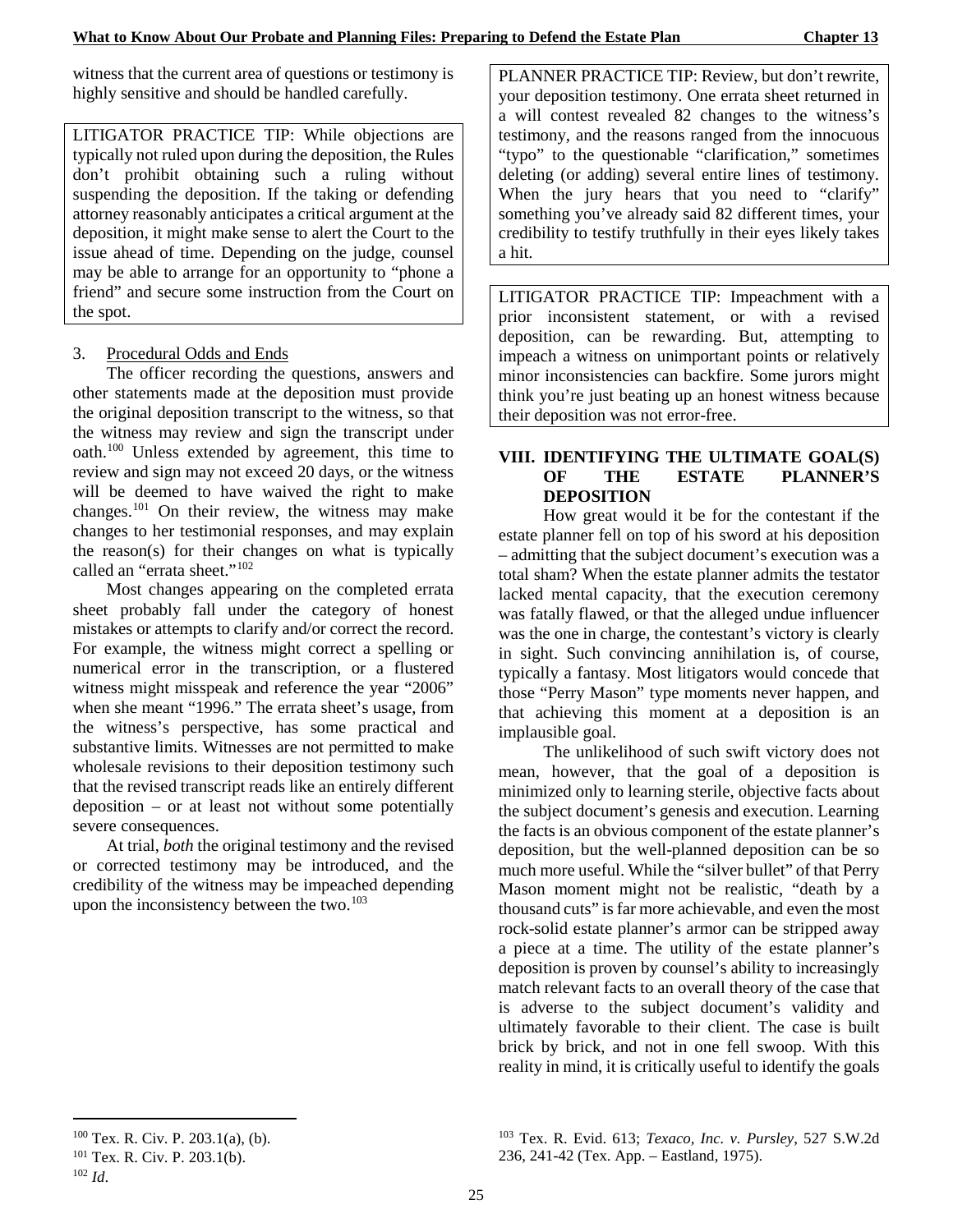of the estate planner deposition long before you take it and in the earliest stages of the litigated case.

In many, if not most, cases, the deposing attorney should allow the estate planner's deposition to yield new and fruitful areas of exploration. But in every case, the deposing attorney should formulate a plan of attack well before the first question is asked, and this involves setting achievable goals for the deposition.

### **A. Key Goals for the Contestant to Accomplish at the Planner's Deposition**

In his indispensable work, Winning at Deposition, D. Shane Read outlines eight advantages of a deposition:

- 1. Assess the witness's credibility;
- 2. Create inconsistent statements for use at trial;
- 3. Discover details of a party's claims or witness' knowledge;
- 4. Gather helpful admissions;
- 5. Learn bad facts about your case;
- 6. Narrow the trial issues;
- 7. Obtain settlement leverage; and
- 8. Preserve helpful testimony.<sup>[104](#page-33-0)</sup>

These advantages, tempered with some disadvantages, can be distilled and modified somewhat for the will contest. Making the most of an estate planner's deposition (from the contestant's perspective) means balancing six overarching goals:

- Learn the facts (*i.e.* the who, what, when and where areas of inquiry concerning the estate planning engagement);
- Commit and contrast (*e.g.* commit the estate planner to best practices, and then contrast them to the practices followed, or not followed, in the specific engagement);
- Test the credibility, confidence, and self-advocacy of the estate planner (*e.g.* determine how the jury might perceive this estate planner's testimony as neutral, genuine, credible, defensive, or selfserving);
- Theory test on the disputed issues (*e.g.* inquire into the estate planner's perception of the testator's mental state, or the alleged undue influencer's role in the engagement);
- Invite honest hindsight (*i.e.* determine the estate planner's commitment to the subject document by testing whether that commitment could be shaken by unknown facts and the benefit of selfreflection); and

• Obtain a clear record that can be used: (a) at settlement, (b) in summary judgment practice, and/or (c) in front of the judge jury at trial.

## 1. Learn the Facts

In every case involving challenges to an estate planning document, the estate planner is going to know things that at least one side ordinarily does not. One of the primary goals, thus, is for the side that does not know some basic facts to learn them for analysis, evaluation and, ultimately, use in litigation.

For example, in the early stages of a will contest, a contestant often knows nothing more than the fact that a document they do not like exists in the world. Since the contestant often does not know the facts behind the genesis of the document, contestants often backfill this void of information with suspicion and surmise based on *other* facts that they *do* know. For example, "My sister never liked me and convinced mom to leave everything to her." This natural human response is frequently based upon the contestant's view of the people and relationships at issue, including: (1) the testator's age, health and infirmity; (2) the testator's prior estate planning efforts, if any; (3) how the testator and contestant historically behaved toward each other; (4) how the proponent and contestant historically behaved toward each other; and (5) how the proponent and the testator historically behaved toward one another.

To add or deduct the role that these facts and relationships played in the creation of the document from the litigant's trial theme, the contestant must learn objective facts about if (and how) these relationships manifested themselves during the planning and execution stages.

#### 2. Commit and Contrast

Above all else, the deposing attorney should place supreme status upon efficiency as a goal. What's the point of taking the time to beat up an estate planner to make him look foolish if doing so serves no element of your burden of proof? Apart from making the contesting client feel vindicated, this limited approach rarely accomplishes anything.

Instead of the possibility of smug gratification, the estate planner's deposition should serve a much higher purpose. While the goals discussed in this paper sound far-reaching – and while the goals should be tailored – none may be more persuasively useful than committing and contrasting best practices with the events of the specific estate planning engagement.

Here, the inverted pyramid questioning technique (illustrated in Section IX *infra*) can really shine. This goal is aimed at establishing a consensus on the most

-

<span id="page-33-0"></span><sup>104</sup> Winning at Deposition, D. Shane Read, Westway Publishing 2013.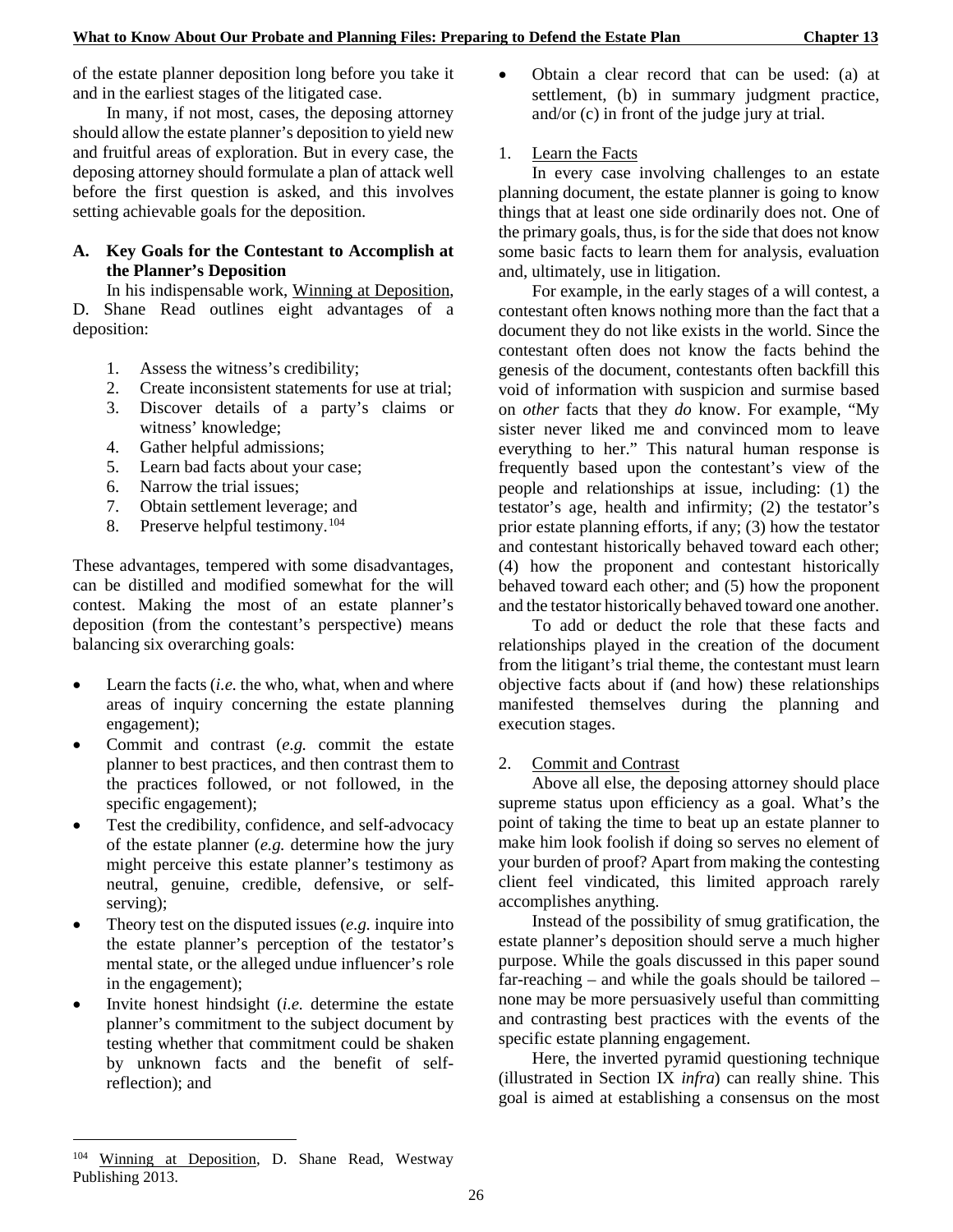ideal estate planning engagement, gaining the estate planner's commitment to aspiring to the ideal and then examining the estate planning engagement at the heart of the matter to contrast ideals with reality.

A simple illustration helps prove the importance of the goal, and it borrows from one of the most (naturally skilled?) fictional advocates Hollywood has produced, Vincent Gambini of *My Cousin Vinny*.

**Vinny**: The D.A.'s got to build a case. Building a case is like building a house. Each piece of evidence is just another building block. He wants to make a brick bunker of a building. He wants to use serious, solidlooking bricks. Let me show you something.

#### *[he holds up a playing card, with the face toward Billy]*

**Vinny**: He's going to show you the bricks. He'll show you they got straight sides. He'll show you how they got the right shape. He'll show them to you in a very special way, so that they appear to have everything a brick should have. But there's one thing he's not gonna show you.

*[he turns the card, so that its edge is toward Billy]*

**Vinny**: When you look at the bricks from the right angle, they're as thin as this playing card. His whole case is an illusion, a magic trick. It has to be an illusion, 'cause you're innocent.

From the will contestant's perspective, we want to talk about those cards. We want the estate planner to lay out the ideals of quality representation "like a brick bunker of a building." We want to give that estate planner every opportunity to describe his or her everyday practices as conforming to those strong high standards and ideals. Then, when we explore what actually happened in the subject case – when we really look at the cards – we want to turn each card on its side to show that they aren't strong like bricks, but rather thin and insupportable.

#### 3. Weigh the Estate Planner's Credibility

To be of any significant use to either side in a will contest, the testimony of the estate planner must support the party's trial theme(s). The proponent of a challenged document wants the estate planner to prop up the legitimacy of the document and its creation and execution. The contestant wants the estate planner's testimony to further cultivate the seeds of doubt or suspicion. Both aims require a credible, and creditable, witness.

Despite myriad writings on the topics of witness preparation, effective communication and deposition performances guided by tons of rules, talented lawyers and scholars alike seem to have struggled with how to prepare a witness to be believable. The witness either is or is not, and humans generally seem to know which is the case quickly.

In many will contests, the estate planner's credibility is tied, in the jury's minds, to the conduct of the alleged bad actor. Put another way, if the alleged bad actor really did something bad, either the estate planner knew about it and was complicit or didn't know about it and should have taken steps to shelter the finished product from any bad conduct to begin with.

#### 4. Theory Test the Disputed Issues

An estate planner's deposition allows both sides an opportunity to road-test the fact theories that they may ultimately present at trial.

For example, in a case involving testamentary capacity, the contestant will likely dive deep into the estate planner's sense (at the time) of the testator's medical condition. The contestant will want to learn, from the estate planner's perspective, how the testator looked, sounded and acted. Likewise, the contestant will want to learn what medical facts, if any, were provided to or kept from the estate planner.

In turn, the party defending the estate plan may choose to learn information that can bolster the theory that the estate planner's approach to the testator was careful, methodical, well-documented and therefore more resistant to attack.

#### 5. Invite Honest Hindsight

In the rearview mirror of hindsight, everything gains clarity. "If you had known then what you know now" is a powerful preamble. When questioned, some estate planners demonstrate unshakable conviction in their prior work – even in the face of important facts they did not know at the time they completed it. Others evidence a more human characteristic – that nothing is ever perfect, and everything looks clearer and more obvious after the fact (*i.e*. snap decisions made in the trenches are easy to pick apart after the battle is over). Both approaches leave plenty of room for argument, and contestants and proponents alike will explore the estate planner's capacity for honest self-reflection at the deposition.

Contestants will frequently identify anything and everything that could have, and should have, been a red flag for the estate planner from the family dynamic and history, the testator's capacity and the potential for undue influence. Ultimately, these contestants will force the estate planner to a difficult choice: "If you had known [all the potentially bad stuff], would you have handled things the same way that you did?"

Proponents, at the same time, will often attempt to bolster the estate planner's work by dismissing or downplaying the importance of potentially bad facts "in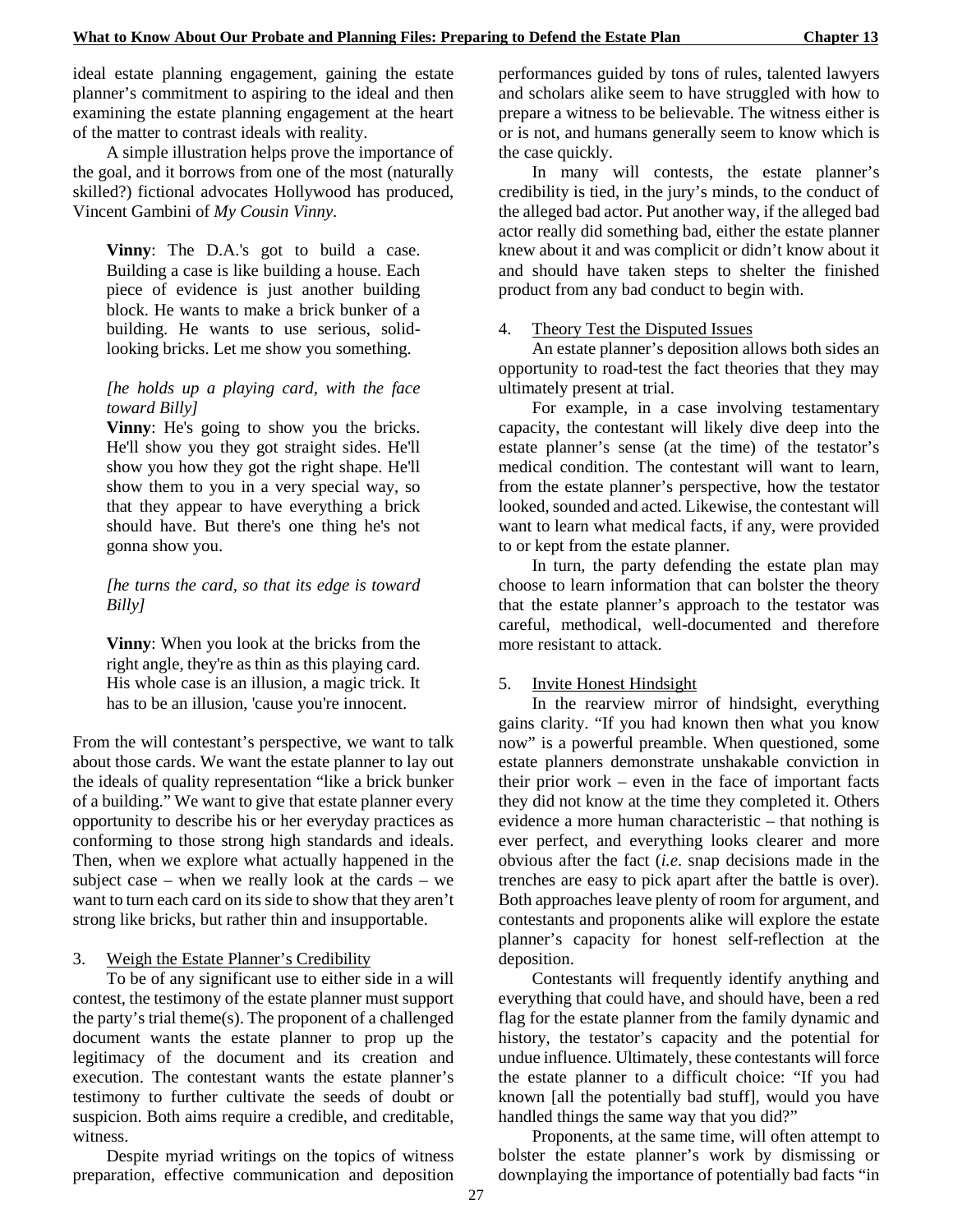the moment" of the estate planning transaction. This approach and theme tend to highlight that estate planners can't work around facts (or allegations) that they don't know about and shouldn't pretend to be in the business of making medical judgments or passing judgment on the testator's estate planning choices.

#### **IX. OUTLINING CONSIDERATIONS**

From the perspective of the will contestant, planning for the estate planner's deposition often looks like a character assassination plot. When one of the central potential trial themes is that the estate planner performed lazy or sloppy work, counsel for the contestant will frequently hyper-focus on the minutiae to discredit any and every part of the estate planning transaction. Minor inconsistencies in good estate planning practices will be magnified. Small typographical errors will become the hallmarks of shoddy work. Anything short of absolute and ideal perfection will be characterized as a sham. In short, from the perspective of the contestant at the estate planner's deposition, there are no right answers and the estate planner is always on a hopeless crusade to defend work that the contestant will never accept as genuine.

#### **A. It Helps to Have a Plan**

If the attorney for the will contestant or proponent has no idea where the deposition will take them, the entire effort will likely be a waste of time and money. You'll learn a few things by accident, but you will invariably read the transcript a month later and wish you had a second chance to ask a really good question. Planning is paramount to accomplishing anything of value for the contestant.

In the section following this one, we examine the usefulness of outlining. A sample outline is provided, but the outline contained in this article is far from the only course that a taking or defending attorney might plot for the estate planner's deposition. Before we dive into the nuts and bolts of the sample outline, this section addresses two important outlining components – adopting a useful questioning technique and knowing the target of your questions before you ask the first one.

#### **B. Use Open-Ended Questions and the Inverted Pyramid**

One of the most useful questioning techniques in any deposition is the funneling method – often also referred to as an inverted pyramid. Truly gifted advocates have mastered the art of "boxing the witness in" by organizing their questions the same way that newspaper editors want their reporters to organize their stories. Think of an inverted pyramid or a funnel when crafting questions. The top layer consists of broad, general and open-ended inquiries. Below that is a layer of refined questions used to clarify the information volunteered by the estate planner. Below that layer is

another level of refinement, until the taking attorney locks the estate planner in with very specific and closedended questions. In the example estate planner deposition outline provided in this article, we examine the utility of the funneling technique to invite the estate planner to (a) identify their standard practices in an estate planning engagement, (b) confirm the importance of each step in the process, and (c) compare their "best practices" to the actual engagement at issue in the case.



#### **C. Know Your Target**

Making the estate planner's deposition as productive as possible begins well in advance of asking the first question. A good and flexible outline is critical. Preparing that outline begins with learning as much about the witness as possible. In the time since its use has become ubiquitous and second nature, the Internet has proven time and again to be one of the most accessible and complete repositories of invaluable information. The Internet never forgets. And, in a society whose impulse to find immediate information can be satisfied at the push of a button, information is never more than a moment away.

Why then would counsel for the contestant ever overlook so powerful a way to "stalk" the estate planner in advance of their deposition? Imagine what gems counsel could unearth about the estate planner before even asking a single question. They might discover:

- A LinkedIn profile or other online resume identifying the estate planner's professional associations, other interests or connections;
- A firm website containing the estate planner's blog posts (including several on ethical estate planning practices and policies), or a "Contact Us" webform that an undue influencer might use to initiate contact with the estate planner;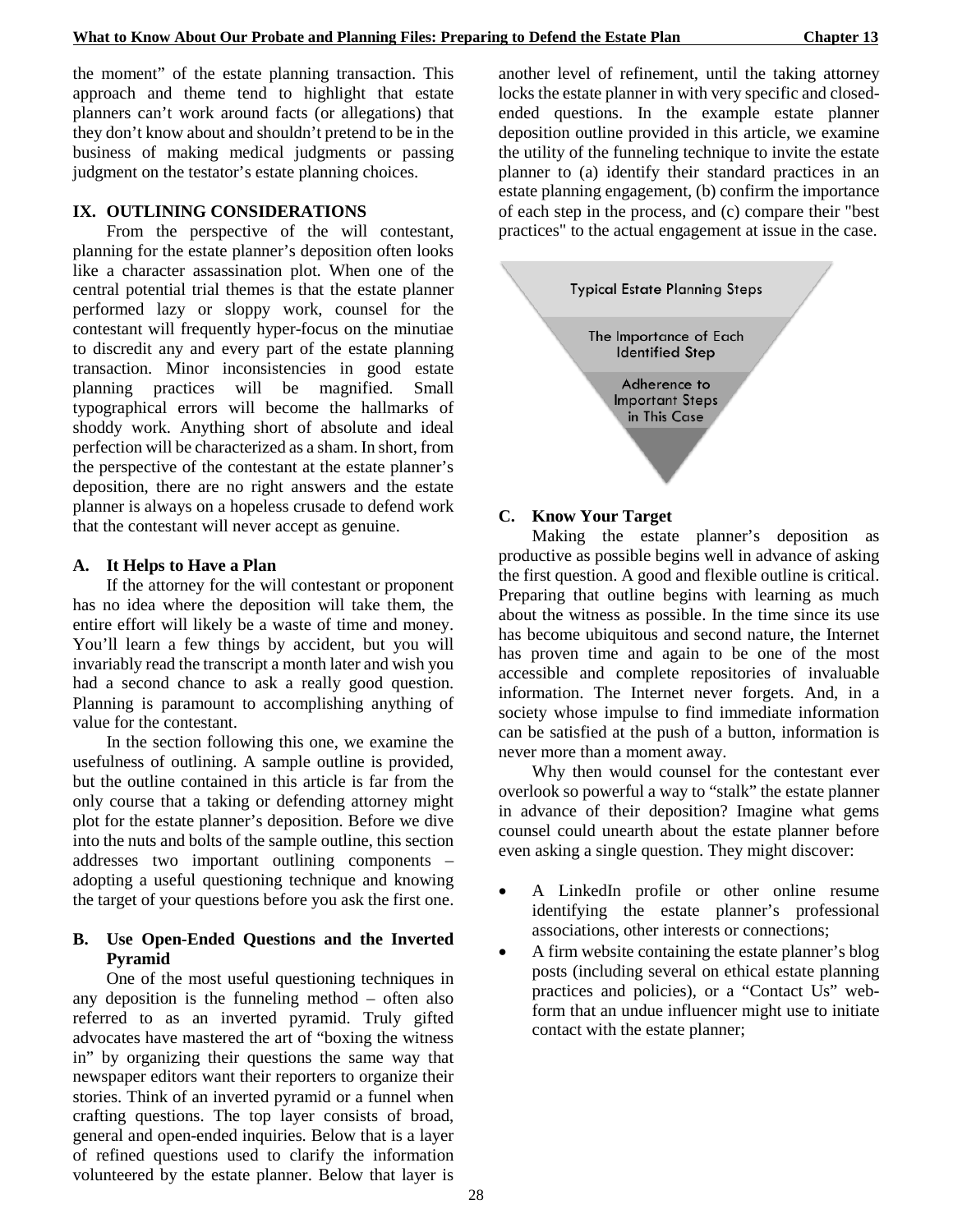- A public disciplinary action that calls into question the estate planner's honesty and credibility<sup>[105](#page-36-0)</sup>; or even
- A paper or article authored by the estate planner setting forth ethical concerns in estate planning, which, in turn they may have followed or ignored in the subject transaction.

#### **X. OUTLINING THE DEPOSITION**

Prepare an outline that works for you and fits the needs and circumstances of your case. An effective outline provides direction for the taking attorney. It gives him or her a sense of where they plan to go and how they intend to get there. Craft too minimal an outline and the estate planner's responses will dictate the direction of the deposition – likely leaving uncovered an area that the taking attorney intended to dive into. Make too expansive an outline and all you have is a script – leaving little room for deviation and heightening the chances that the taking attorney pays more attention to the questions than the answers. One useful method to prepare a deposition outline is to organize the goals the taking attorney hopes to attain.

That said, the following example estate planner deposition outline (each section is discussed in greater detail *infra*) has proven an organized, flexible and comprehensive starting point for some very effective estate planner depositions. First, we'll generally outline the skeletal deposition. Following sections of the article then elaborate on the goals and uses of each section.

#### **A. A Basic Estate Planner Deposition Outline**

This useful outline traces a familiar and somewhat chronological path. The deposition begins by addressing preliminary matters to ensure the integrity of the evidence adduced and quickly moves to discovering more detail about the estate planner's education and professional background.

Next, the taking attorney confirms the completeness of any responsive documents produced by the estate planner and explores the estate planner's preparation for the event to uncover any additional sources of information. Then, after identifying the typical red flags and warnings that every estate planner should be alert to the taking attorney moves into identifying the estate planner's routine in the typical estate planning engagement. That information is then funneled and distilled, so that the estate planner identifies the importance of each step that they have just identified.

-

Next, each of these steps is then addressed in the context of the specific estate planning engagement at the center of the dispute so that any variances or deviations can be further explored before every step of the event of execution is examined in isolation. Attention is then paid to any role that the alleged undue influencer may have played in the estate planner's engagement. Following that, the taking attorney can confront the estate planner with any information that the estate planner may not have known, including medical evidence favorable to the contestant's claim or inconsistent acts or words of the testator, to test whether the estate planner will admit the possibility that the engagement might have been compromised.

#### **1. Preliminary Matters**

- a. Establish the rules of the deposition to preserve its integrity and to maximize the efficiency of the event.
- b. Reinforce the meaning of the oath and commit the witness to truthful and *complete* responses.
- c. Confirm the witness's competency to testify.

## **2. The Estate Planner's Educational and Professional Background**

- a. Confirm and establish the estate planner's level of skill.
- b. Confirm and establish the estate planner's specialized knowledge of best practices.
- c. Confirm and establish the integrity of the estate planner's body of work.
- d. Explore available work produced by the estate planner in its context (*e.g.*, articles, blog posts, speeches or seminars that showcase the planner's knowledge and skills).

#### **3. Subpoena Compliance and File Integrity**

- a. Confirm and establish that all responsive materials requested have been produced.
- b. Confirm and establish that the estate planner reviewed his or her client file prior to deposition.

Thankfully, none of the specific disciplinary actions ultimately proved relevant to the case, and the jury never learned about them. Nevertheless, counsel for the contestant only needed moments to search the State Bar's public information and make a phone call to make this information a critical (and potentially decisive) part of the case.

<span id="page-36-0"></span><sup>105</sup> In a recent case, the author defended a will that was prepared by an estate planner with a lengthy "rap sheet" of disciplinary actions ranging from neglect of a client matter to failure to return client funds. The estate planner's license was even suspended at the time he took the witness stand at trial.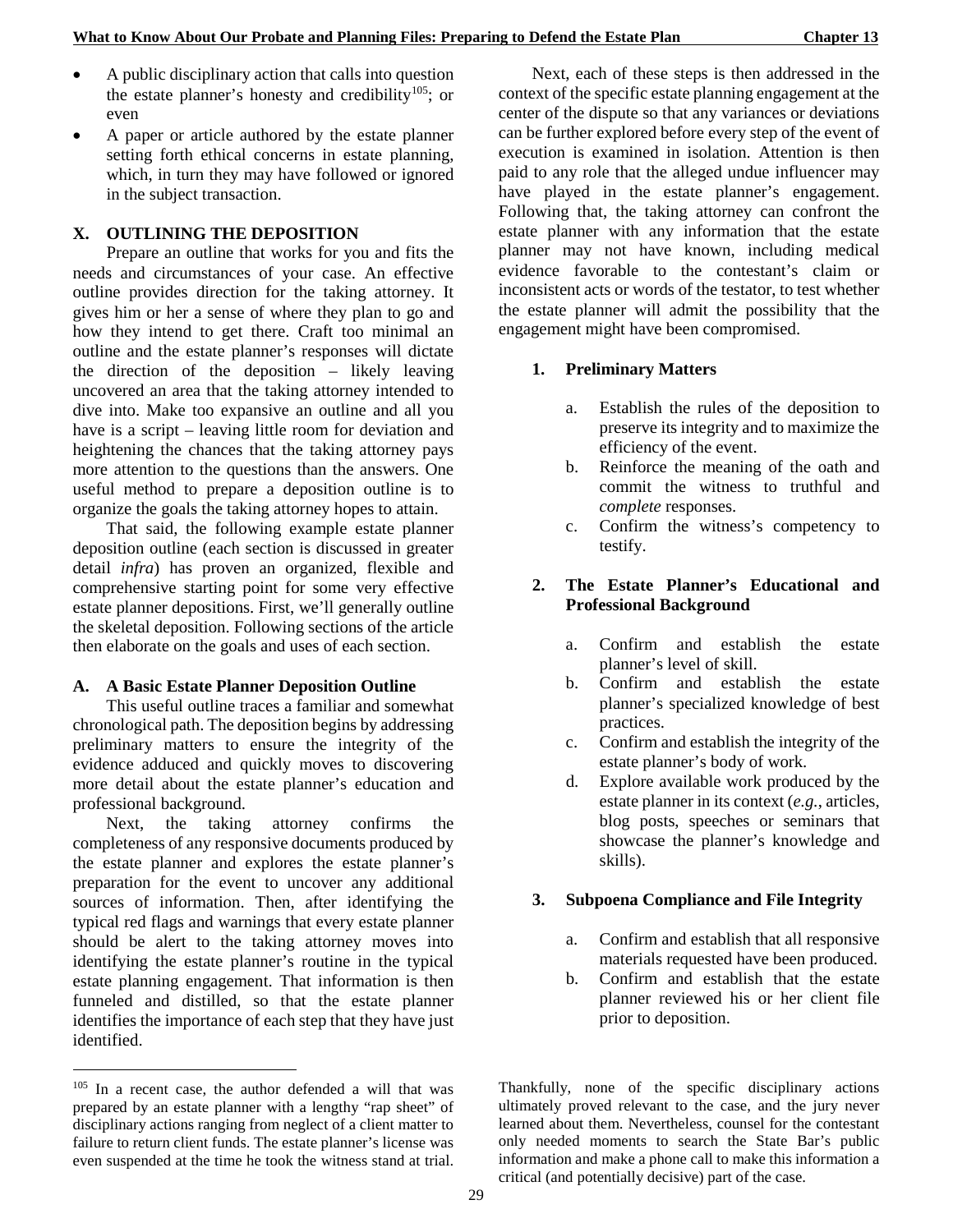c. Confirm and Confront regarding any missing elements of an estate planning file (*e.g.*, representation agreement, correspondence, notes, questionnaire, invoice, etc.).

## **4. Attorney-Client Privilege Issues and the Estate Planner's Deposition Preparation**

- a. Confirm and establish that all representation of the decedent was in the nature of estate planning services or learn what other services the estate planner performed for the decedent.
- b. Discover whether the estate planner has ever represented anyone else connected to the case.
- c. Discover what steps the estate planner took to prepare for her deposition (*e.g.*, a conference with the counsel representing the proponent – the "What should I expect at my deposition conversation").

## **5. Typical Red Flags and Warning Signs**

- a. Confirm and establish the circumstances, circumstances, conduct and behavior that alert the estate planner to potential problems with capacity or influence:
	- i. The testator's physical or mental infirmities;
	- ii. The influencer that answers questions for the testator and/or directs the conversation (*e.g.* "We want to make a change to dad's will":
	- iii. Dispositions that might appear unnatural (*e.g.* disinheritance of a spouse or child)

## **6. Standard Estate Planning Practices (Funnel Level 1 – Broad and Stage-Setting)**

- a. Discover the estate planner's typical steps (the below steps and questions are only a guide) undertaken in new and recurring client relationships.
- b. Let the estate planner identify the steps that he or she typically takes. You can always confront them later with an important step they did not identify.
- c. Gain the estate planner's commitment to the reason for each step.
- d. Gain the estate planner's commitment to the importance of each step.
- e. Gain the estate planner's commitment to taking each step for new and returning clients:
	- i. Step 1: Marketing
		- 1. How do prospective clients find you?
	- ii. Step 2: Conflict checks
		- 1. What policies and procedures do you employ to ensure that you can assume representation?
	- iii. Step 3: Questionnaires and client intake forms
		- 1. How are they provided to new clients?
		- 2. How are they returned to you?
	- iv. Step 4: Initial phone calls and personal visits
		- 1. How does the initial contact with a new client typically occur?
		- 2. What is the typical length of the initial contact?
		- 3. How do you memorialize what you discuss with a client?
		- 4. Do you attempt to verify the information that the client submits to you?
	- v. Step 5: Preparation of drafts
		- 1. How are drafts prepared (*e.g.* blank page, form book, document software)?
		- 2. How much time is typically spent preparing initial drafts of estate planning documents?
	- vi. Step 6: Transmit estate planning document drafts to client
		- 1. How are they routinely delivered?
		- 2. What follow-up instructions do you include when transmitting drafts?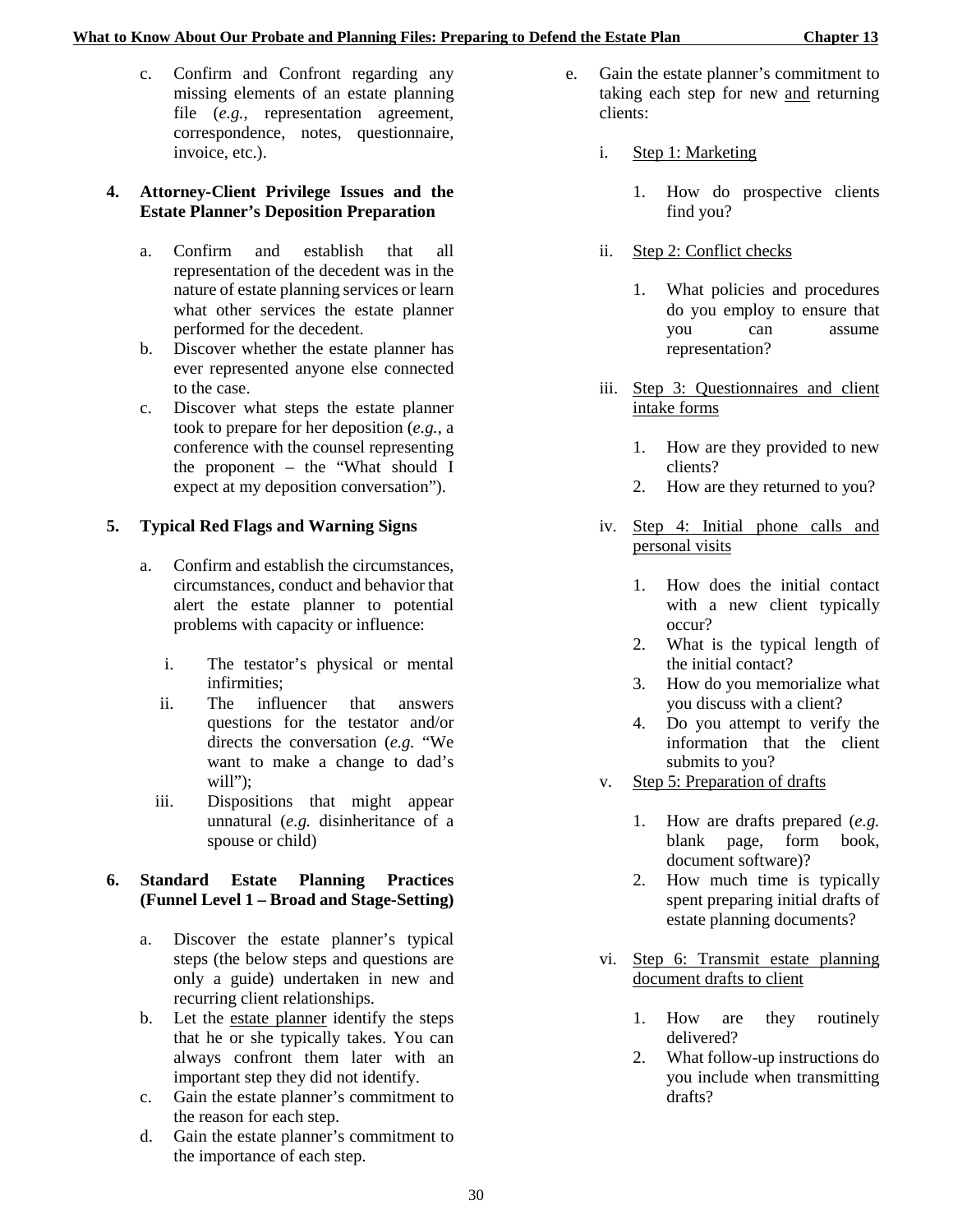- vii. Step 7: Discussion / Review / Revision
	- 1. How, when and where does any post-draft discussion typically happen?
	- 2. How long does it generally last?
	- 3. What level of review do you conduct regarding the documents (*e.g.* line-by-line, skip over the boilerplate, let the client ask the questions)?
- viii. Step 8: Execution ceremony
	- 1. How long do these typically last?
	- 2. Do you use a script or outline to conduct each of them the same way?
	- 3. Do you videotape will executions?
- ix. Step 9: Scan / Save documents in the client file
	- 1. What happens after documents are signed?
	- 2. How do you retain the estate planning documents in your systems?
	- 3. How and when do clients pay for the services provided?
- x. Step 10: Send originals to client or instruct client to retain
	- 1. How keeps the original documents?
	- 2. What communications are given to a client with respect to where to keep original documents?
- xi. Step 11: Follow-up / Closing letter
	- 1. Do you close out estate planning files with a representation termination letter?
- xii. Step 12: Routine check-up letter
	- 1. Do you communicate with clients on a regular or recurring basis to review and perhaps

consider revising their estate planning documents?

#### **7. Best Estate Planning Practices (Funnel Level 2 – Distill, Narrow and Reinforce)**

- a. Goals:
	- i. Confirm and establish that each and every step in the process just identified is critical to effective representation.
	- ii. Gain the estate planner's commitment to extending only the highest level of care when dealing with his or her clients.
	- iii. Gain the estate planner's affirmation that no step can be overlooked.
	- iv. Avoid the temptation to backfill in any crucial steps in the process that the estate planner overlooked when narrating their own process, as that will come later.
		- 1. Step 1: Marketing
			- a. Explore how particular marketing techniques may be aimed at different categories of potential clients.
		- 2. Step 2: Conflict checks
			- a. Gain the estate planner's agreement that this step is important because engaging in work in the face of a conflict is:
				- i. Potentially fatal to the client's objectives.
				- ii. An ethical violation that the estate planner always wants to avoid.
		- 3. Step 3: Questionnaires
			- a. Gain the estate planner's agreement that this step is important because it allows for the efficient transmission of critical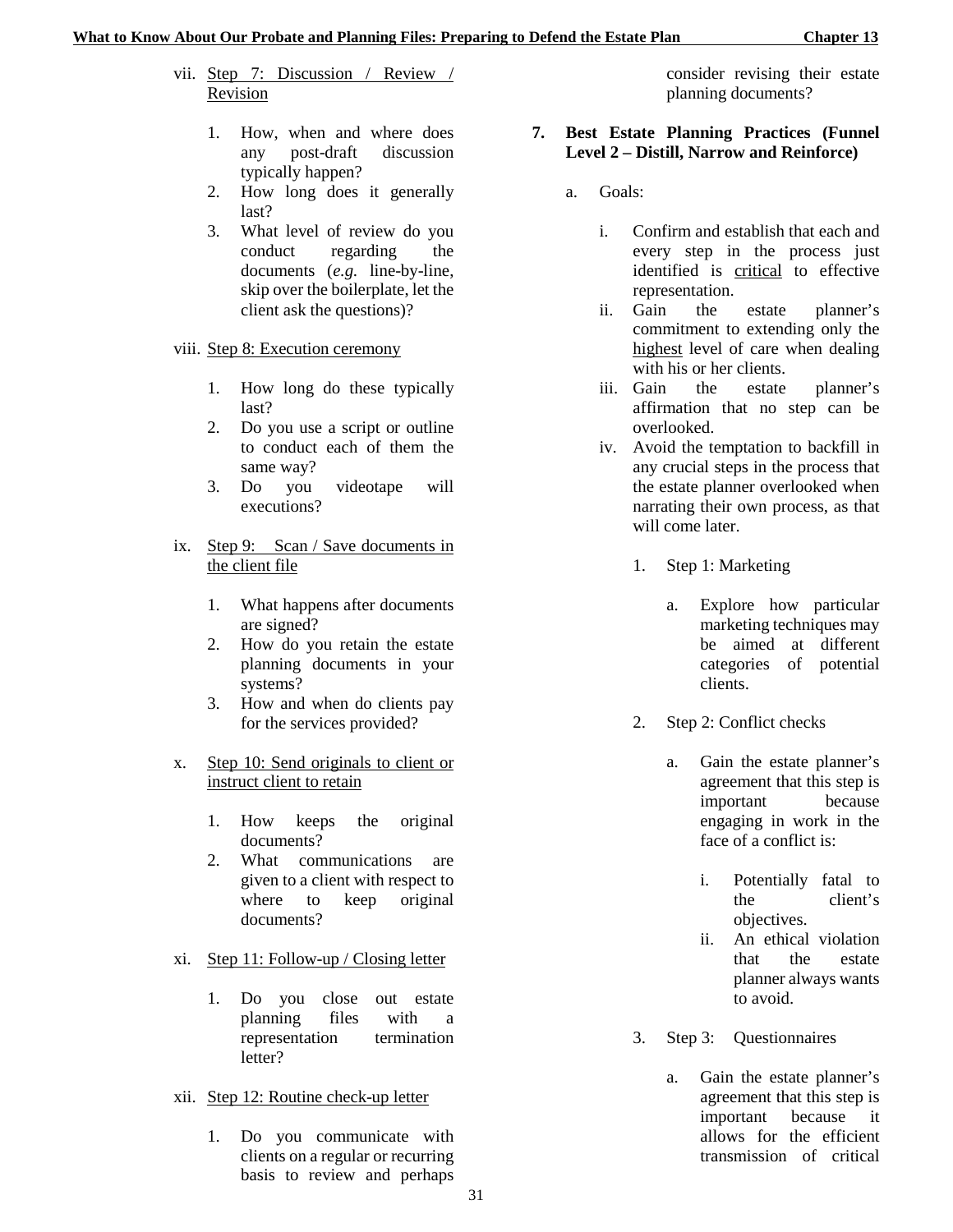information from client to estate planner.

- b. Gain the estate planner's agreement that this step is important because it helps ensure that the estate planner does not make a mistake in his/her own notes.
- c. Gain the estate planner's agreement that this step is important because the failure to obtain relevant facts makes it impossible to draft an appropriate estate plan.
- d. Gain the estate planner's agreement that this step is important because the client might not reveal material information simply because he or she was never asked by the estate planner.
- 4. Step 4: Initial phone calls and personal visits
	- a. Gain the estate planner's agreement that this step is important because it ensures that the estate planner is working for a real client.
	- b. Gain the estate planner's agreement that this step must happen in isolation with the client (*i.e.*, no beneficiary in the background).
	- c. Gain the estate planner's agreement that this step is important because it gives the estate planner an opportunity to physically perceive the client (*i.e.* see them, hear them, etc.).
		- i. This is critical to begin forming an opinion as to the client's mental capacity and freedom from undue influence.
		- ii. This is critical because it is typically

the first time that a "red flag" might arise regarding capacity and undue influence.

- d. Gain the estate planner's agreement that this step is important because it gives the estate planner an opportunity to interact with the client one-onone.
- e. Gain the estate planner's agreement that this step is important because it is how the client communicates his or her estate planner objectives – it's how the estate planner knows what product to sell to the client.
- f. Gain the estate planner's agreement that this step is important because it helps the estate planner ensure that the information from the client can be verified (*i.e.*, that the estate planner isn't just taking the client's word for it re: marriages, children, assets, debts, etc.).
- 5. Step 5: Preparation of drafts
	- a. Gain the estate planner's agreement that the use of forms, to at least some extent, is a natural part of the practice.
		- i. Software saves time.
		- ii. Drafting from scratch would take too long and cost too much.
- 6. Step 6: Transmitting estate planning document drafts to client
	- a. Gain the estate planner's agreement that this step is important because it helps ensure that the work product received by the client is the same work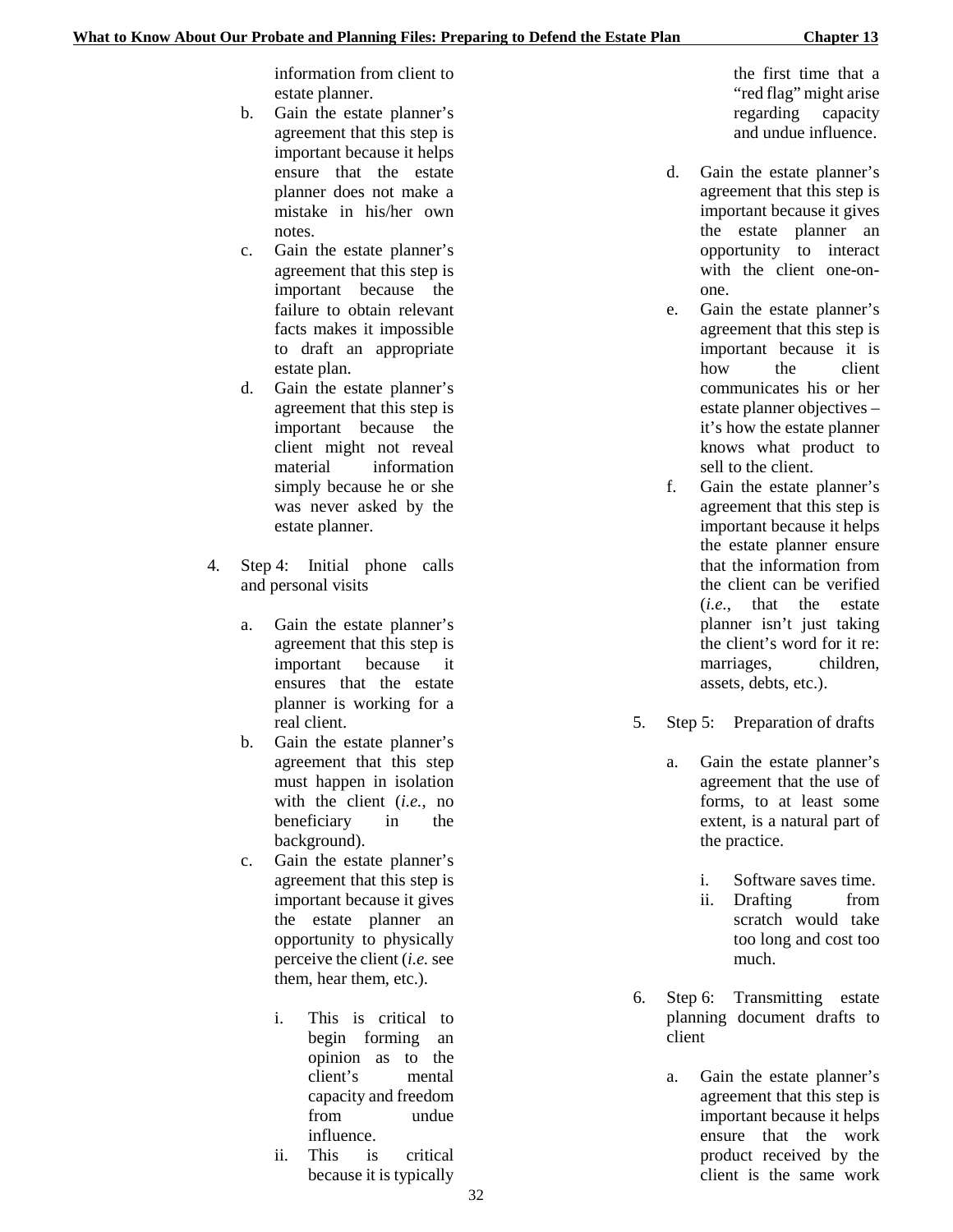product produced by the estate planner.

- b. Gain the estate planner's agreement that when a third-party intercepts the drafts, the chances for undue influence increase.
- 7. Step 7: Discussion / Review / Revision
	- a. Gain the estate planner's agreement and affirmation that that time must be spent with the client and the document to review the plan, ask questions, gain feedback and make any appropriate changes.
	- b. Gain the estate planner's agreement that this step ideally happens in isolation with the client (*i.e.*, no beneficiary or other person in the background).
	- c. Reinforce the importance of the estate planner physically perceiving the client.
		- i. It is important for the estate planner to ensure that the client is paying attention.
		- ii. It is important for the estate planner to encourage the client to ask questions.
		- iii. It is important for the estate planner to determine if the client appreciates the effect of what they're contemplating.
	- d. Reinforce the importance of learning and ensuring that the drafted documents match the client's intentions.
		- i. If the estate planning documents do not match the questionnaire, it is

important that we note why.

- ii. If the estate planning documents do not match the estate planner's notes, it is important that we note why.
- iii. If the estate planning documents are significantly revised after they are drafted and discussed, it is important that we note why.
- 8. Step 8: Execution Ceremony
	- a. Gain the estate planner's agreement that the integrity and seriousness of this step cannot be overstated.
	- b. Gain the estate planner's agreement and affirmation that the estate planner (and not an office staff member) is the one that ideally supervises the meeting and leads the events.
	- c. Gain the estate planner's agreement and affirmation that nobody but the client, the witnesses, the notary and the supervising attorney should be in the room when estate planning documents are executed.
	- d. Confirm with the estate planner the importance of the "ceremonial" nature of the transaction.
		- i. We want to create indelible memories.
		- ii. We want the client to be fully engaged.
		- iii. We want the witnesses to remember this event specifically.
	- e. Gain the estate planner's confirmation on the importance of each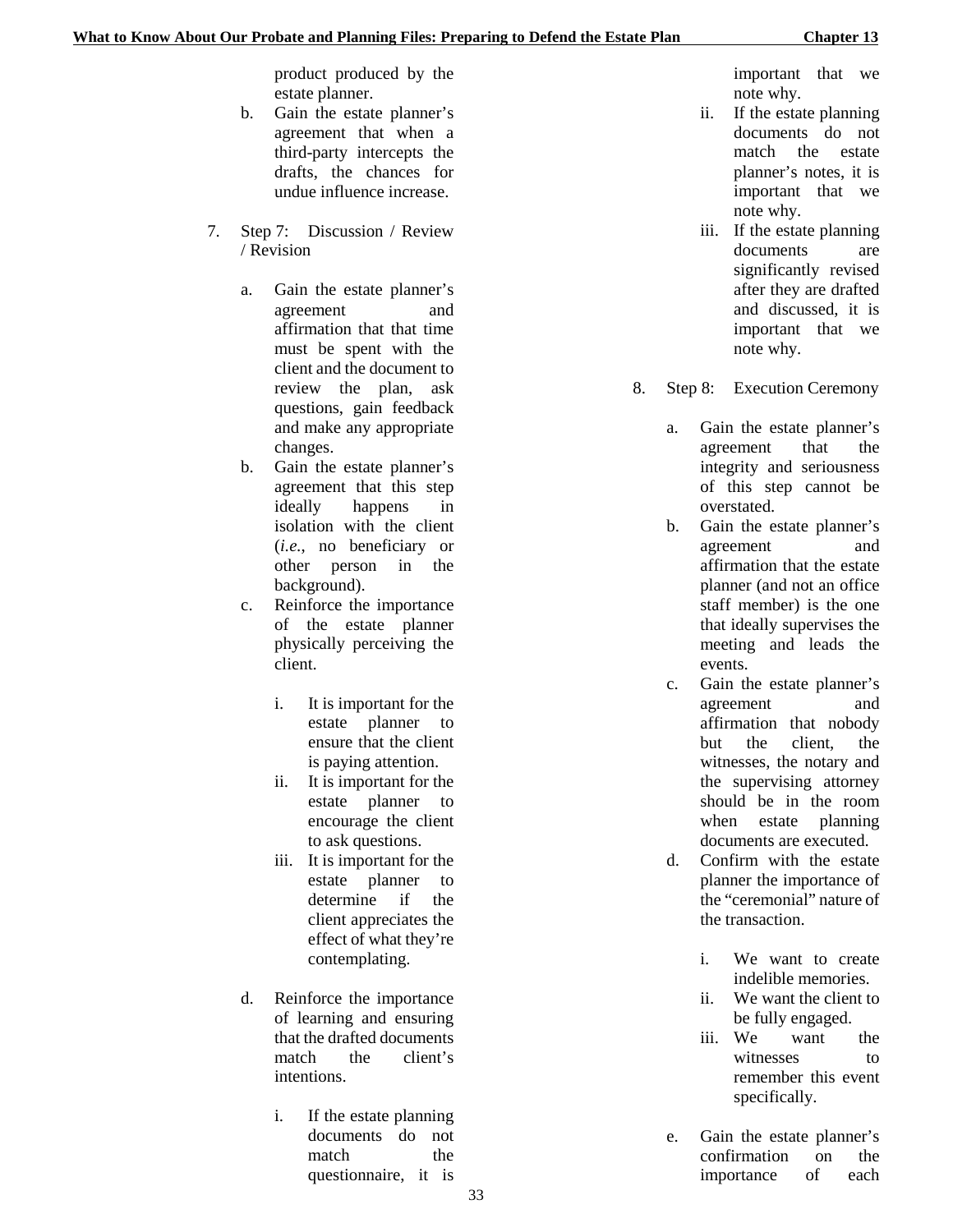witness and the notary meeting with and speaking to the client, so that they may observe for themselves the client's capacity and freedom from undue influence.

- i. The estate planner should acknowledge the importance that they engage in more than just chit chat.
- f. Gain the estate planner's agreement that each step in the execution ceremony is important.
- g. Confirm with the estate planner that a "best practice" is to use a script, outline or checklist to ensure that each step is completed in the execution ceremony.
- 9. Step 9: Scan / Save documents in the client file
	- a. Confirm the importance of retaining a complete client file.
		- i. The testator may lose his or her original documents – making photocopies critical evidence of the plan.
		- ii. The testator may look to the estate planner to make changes in the future based upon the older documents.
		- iii. The plan may come under attack in the future and the testator would want his or her attorney to have a full and complete record of how the engagement was carried out.
- 10. Step 10: Send originals to client or instruct client to retain
- a. Obtain the estate planner's agreement that the plan is only worth something if it can be found when needed.
- 11. Step 11: Follow-up / Closing letter
	- a. Obtain the estate planner's agreement that it is important for a client to know when the estate planning engagement is concluded and when the attorney-client relationship has terminated for the particular transaction.
- 12. Step 12: Routine check-up letter
	- a. Obtain the estate planner's agreement that significant life events can necessitate changes to a plan and that estate plans should be routinely reviewed to ensure that the testator's intentions are current and properly documented.
- **8. Specific Estate Planning Practices (Funnel Level 3 – Specific to the Testator in the Subject Case)**
	- a. Goals:
		- i. Compare and contrast standard and best practices to the representation that the estate planner gave to his or her deceased client.
		- ii. Walk through each of the steps that the estate planner has given to you to learn how this specific representation was performed.
		- iii. Remind them why they agreed each step is critical.
		- iv. Discover and explore any irregularities, missed steps, or steps that were not performed in their best and ideal manner.
		- v. For the contestant, start stockpiling flaws in the development, drafting and execution: